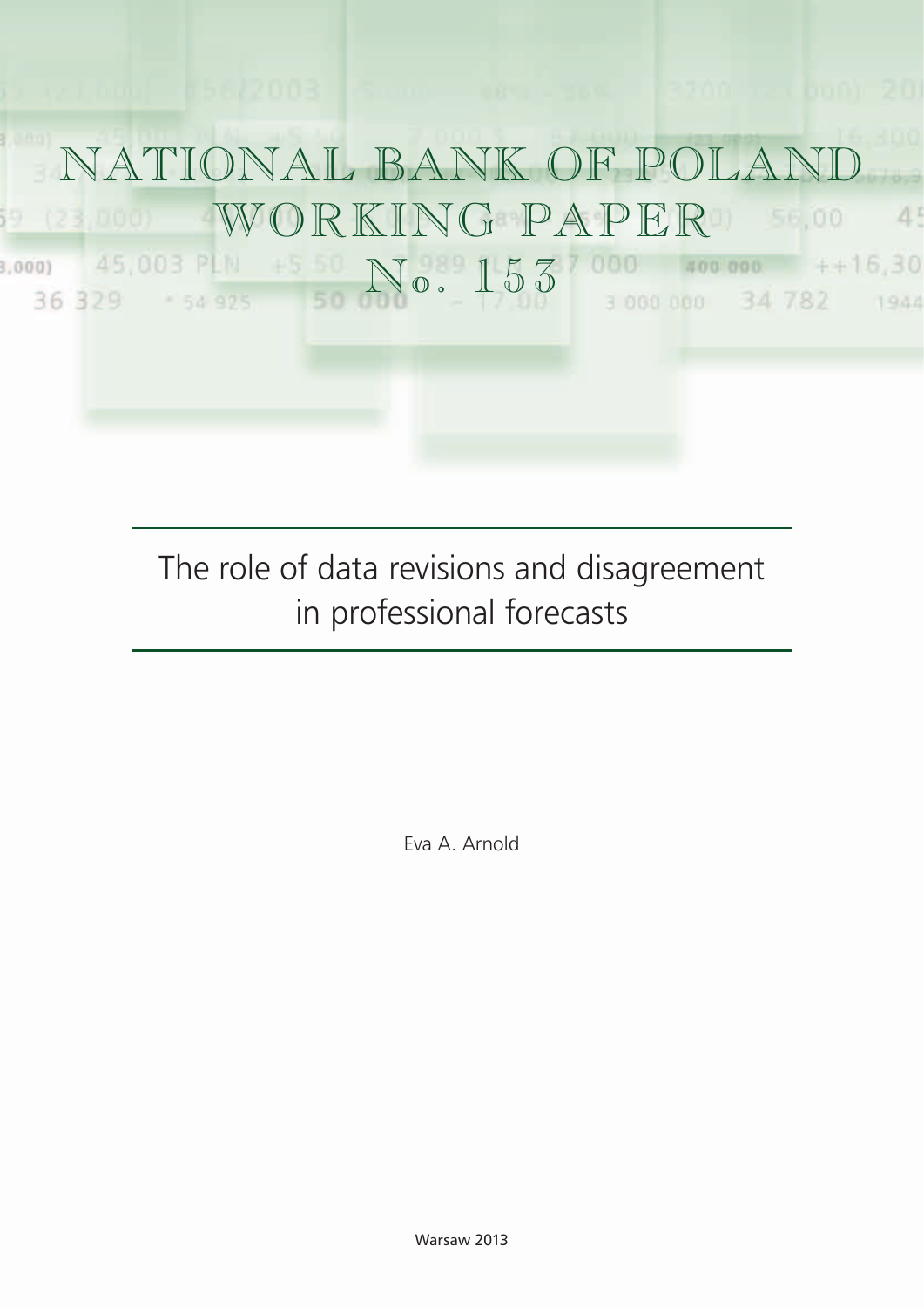Eva A. Arnold - Universität Hamburg, School of Business, Economics and Social Sciences, Department of Socioeconomics, Welckerstr. 8, 20354 Hamburg, +49 40 42838-8686, eva.arnold@wiso.unihamburg.de.

Acklowledgements: I would like to thank the Deutsche Bundesbank, Andreas Eisenbraun, Georg Dürnecker, Ulrich Fritsche, Christina Gerberding, Rafael Gerke, Felix Hammermann, Philipp Koziol, Michael Maier, Elmar Mertens, Manuel Rupprecht, Markus A. Schmidt, Andreas Worms, two anonymous referees, and participants in the CIRET conference 2012 and the NBP Workshop 2012 for helpful suggestions.

Design:

Oliwka s.c.

Layout and print:

NBP Printshop

Published by:

National Bank of Poland Education and Publishing Department 00-919 Warszawa, 11/21 Świętokrzyska Street phone: +48 22 653 23 35, fax +48 22 653 13 21

© Copyright by the National Bank of Poland, 2013 ISSN 2084–624X http://www.nbp.pl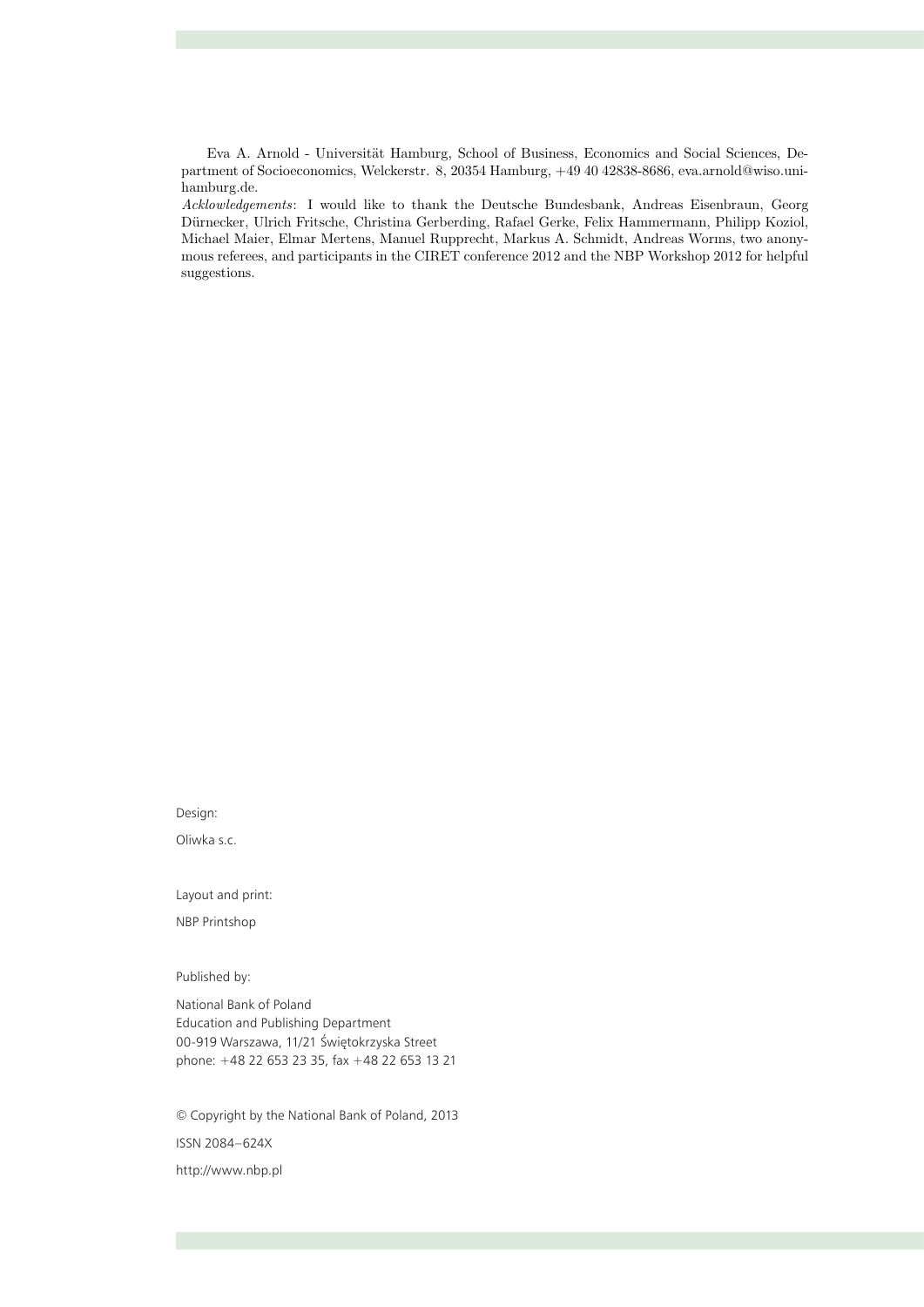## Contents

| Introduction<br>1                                                 | $\overline{3}$ |
|-------------------------------------------------------------------|----------------|
| Data<br>$\mathbf{2}^{\prime}$                                     | 6              |
| The relationship between misperceptions and revisions<br>3        | 9              |
| The Impact of Economic Conditions on Revisions and Surprises<br>4 | 15             |
| 5 <sup>5</sup><br>Determinants of Disagreement                    | 18             |
| <b>Expectations Formation</b><br>6                                | 21             |
| <b>Concluding Remarks</b><br>$\overline{7}$                       | 24             |
| References                                                        | 25             |
| <b>Tables</b>                                                     | 28             |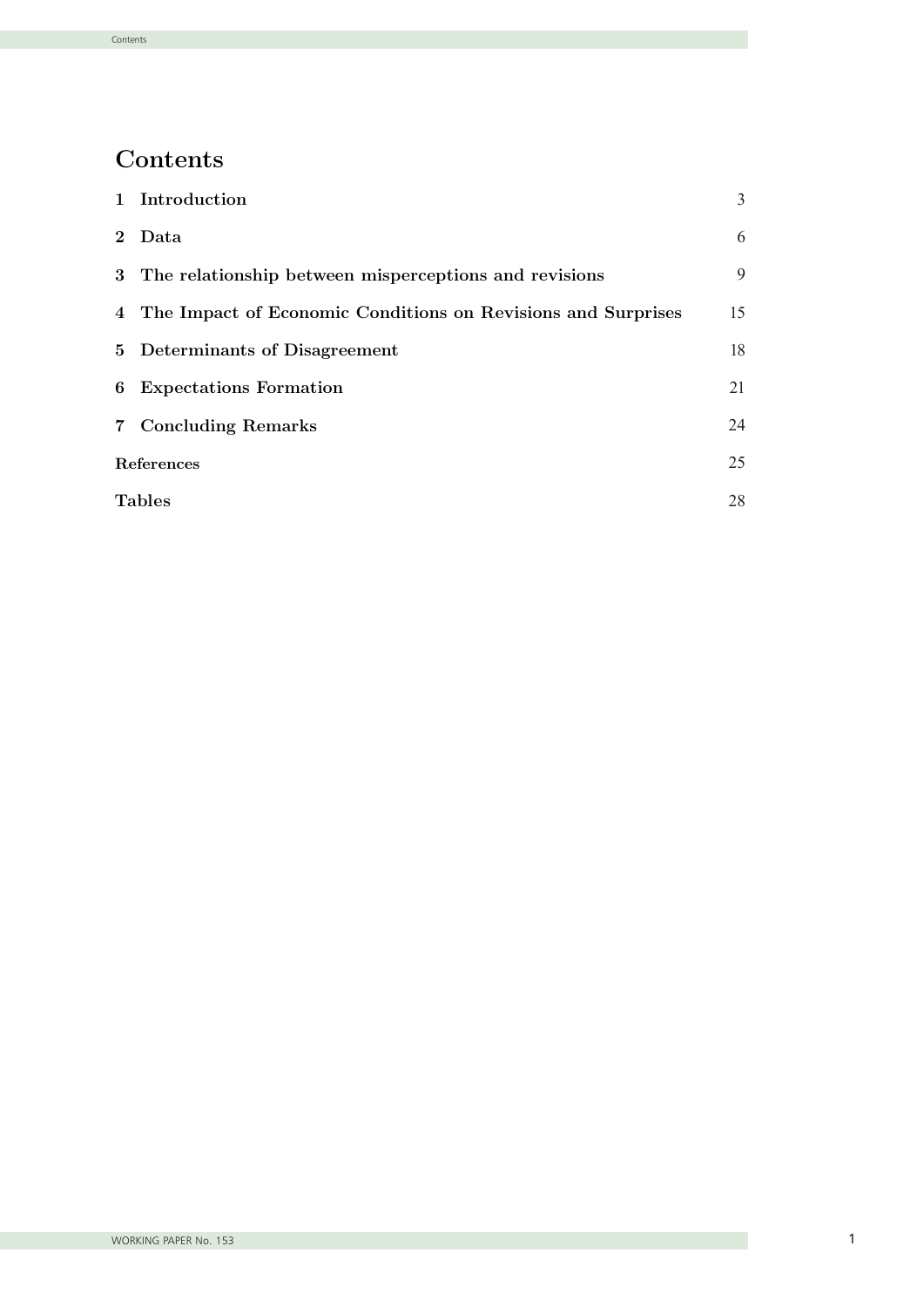#### Abstract

This paper aims at evaluating individual expectation accuracy of professional forecasters for 57 U.S., European, and German macroeconomic indicators over the period 1999-2010. The empirical analysis shows that initial announcements are partly considerably revised, and that some revisions occur systematically. Taking into account whether announcements are revised systematically and whether economists (assumingly) aim at forecasting the initial release or the latest revision, significant differences can be observed with regard to forecasters' expectation errors. In general, forecasters that are (assumingly) aiming to predict the latest revisions of German indicators are able to form better forecasts if these indicators are revised systematically. Though to a lower extent, this relationship is also observable regarding U.S. indicators. Forecasters' disagreement about fundamentals is higher during recessions and when stock markets are volatile.

JEL: D81, D84, E17

Keywords: Rational expectations; Macroeconomic indicators; Disagreement; Survey analysis; Real-time data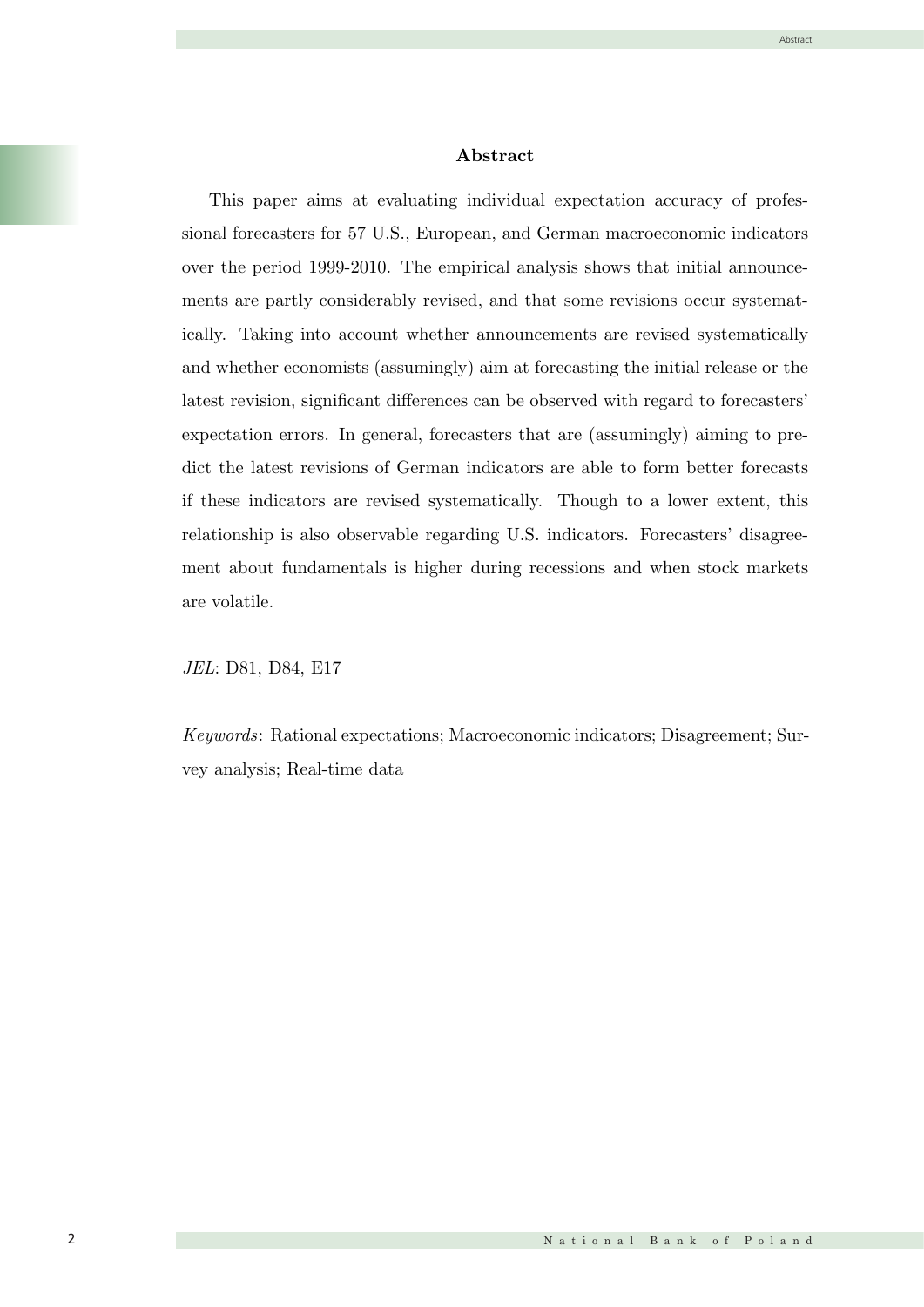## 1 Introduction

It is important to know how accurate professional forecasters predict macroeconomic indicators, because many households, financial market participants, and policy makers base their expectations on professional forecasts (Carroll, 2003; Croushore, 1993). Thus, the evaluation of forecasters' misperception and disagreement gives additional information to decision makers about the relative accuracy and relevance of market expectations (Ciccarelli and Hubrich, 2010). However, forecast evaluation also depends on the relevant target, i.e. whether forecasters aim at predicting the initial announcement or the finally revised value. Taking the target into account becomes more important if initially released announcements substantially differ from last-available releases due to data revisions (Aruoba, 2008). Thus, accurate forecasts of latest-available figures may correspond to systematic misperceptions of initial announcements, if the latter are revised systematically, and vice versa. Therefore, when evaluating forecasts, data revisions should be taken into account (Croushore, 2011).

Market participants carefully watch scheduled announcements of both the main indicators for economic activity (fundamentals) and monetary policy, because they potentially contain new information that is not incorporated into expectations of market participants. The resulting forecast errors ("news") affect financial markets and through a number of channels also the real economy (e.g., Basistha and Kurov, 2008). A large body of literature examines responses of financial market prices to the surprise component of major macroeconomic announcements and monetary policy releases (Andersson, Overby, and Sebesty<sup>en</sup>, 2009). Several studies focus on the impact of monetary policy surprises on interest rates (Valente, 2009; Das, 2002; Ederington and Lee, 1993; Doukas and Melhem, 1986; Urich and Wachtel, 1984; Grossman, 1981) and more recently on global equity indexes (e.g., Wongswan, 2009), bond and stock markets (Basistha and Kurov, 2008; Andersson, 2007; Beber and Brandt, 2006; Deaves, 1990), and foreign exchange rates (Andersen, Bollerslev, Diebold, and Vega, 2007; Faust, Rogers, Wang, and Wright, 2007; Andersen, Bollerslev, Diebold, and Vega, 2003).

Unexpected announcements of macroeconomic indicators and their revisions can have significant effects on future activity. Oh and Waldman (1990) find that expectational shocks measured by revisions of leading economic indicators explain a substantial part of the volatility in the growth rate of industrial production. They also show that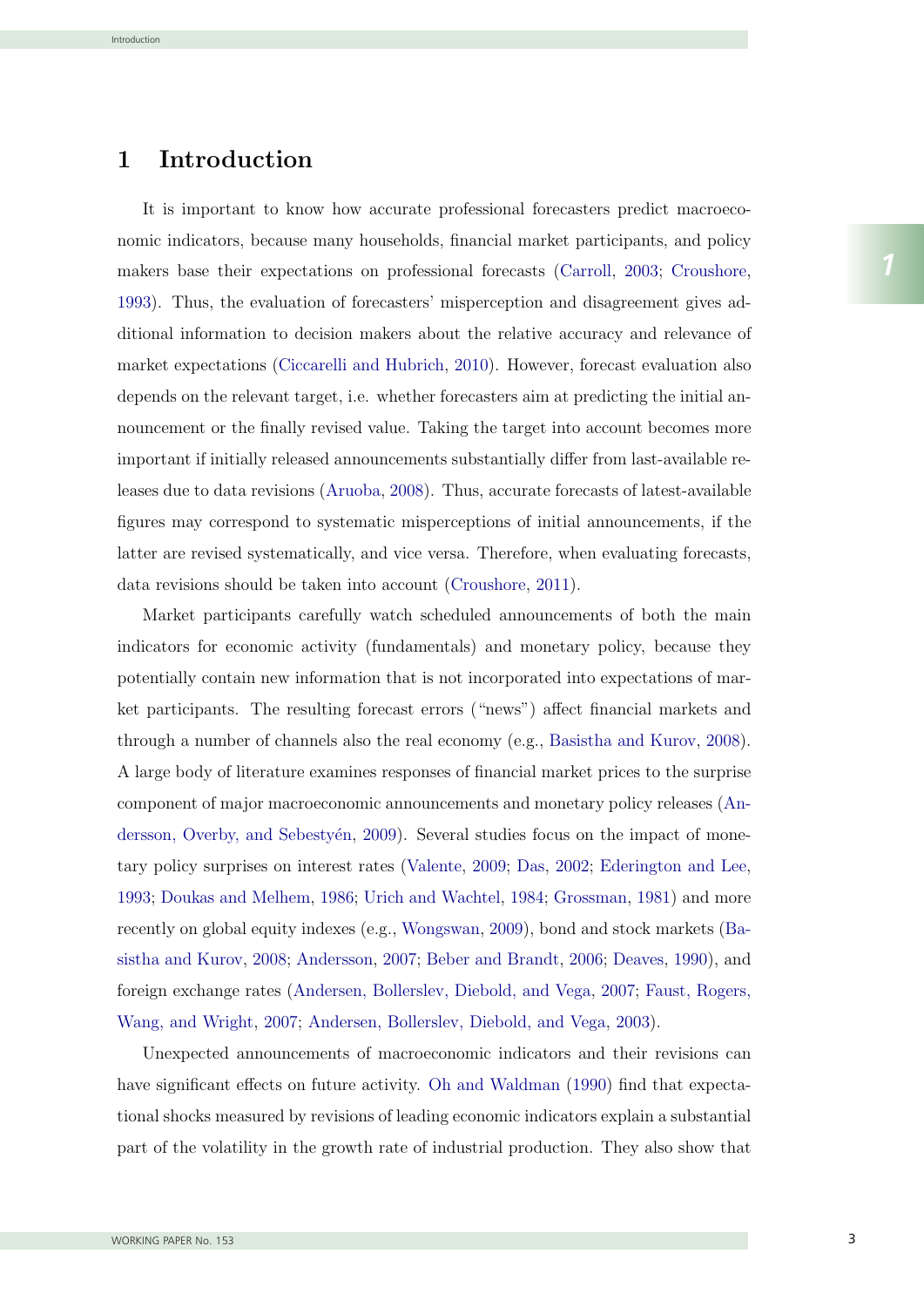errors in initial announcements are an important source for expectational shocks which can affect aggregate activity although they do not reflect real movements in the fundamentals (Oh and Waldman, 2005). Faust, Rogers, and Wright (2005) examine the predictability of GDP revisions in G-7 countries and find that these are quite large and highly predictable in several countries. Aruoba (2008) documents that revisions of major US macroeconomic indicators are biased, which implies that initial announcements are not rational forecasts of revised figures.

The literature on forecast accuracy regarding different variables and using different data sets has so far presented very ambiguous results. Some authors find evidence for biased and inefficient forecasts (e.g., Isiklar, Lahiri, and Loungani, 2006; Gramlich, 1983; Friedman, 1980), other studies document rational expectations (e.g., Ager, Kappler, and Osterloh, 2009; Keane and Runkle, 1990; Grossman, 1981).<sup>1</sup>

When evaluating expectations formation, most studies focus on professional forecasters. In contrast, Carroll (2003) analyzes households' expectations and finds that households adjust their expectations probabilistically towards professional forecasts. The growing literature on evaluating expectations of professional forecasters either compares forecasters' disagreements across indicators with respect to announcements (e.g., Dovern, Fritsche, and Slacalek, 2012; Fildes and Stekler, 2002) or evaluates the impact of economists' misperception on various variables (Oller and Barot, 2000).

This paper contributes to the literature by combining the analysis of expectation accuracy of professional forecasters regarding a wide set of U.S., European, and German macroeconomic and monetary policy indicators with an evaluation of data revisions. Examining both data revisions as well as the corresponding expectations allows a more comprehensive interpretation of forecast errors. Additional insights about revisions and surprises are gained by analyzing whether forecasters' misperceptions are affected by economic conditions. Finally, the analysis is complemented by an assessment of the expectations formation process. For this study, a unique data set has been collected from Bloomberg, which contains the individual expectations of 509 professional forecasters for 57 major macroeconomic indicators for three of the world's most important economies over the period 1999-2010. Since the data set also contains initially announced figures, as well as the first and the latest revisions of those figures the

<sup>&</sup>lt;sup>1</sup>For an overview of evaluation methods for forecasts see Stekler and Petrei (2003).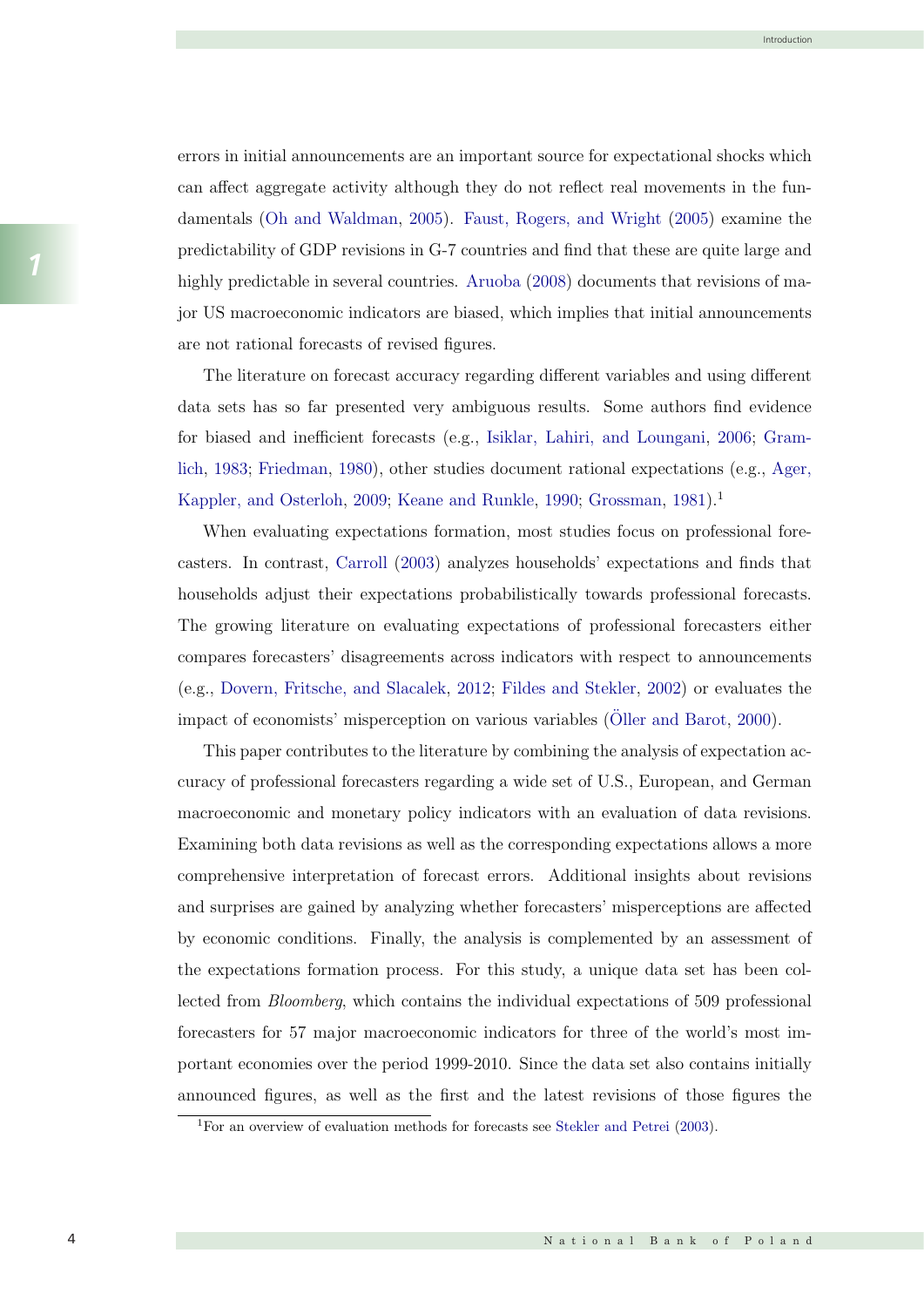magnitude of data revisions and of expectation errors regarding both the initial announcement and the revised data is studied. Moreover, disagreement among forecasters can be observed over time.

The organization of the paper is as follows: A detailed description of the data is provided in Section 2. Data revisions and forecast accuracy are analyzed in Section 3. Section 4 and 5 assess the impact of economic conditions on revisions, surprises, and disagreement among forecasters. Expectations formation is discussed in Section 6. Finally, the findings are summarized in Section 7.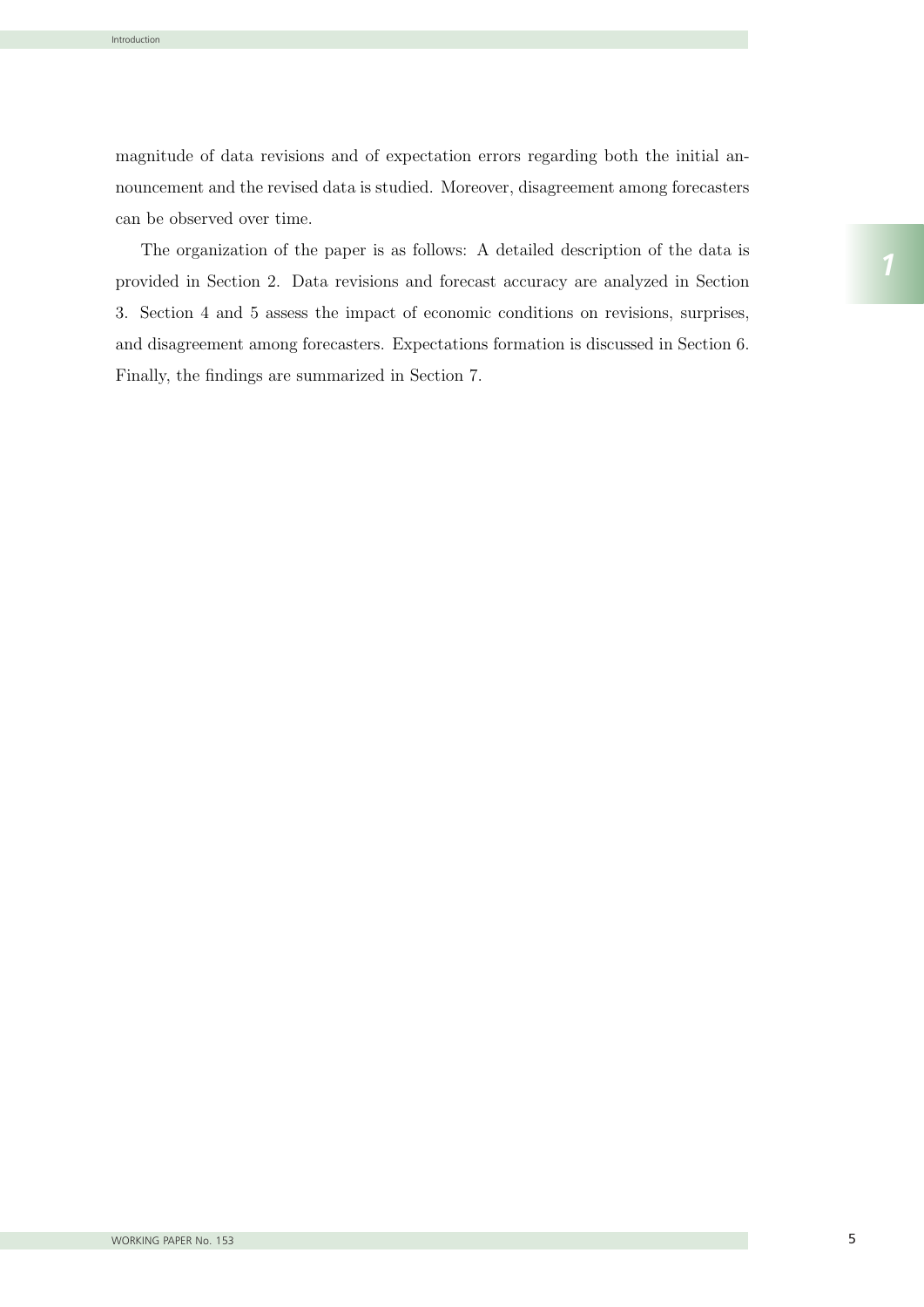#### 2 Data

This study uses real-time data on professional forecasts of macroeconomic indicators. The data set contains the initial releases as well as subsequent first and last available revisions of these official announcements. However, in contrast to a typical organization of real-time data sets, the revision date is not reported (Croushore, 2011). Nevertheless, tracking data revisions is possible to some extent<sup>2</sup>.

The data set consists of 57 macroeconomic indicators: 29 U.S. indicators, 16 indicators for the Eurozone and 12 German indicators for the period 1999-2010. For each release date the actually announced value (real-time), the first and the latest revision of the announcement, the release time<sup>3</sup>, and all individual forecasts can be observed. These releases cover five categories: Economic Activity & GDP; Employment Situation & Housing Market; Business Conditions & Consumer Confidence; Prices and Monetary Policy; and (macroeconomic) Balances. Thus, this is the broadest data set compared to other studies. Altogether, 6,443 announcements were released, and 442 different firms and 509 economists published 259,300 individual forecasts during the period 1999-2010. Most of the considered indicators are denoted in percentage changes, but there are also indices which are expressed as "Points", e.g. ZEW EU Expectations, or indicators which are denoted in "Billions \$", e.g. US Consumer Credit. Following the literature (e.g. Aruoba, 2008), in cases where variables are in levels and benchmark revisions (changes of base years) occurred during the sample period, these variables have been transformed to growth rates.<sup>4</sup>

For most indicators, announcements for a given period are released sometime after that period has passed. For forward looking indicators, the release date and the the period that the release refers to (reporting period) coincide. However, most indicators in this study refer to the previous period, where periods range from one week (for Initial Jobless Claims) to one quarter (applies to GDP data predominantly). For these indicators there is a lag between the release time and the reporting period.

In order to capture the impact of economic conditions, dummy variables are constructed for recessions in the U.S., the Eurozone, and Germany, as well as for a high oil

<sup>2</sup>Although data can be revised numerous times, the data set only contains the first and the last revision that were published before December, 2010.

<sup>3</sup>The description of all indicators, their sample periods, and an overview of official release times is available from the author.

<sup>&</sup>lt;sup>4</sup>This applies to  $EU$  Economic Confidence and US Non-farm Payroll.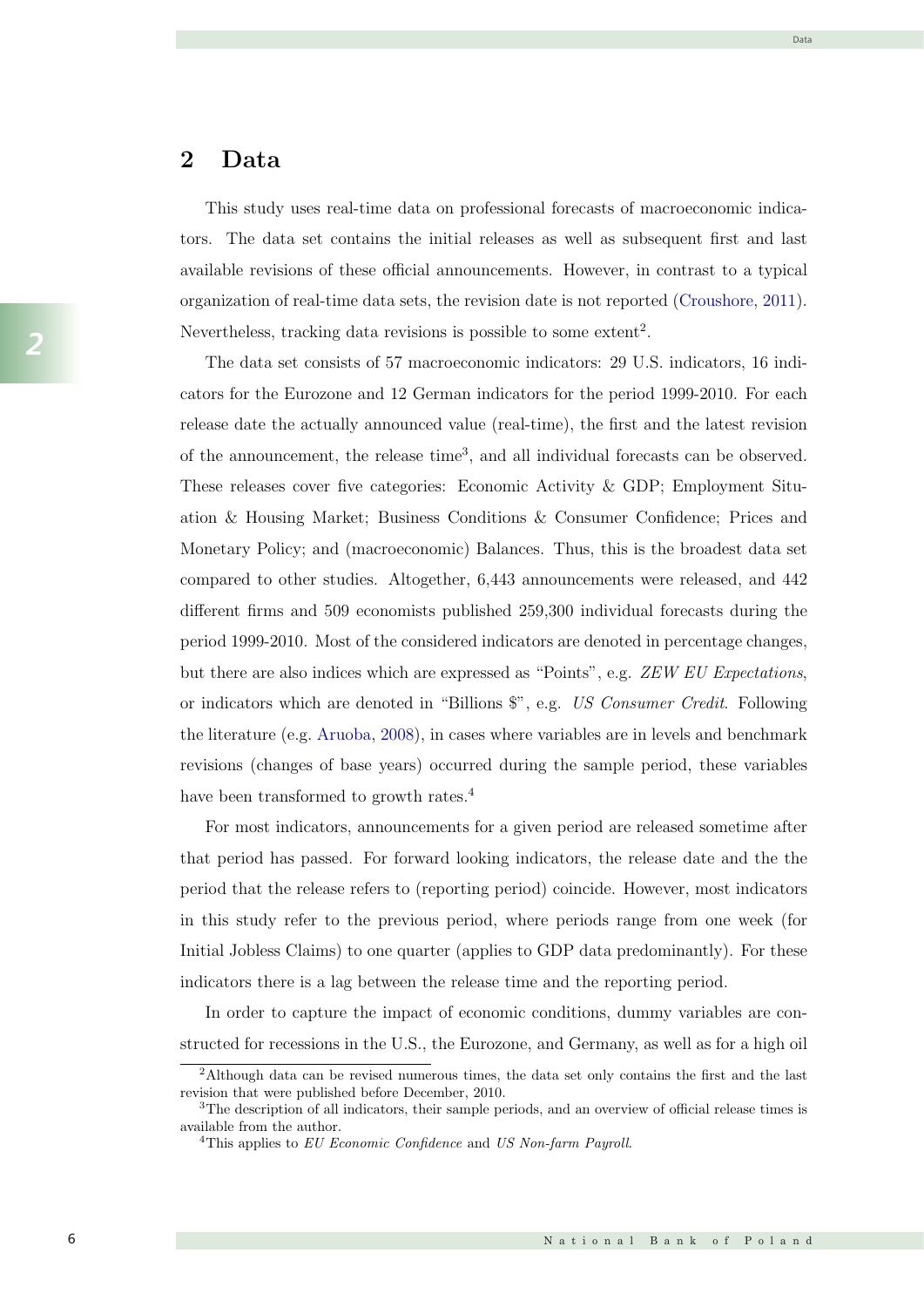price and volatile stock markets. Following the NBER definition there were two recessions in the U.S. during the period 1999-2010:  $01/2001$ -11/2001 and  $12/2007$ -06/2009 (NBER, 2008). From the CEPR definition it follows that the Eurozone was in a recession from  $01/2008$  until  $04/2009$  (CEPR, 2013). Since there is no official definition for recessions in Germany, with the kind permission of the Deutsche Bundesbank, its internal definition is used. Therefore, Germany experienced two recessions during the considered period 1999-2010:  $04/2000-06/2003$  and  $01/2008-03/2009$ . Data on the oil price and on volatility indices are from the Deutsche Bundesbank. Based on the respective equity market, three volatility indices are used for the USA, the Eurozone, and Germany.<sup>5</sup> product matrix  $\frac{1}{200}$  and  $\frac{1}{200}$  and  $\frac{1}{200}$  and  $\frac{1}{200}$  and  $\frac{1}{200}$   $\frac{1}{2000}$  $\left($  $\frac{1}{2}$  ( $\frac{1}{2}$   $\frac{1}{2}$   $\frac{1}{2}$   $\frac{1}{2}$   $\frac{1}{2}$   $\frac{1}{2}$   $\frac{1}{2}$   $\frac{1}{2}$   $\frac{1}{2}$   $\frac{1}{2}$   $\frac{1}{2}$   $\frac{1}{2}$   $\frac{1}{2}$   $\frac{1}{2}$   $\frac{1}{2}$   $\frac{1}{2}$   $\frac{1}{2}$   $\frac{1}{2}$   $\frac{1}{2}$   $\frac{1}{2}$   $\frac{1$  $\frac{1}{\sqrt{2000 \text{ m}} \cdot \frac{1}{\sqrt{2000}} \cdot \frac{1}{\sqrt{2000}} \cdot \frac{1}{\sqrt{2000}} \cdot \frac{1}{\sqrt{2000}} \cdot \frac{1}{\sqrt{2000}} \cdot \frac{1}{\sqrt{2000}} \cdot \frac{1}{\sqrt{2000}} \cdot \frac{1}{\sqrt{2000}} \cdot \frac{1}{\sqrt{2000}} \cdot \frac{1}{\sqrt{2000}} \cdot \frac{1}{\sqrt{2000}} \cdot \frac{1}{\sqrt{2000}} \cdot \frac{1}{\sqrt{2000}} \cdot \frac{1}{\$ correction from 0.01 many, when the ning permission of the Deutsche Dundesbank, has from a common is about Therefore, commany experienced two recessions during the  $\frac{1}{2000}$  internal definition  $\frac{1}{2000}$   $\frac{1}{2000}$   $\frac{1}{2000}$  and  $\frac{1}{2000}$   $\frac{1}{2000}$ . During the one price and on volumny indices are from the Deutsche Bandesbank. Based on the reprocesse equity indicity three solutinty indices are doed for the opti, the Larozone, spectrum extensive extensive indices are used for the USA, the European for the USA, the European for the Euro

The pool of economists and institutions participating in surveys is clearly higher for U.S. indicators than for European and German indicators. In 1999, on average 27 economists<sup>6</sup> participated in U.S. surveys. Economists' forecasts for European and German indicators are only available since 2002, starting on average with  $14$  (13) participating economists in European (German) surveys. In 2010, the pool of forecasters has almost doubled with on average 61 economists publishing their forecasts for U.S. indicators and 24 (25) forecasts on average for European (German) indicators. The poor of The pool interesting and interesting indications. In 1000, on average for Company paradigraphy in  $\sigma$ . But regist. Economical forecases for European and  $\alpha$ <sub>27</sub> equilibrium indicators are only available since 2002, starting on average with 14 (10) par-German indicators are only and  $\alpha$  are  $\alpha$  and  $\alpha$  are  $\alpha$  and  $\alpha$  are position of the position of the process of the position of the position of the position of the position of the position of the position of the pos the entropy doubled with on average of economists publishing their forecasts for  $\sigma$ . hardcatch and  $21$  (20) forecasts on average for European (German) indicately.

Table 1 summarizes the number of announcements that were released for each indicator during the sample period, the official announcement frequency, the total number of forecasts, and the minimum, maximum and average number of forecasts as well as the standard deviation of participating economists per indicator. By far most announcements (618) were released for Initial Jobless Claims, since these figures are announced weekly. Therefore, although on average only 34 economists participate in this survey, the total number of forecasts for the whole period 1999-2010 is very high  $(20,865 \text{ esti-}$ mates). Indicators and 24 (25) for a 24 (25) for European (Germanical Corporation and 24 (CF) indicators. It during the sample period, the official announcement frequency, the total flamper cator during the sample period, the sample period, the official and the total number of the condition of the total number of the total number of the total number of the condition of the total number of the condition of the of forecasts and the minimum and the minimum and average number of forecasts and all and all and all as the minimum and and average number of  $\mu$ standard deviation of participation of participation of participating and distribution weenly. Therefore, annough on average only of economical participate in this partely, who good humber of forecases for the whole period 1000 2010 is very high (20,000 con $t_{\text{max}}$ 

Since data is rarely available for European and German indicators for the period 1999- $2002$ , the total number of announcements is much higher for U.S. indicators  $(3,988)$ . Hence, the total number of released forecasts for U.S. indicators (198,791) is much fier than the number of estimates for European and German muicators, both be-NEW. The Chicago Board Options Exchange Volatility Index (VIX) measures the implied volatility nigher than the number of estimates for European and German indicators, the input Since data is rarely available for European and German indicators for the period 1999 higher than the number of estimates for European and German indicators, both be-

cause of more U.S. announcements and because of the larger pool of economists that

Data

 $\overline{\text{B}}$  5Based on the DAX, the implied volatility of the German equity market is measured by VDAX-Dased on the DAX, the implied volatility of the German equity market is measured by VDAX-<br>NEW. The Chicago Board Options Exchange Volatility Index (VIX) measures the implied volatility 7 of S&P 500 index options, and VSTOXX assesses the implied volatility of the EuroStoxx50.

 $^{6}$ In the following, institutions and economists are are used interchangeably.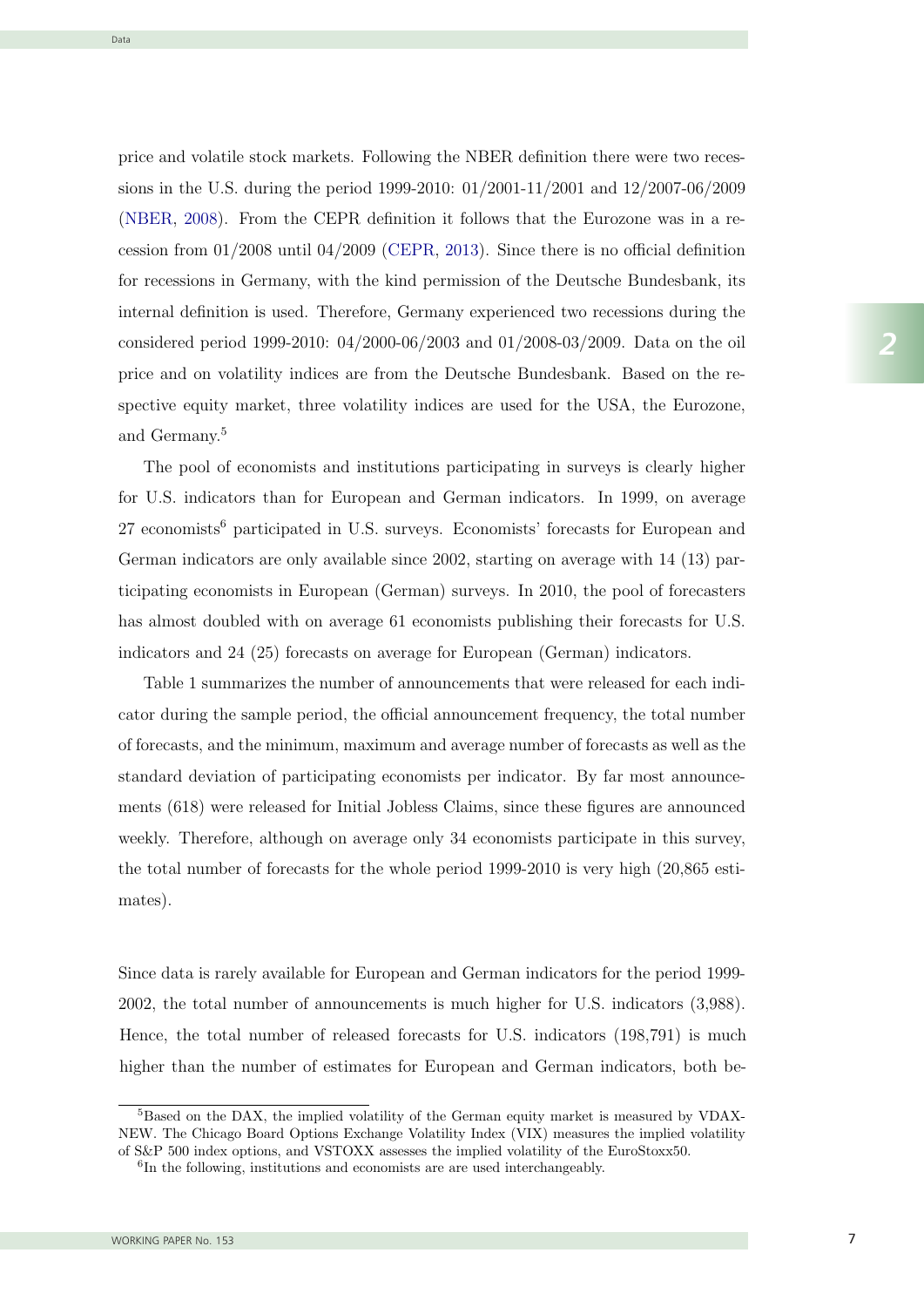Data

cause of more U.S. announcements and because of the larger pool of economists that participate in U.S. surveys on average. With respect to U.S. indicators, on average the survey of the Federal Funds Rate has the most participants (80), but at the same time the standard deviation of participating economists during the period 1999-2010 is also very high ( $\sigma = 29.90$ ) for that indicator. On the other hand, only 17 economists participate in the survey for the indicator US ISM Prices Paid on average, though the number of participants fluctuates less ( $\sigma = 3.47$ ). In general, economists release more forecasts for U.S. indicators than for European and German indicators, but the number of participating forecasters (especially the maximum) is also more volatile for U.S. indicators.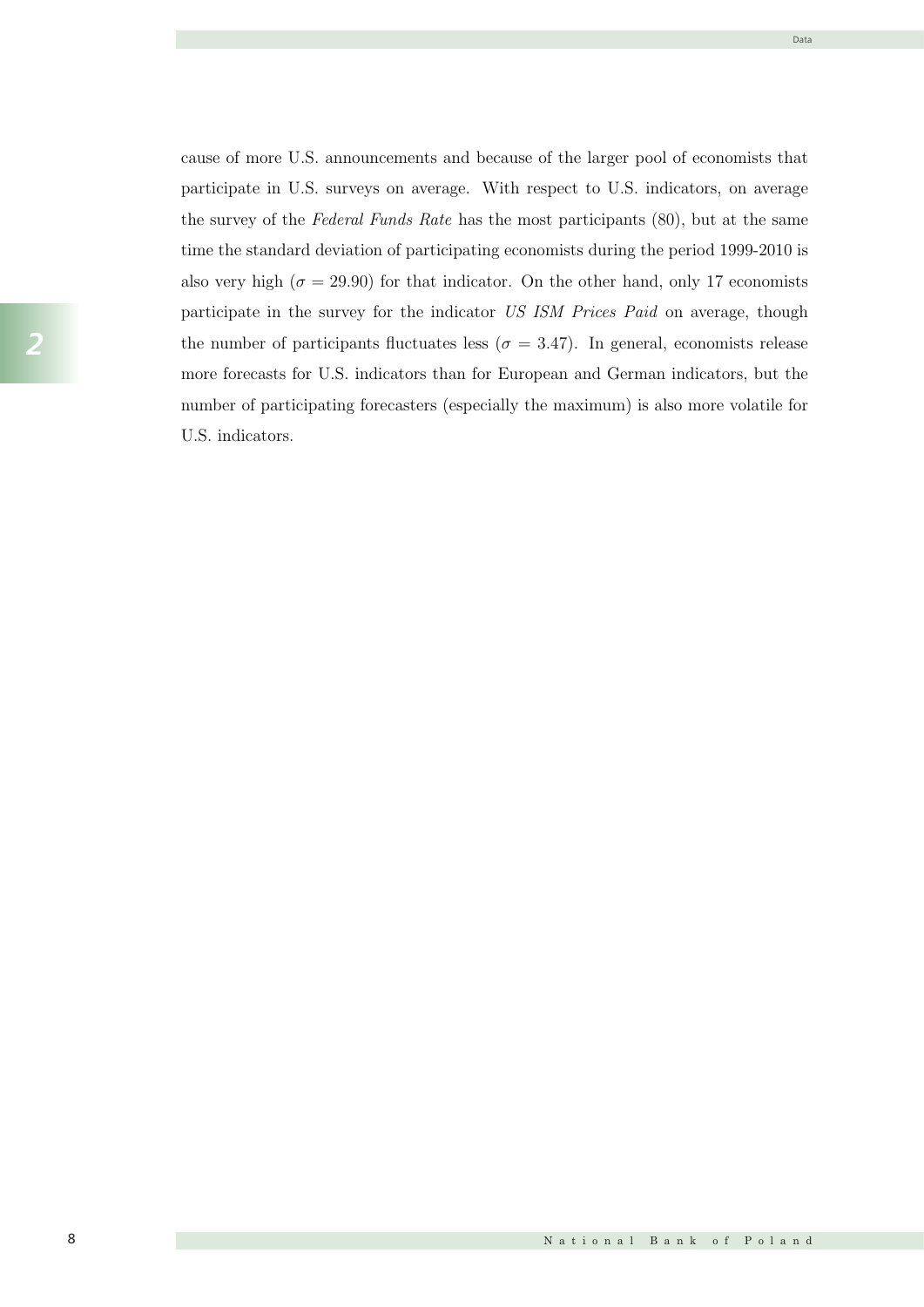# 3 The relationship between misperceptions and revisions

Croushore (2011) argues that data revisions matter for monetary policy, because overreacting to current data might lead a central bank to making mistakes. On the other hand, if signals from data revisions are optimally extracted, monetary policy may not be significantly affected by data revisions. However, it is in the nature of things that policy makers' decisions are based on preliminary and partially revised data that are unequally reliable. Against this background the following section analyzes data revisions, misperceptions, and the relation between the two. In the following, due to data availability and in order to have comparable results across indicators and countries, the analysis will be based on the period 2002-2010.

According to decision requirements (i.e. whether real-time announcements or revised figures are relevant in reaching a decision), the fact that some releases are subject to considerably large revisions should be considered both by forecasters and by policymakers. This is important because if, for example, economists attempt to forecast the initial release, they will underestimate the latest revision the more the initial announcement is revised upwards, and vice versa. In contrast, if, ceteris paribus, economists are attempting to forecast the latest revision, they will overestimate the initial announcement. On that account, first of all it is investigated whether indicators are subject to significant revisions, implying that revised figures are significantly different from initial announcements on average. This is analyzed using the following regression:

$$
(A_{i,t} - y_{i,t}) = \alpha_1 + \epsilon_{i,t}^1 \tag{1}
$$

In a second step, the significance of economists' median forecast errors with respect to initial releases  $(A_{i,t})$ , first revisions  $(R_{i,t}^F)$  and latest-available figures  $(R_{i,t}^L)$  are analyzed using the following specifications<sup>7</sup>:

$$
(A_{i,t} - E_{i,t}) = \alpha_2 + \epsilon_{i,t}^2 \qquad or \qquad (y_{i,t} - E_{i,t}) = \alpha_2 + \epsilon_{i,t}^2,
$$
 (2)

<sup>7</sup>All regressions were also run with average expectations, however results do not differ much (results are available upon request).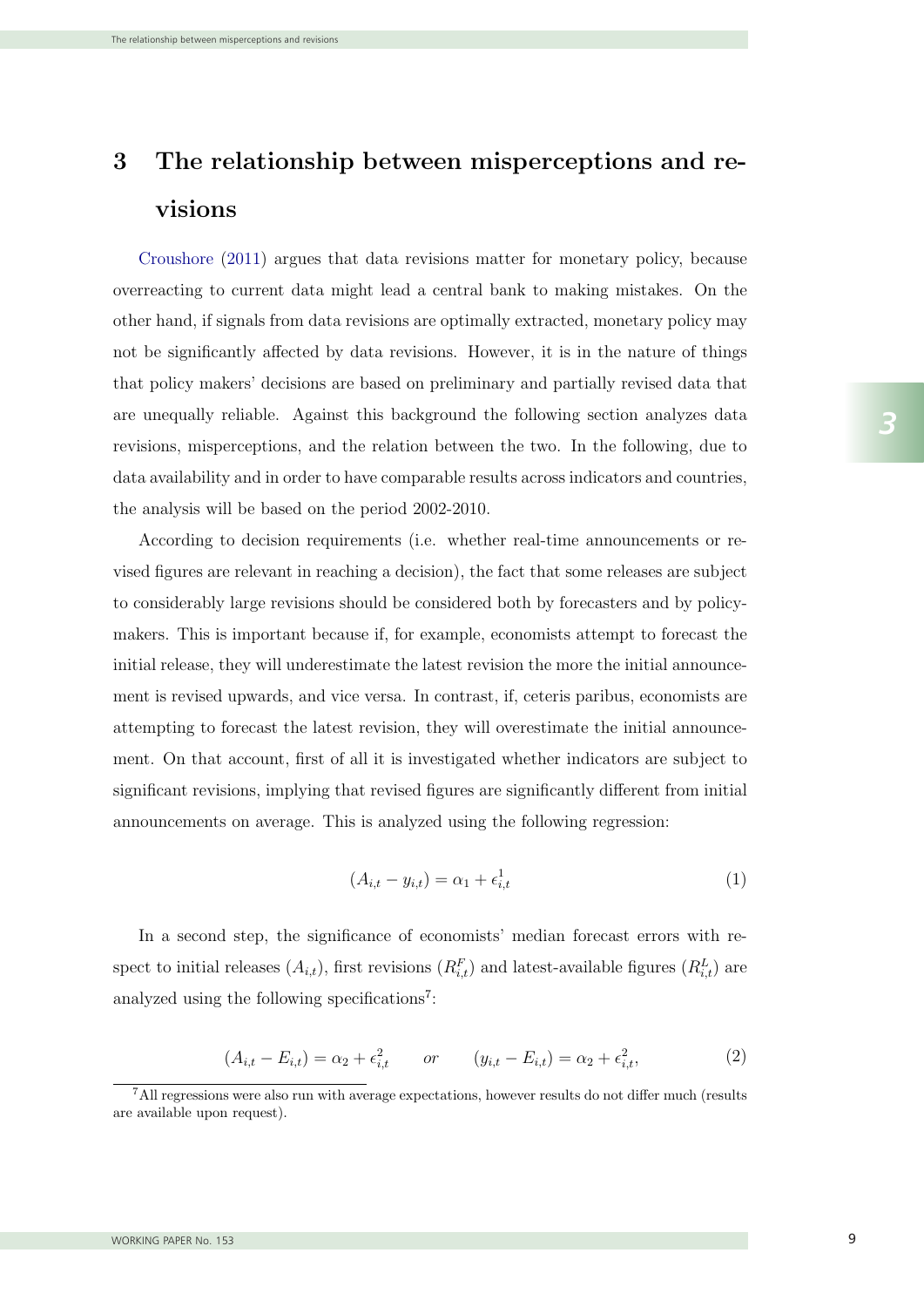where  $A_{i,t}$  is the initial announcement for indicator i at release date t,  $E_{i,t}$  is the median expectation,  $\epsilon_t$  is the error term and  $y \in \{R_{i,t}^F, R_{i,t}^L\}$ . where Ai,t is the initial announcement for indicator i at release date t, Ei,t is the median expectation,  $\epsilon$  is the error term and  $y \in \left(DF, DL\right)$ . expectation,  $\epsilon_t$  is the error term and  $y \in \{R_{i,t}^t, R_{i,t}^t\}$ .

Table 2 displays all indicators where either revisions are significantly different from initial announcements or forecasters on average over- or underestimate initial or subsequent revisions. Regarding revisions, a positive coefficient indicates that revised figures are on average lower than initial announcements. With respect to economists' misperceptions, a positive coefficient implies that forecasters underestimate the respective release. Table 2 displays all indicators where  $\zeta$  different from  $\zeta$  different from  $\zeta$  are significantly different from  $\zeta$ initial announcements or forecasters on average over- or underestimate initial or subsequent revisions. Regarding revisions, a positive coefficient indicates that revised figures are on average lower than initial announcements. With respect to economists' misperceptions, a positive coefficient implies that forecasters underestimate the respective release. Table 2 displays all indicators where either revisi are on average lower than initial announcements. With respect to economists' misperceptions, a positive coefficient implies that forecasters underestimate the respective  $relcase.$ 

Following Croushore's methodology (Croushore, 2011), the left panel of Table 2 summarizes all statistically significant revisions and forecast errors for the period 2002-2010<sup>8</sup>. For each indicator three possible revisions are considered: the revision from the initial release at date the first release  $\binom{n_i(t)}{t+1}$ , the revision from  $\binom{n_i(t)}{t+1}$ , the revision from from  $\binom{n_i(t)}{t+1}$  $t_{\ell}$  $i, t$ , and the overall revision from the overall revision from the overall revision from the overall revision from the  $i$ initial release to the latest-available value. The second column displays the number of observed releases, whereas columns 3-11 show, for each indicator and revision, the mean and standard deviation of revisions as well as the mean absolute revision. 28 indicators are on average significantly revised either between the initial release and the first revisions, thereafter, or both. In most cases, where revisions are on average significantly different from zero, initial announcements underestimate subsequent revised figures. Though the third GDP announcement for Europe is on average lower than its first revision, the overall mean revision does not differ from zero. In contrast, US Initial Jobless Claims announcements both significantly underestimate final values. To some extend, the revision process is also observable: The final release of US Building Permits is on average lower than the first revision, which again underestimates the final values. For other indicators (EU Unemployment Rate, EU Economic Confidence, EU M3 3 month average) it seems that the first revision "over-corrects" the initial release, leading to a subsequent revision in the opposite direction. Finally released figures, however, remain on average higher that the first announcements. Only for US GDP (S)  $\operatorname{Following}$   $\operatorname{Croushore'}$ s methodology  $(\operatorname{Croushore}, 2011),$  the left panel of  $\operatorname{Table} 2$  summarizes all statistically significant revisions and forecast errors for the period 2002-2010<sup>8</sup>. For each indicator three possible revisions are considered: the revision from the initial release at date  $t(A_{i,t})$  to the first revision of this release  $(R_{i,t}^F)$ , the revision from the first revision to the latest-available value  $(R_{i,t}^L)^9$ , and the overall revision from the initial release to the latest-available value. The second column displays the number of observed releases, whereas columns 3-11 show, for each indicator and revision, the mean and standard deviation of revisions as well as the mean absolute revision. 28 indicators are on average significantly revised either between the initial release and the first revisions, thereafter, or both. In most cases, where revisions are on average significantly different from zero, initial announcements underestimate subsequent revised figures. Though the third GDP announcement for Europe is on average lower than its first revision, the overall mean revision does not differ from zero. In contrast,  $US$ Initial Jobless Claims announcements both significantly underestimate final values. To some extend, the revision process is also observable: The final release of  $US$  Building Permits is on average lower than the first revision, which again underestimates the final values. For other indicators ( $EU$  Unemployment Rate,  $EU$  Economic Confidence,  $EU$  $M3$  3 month average) it seems that the first revision "over-corrects" the initial release, leading to a subsequent revision in the opposite direction. Finally released figures, however, remain on average higher that the first announcements. Only for US GDP  $(S)$ tial releases at data t (A) to the first revision of this release ( $D^F$ ). the period from

<sup>9</sup>The latest-available value reflects the value available at the time when the data was collected from

Summary statistics for the rest of the indicators are available from the author.

*3*

 ${}^{8}$ For brevity only indicators with significant revisions and/or forecast errors are shown in Table 2. Summary statistics for the rest of the indicators are available from the author.

<sup>9</sup>The latest-available value reflects the value available at the time when the data was collected from Bloomberg (March, 2011).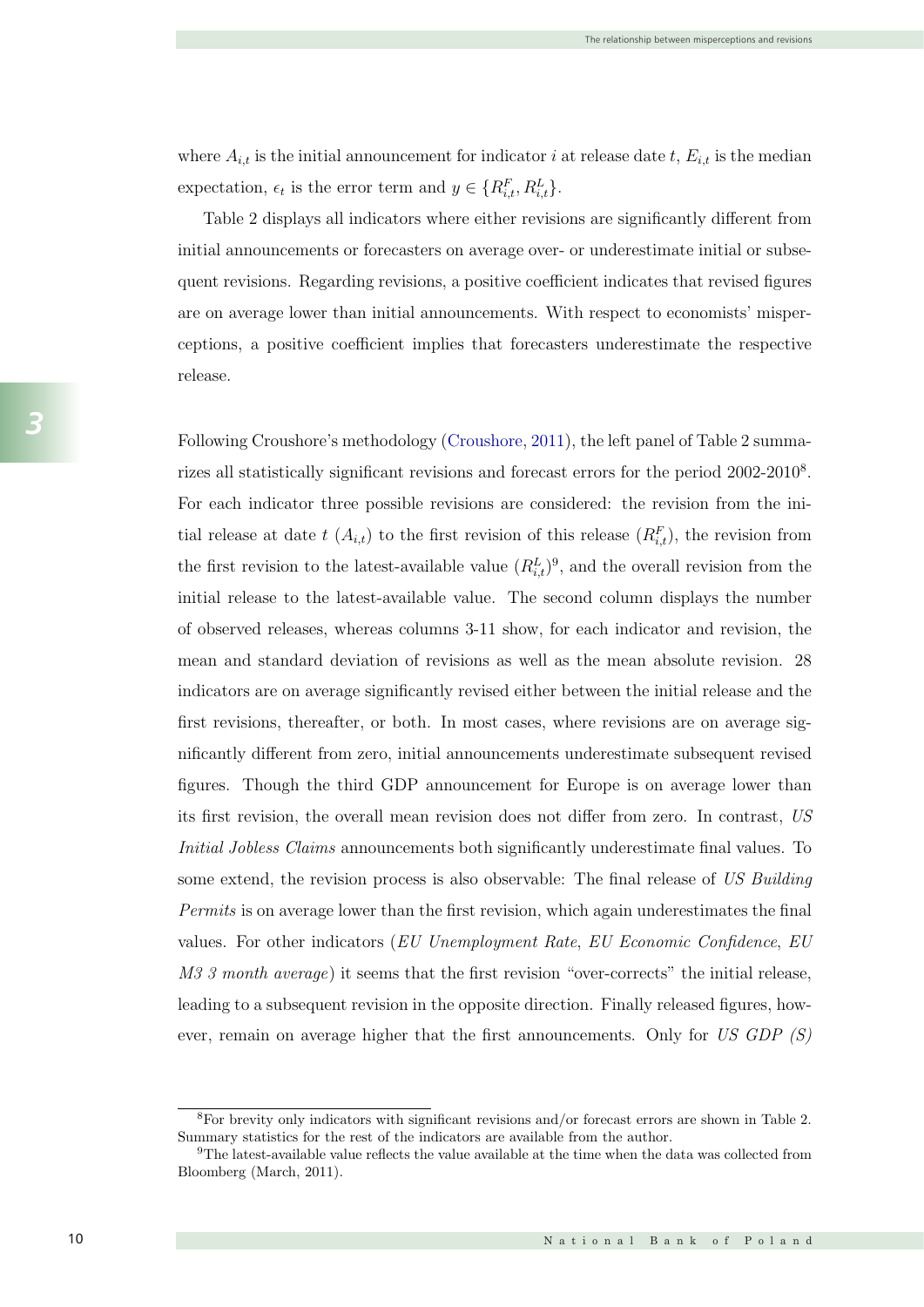and ISM Manufacturing PMI latest revisions adjust downward initial announcements. Eventually, there are indicators that are not subject to revisions at all (Federal Funds Rate, University of Michigan Confidence, ZEW EU Expectations, ZEW DE Current Situation, ZEW DE Expectation, and ECB Announ. Interest Rates). Overall, it is noticeable that revisions tend to be less pronounced both for European and for German indicators than revisions for U.S. indicators.

Analogously, the right panel in Table 2 refers to summary statistics for forecast errors regarding initial announcements (Actual, columns 12-14), first revisions  $(R^F,$ columns 15-17), and final values  $(R<sup>L</sup>$ , columns 18-20). Professional forecasters on average underestimate the final values of 13 indicators and they overestimate 6 indicators. In most cases a significant mean upward (overall) revision corresponds to forecasters underestimating the final values and vice versa. This finding might indicate that professional forecasters aim at predicting initial announcements, possibly in face of significant revisions on average.

#### Testing for Systematic Revisions and Forecast Errors

To assess whether initial announcements are biased forecasts of subsequent revisions, the latter are classified into two categories (see Croushore, 2011; Aruoba, 2008; Mankiw and Shapiro, 1986; Mankiw, Runkle, and Shapiro, 1984): Revisions are classified as *noise* if the initial release is an observation of the revised series, measured with error. This implies that the revision is correlated with the data available when the estimate is made but uncorrelated with the revised value. Classification as *news* means that the initial release is an efficient estimate that accounts for all available information. Subsequent estimates incorporate new information, thus reducing the forecast error. In such a setting, revised values are unpredictable with the information set that is available at the time the initial estimate is made. Hence, the revision is uncorrelated with the data available for the estimate but correlated with revised values. Please note that in the following the analysis will not consider first revisions, since they seem less relevant to decision makers.

The following regressions are considered to distinguish between revisions as noise or news:

$$
A_{i,t} = \alpha_3 + \beta_3 R_{i,t}^L + \epsilon_{i,t}^3 \tag{3}
$$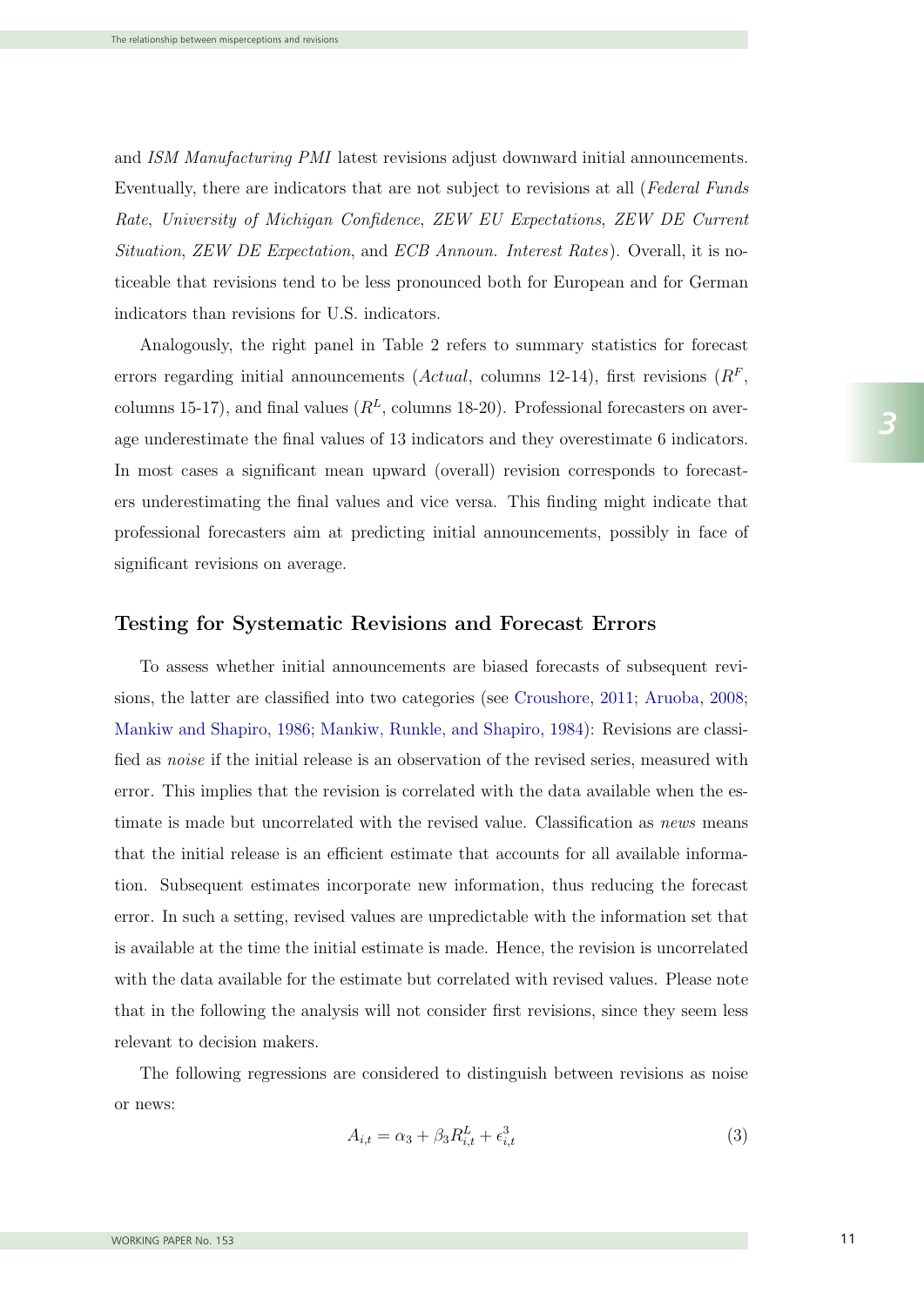$$
R_{i,t}^L = \alpha_4 + \beta_4 A_{i,t} + \epsilon_{i,t}^4,\tag{4}
$$

where  $A_{i,t}$  is the initial release for indicator i at release date t,  $R_{i,t}^L$  is the corresponding last-available revision, and  $\epsilon$  is a white noise error term. The noise hypothesis is tested by implementing a Wald test for the joint hypothesis  $H_0$ :  $\alpha_3 = 0, \beta_3 = 1$ , and the news hypothesis by the joint hypothesis  $H_0$ :  $\alpha_4 = 0, \beta_4 = 1$ .

Table 3 summarized the results for both regressions. The left panel refers to the noise hypothesis and the right panel presents the results for the news hypothesis. Each panel shows the estimated coefficients of the constant and the slope parameter (columns  $1 \& 2$  and columns 5  $\& 6$ , respectively); the corresponding robust standard errors are denoted in brackets. Columns 3 and 7 display the p-values of the Wald test with plus signs indicating the usual significance levels. From this analysis it follows that the news hypothesis cannot be rejected for US Business Inventories and US Nonfarm Payroll, whereas the noise hypothesis for these indicators are rejected at the  $1\%$  significance level. Hence, those revisions are best characterized as news and are therefore unpredictable in this framework. In contrast, the revisions of the *initial GDP* announcement for Germany, US Housing Starts, US New Home Sales, US CPI, and the Eurozone money supply (*M3 and M3 3mth average*) are best described as noise and are therefore predictable with the information set available at the time the initial release was announced. However, it must be noted that although most indicators fail both Wald tests, which means that initial announcements are biased forecasts of the true values, this framework provides no guidance if both hypotheses are rejected. This holds especially when the unconditional mean of revisions is not equal to zero (Aruoba, 2008).

Although the previous analysis has shown that data is partially significantly revised, it is not clear a priori whether economists are attempting to forecast the initial release or the latest-revised figures. Therefore, economists' misperceptions vis-à-vis the initial or  $\alpha$ announcement as well as vis-à-vis the latest revision are to be examined next. The empirical approach equals the common test of expectation unbiasedness (e.g. see Urich and Wachtel, 1984; Fildes and Stekler, 2002; Ehrmann and Fratzscher, 2003): The rational expectations hypothesis implies that the released and the expected values must be identical except for completely random disturbance, or that the expectations are unbiased (Figlewski and Wachtel, 1981). Following the terminology in the literature,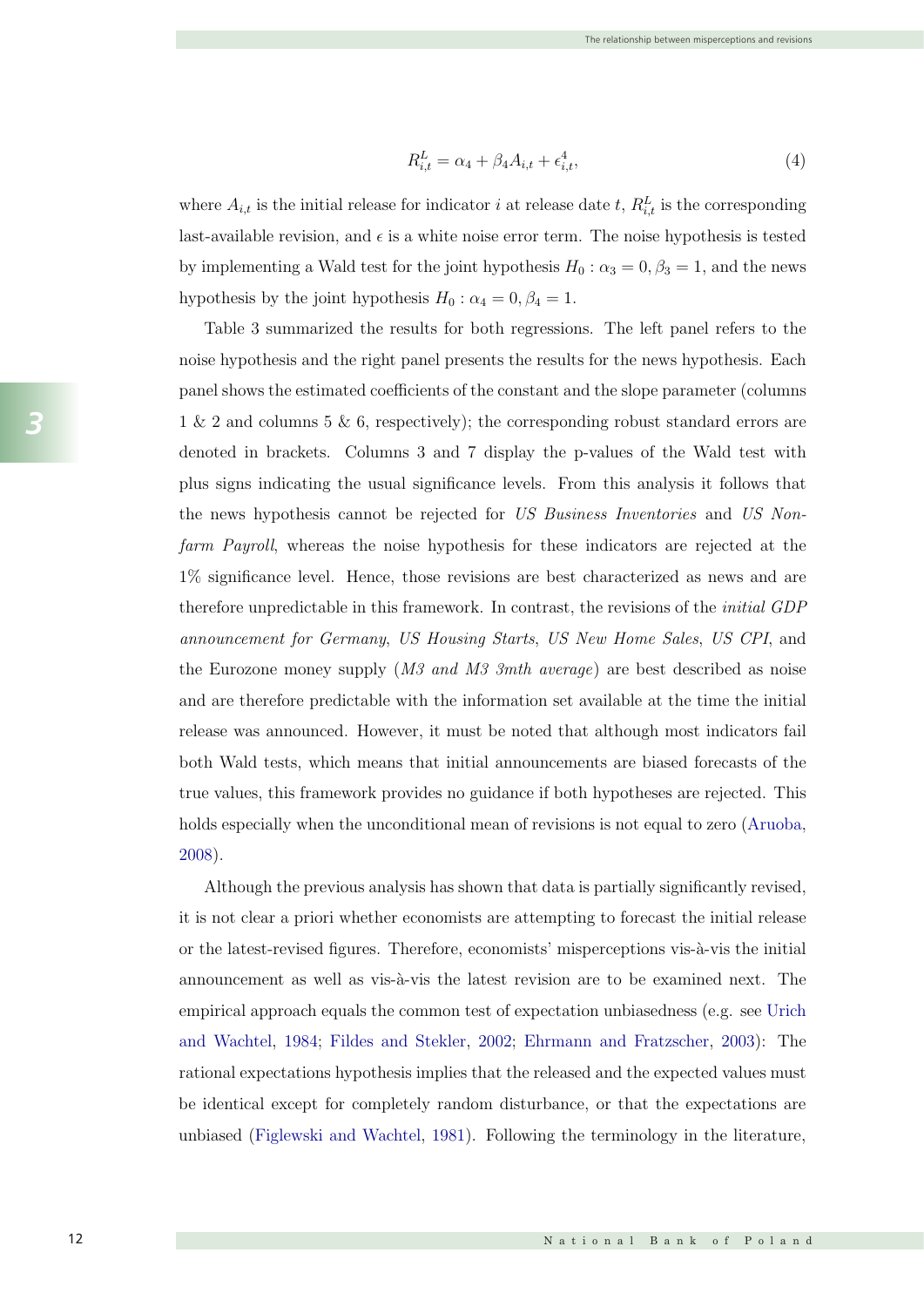$\alpha$  expectations are biased<sup>10</sup> with respect to the initial release, if the joint null hypothesis  $H_0: (\alpha, \beta) = (0, 1)$  has to be rejected for the regression ion and the set of  $\sim$ 

$$
A_{i,t} = \alpha_5 + \beta_5 E_{i,t}^A + \epsilon_{i,t}^5,\tag{5}
$$

where  $A_{i,t}$ , is the initial announcement for indicator *i* at release date *t*,  $E_{i,t}^{A}$  is the corresponding median expectation, and  $\epsilon_{i,t}$  is a white noise disturbance term. Accordingly, expectations regarding the latest revision  $E_{i,t}^{RL}$  are unbiased if the joint null hypothesis  $H_0: (\alpha, \beta) = (0, 1)$  cannot be rejected for

$$
R_{i,t}^{L} = \alpha_6 + \beta_6 E_{i,t}^{RL} + \epsilon_{i,t}^6.
$$
 (6)

Table 4 has two panels corresponding to the regressions in Equation 5 and Equation  $6$  for median expectations over the period 2002-2010. The first striking finding is that Table 4 has two panels corresponding to the regressions in Equation 5 and Equation<br>6 for median expectations over the period 2002-2010. The first striking finding is that<br>almost all unbiased forecasts refer to indicators t revisions; exceptions being US Retail Sales (ex autos), US New Home Sales, and the third GDP announcement for Germany. In general, all results for GDP announcements have to be handled with care due to the small number of observations. Professional forecasters make systematic forecast errors regarding both the initial announcement and the final ("true") value for 14 out of the 57 indicators, most of them belonging to the category "Economic Activity  $\mathcal B$  GDP". Among indicators for the *Employment* Situation  $\&$  Housing Market forecasters' consensus is rather an unbiased estimate of the initial release, whereas most final values are predicted with systematic forecast errors.<br>The same finding can be observed for indicators concerning *Business Conditions*  $\mathcal{C}$ The same finding can be observed for indicators concerning *Business Conditions*  $\mathcal{E}$ Consumer Confidence. Regarding Prices  $\mathcal C$  Monetary Policy indicators the opposite can be observed; forecasters rather misjudge initial announcements. With respect to macroeconomic *Balances* indicators the evidence is mixed. revisions; exceptions being US Retail Sales (ex autos), US New Home Sales, and the<br>third GDP announcement for Germany. In general, all results for GDP announcements<br>have to be handled with care due to the small number of o

The results of the forecast and revision analyses also point to some country-specific almost 70% of U.S. indicators. With three indicators out of 16, forecasts for European indicators are comparably rare in bias regarding initial announcements when testing differences. For instance, the median forecast is biased regarding the final values for

 $10$ Unbiasedness is a necessary condition for partial rationality, which means that information is used efficiently (Brown and Maital, 1981).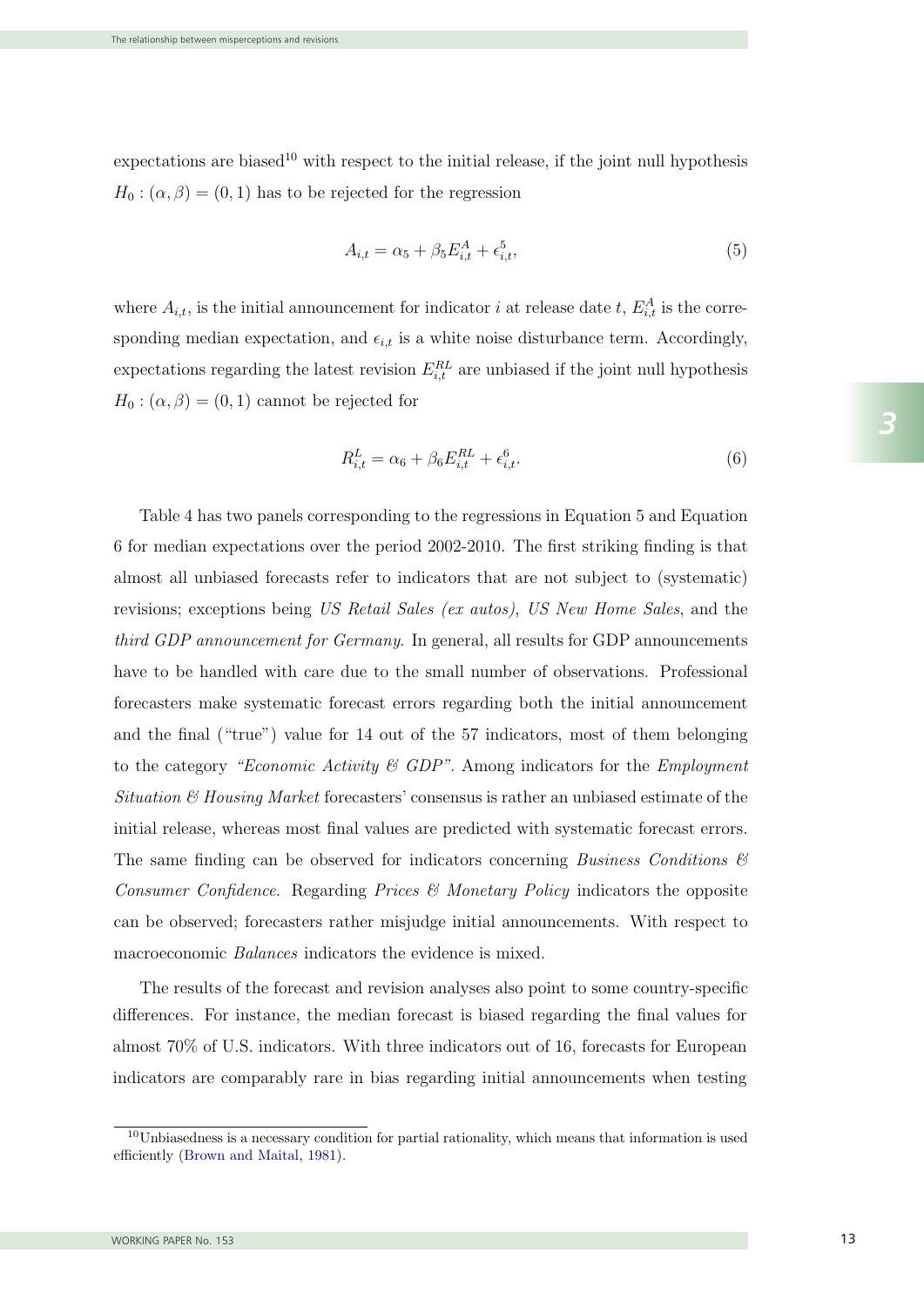the joint null hypothesis. In contrast, with the latest revisions, 50% of Eurozone median forecasts are biased according to the joint null hypothesis. The results of the forecast analysis of German indicators (see Table 4) differ from findings regarding U.S. and European indicators: Although most German indicators are systematically revised from the initial announcement to the latest revision (see Table 3), the evaluation of the corresponding forecasts with respect to the latest revisions suggests that forecasters that are (assumingly) aiming to predict the latest revisions for certain indicators are able to form better forecasts if these indicators are revised systematically. Though to a lower extent, this relationship is also observable regarding U.S. indicators. Therefore, when evaluating forecast accuracy, decision makers should take into account whether announcements are revised systematically and whether economists aim at forecasting the initial release or the latest revision.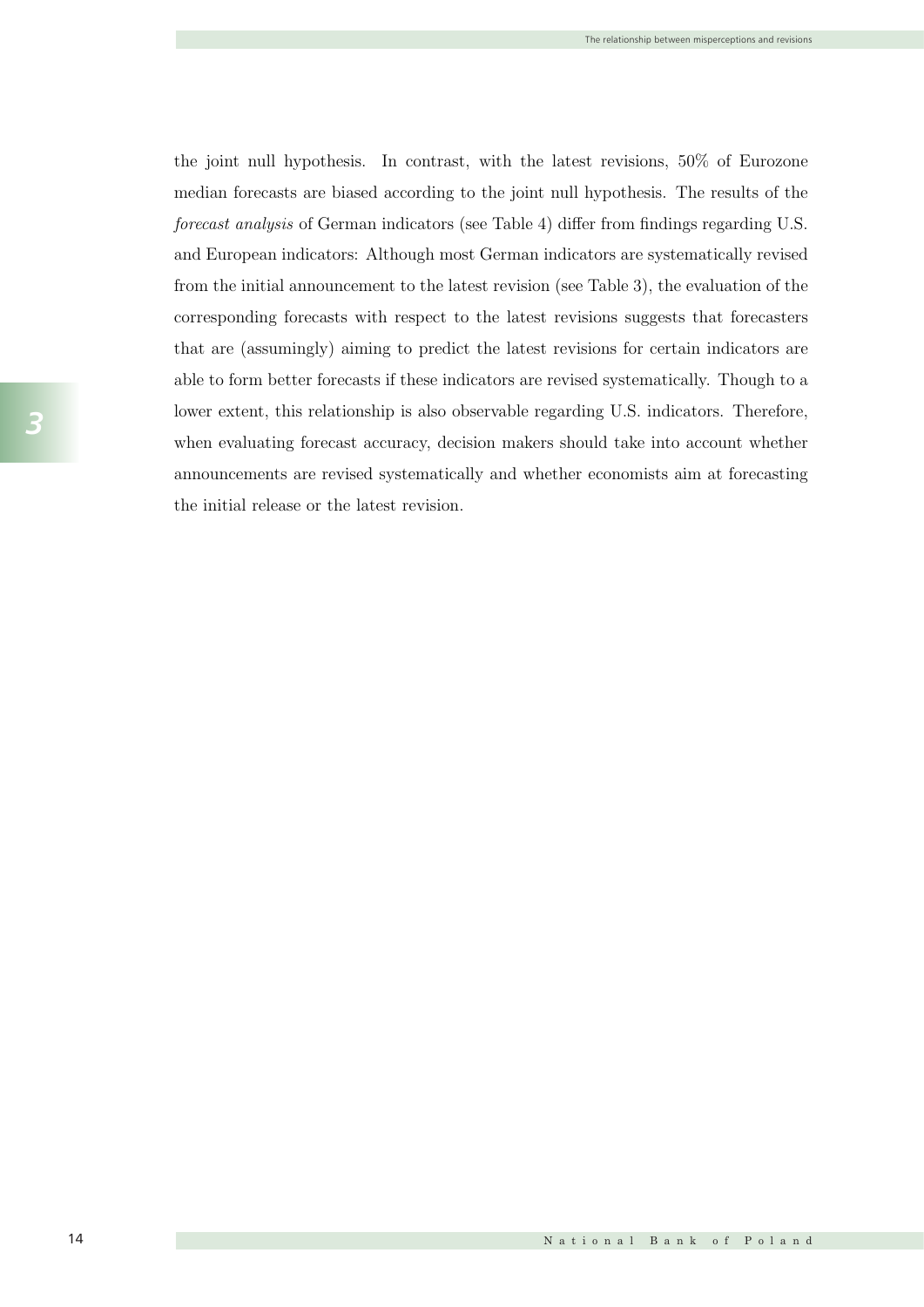## 4 The Impact of Economic Conditions on Revisions and Surprises  $\mathcal{A} = \mathcal{A} \cup \mathcal{A}$  The Impact of Economic Conditions on  $\mathcal{A} = \mathcal{A} \cup \mathcal{A}$

The previous analysis has shown that some releases are revised systematically and that these revisions are also economically significant. The following specification investigates the impact of economic conditions (recessions, highly volatile stock markets, and a high oil price) on data revisions. Since announcements that are released at release date t refer to a reporting period  $(rp)$  that for most indicators differs from the release date  $(t \neq rp)$ , economic conditions during the reporting period are presumed to impact later revisions. Hence, dummy variables are constructed for each country in the following manner: Following the methodology in Bloom (2009) indicators are constructed to take a value of 1 if stock markets are highly volatile (the oil price is significantly high), and zero otherwise. Stock markets (the oil price) are defined to be highly volatile at release date  $t$  and reporting period  $rp$  respectively if the peak of the Hodrick-Prescott (HP) detrended ( $\lambda = 129,600$ ) implied volatility<sup>11</sup> (oil price) significantly exceeds the mean.<sup>12</sup>

Due to different units across the considered indicators, standardized revisions and forecast errors (revisions and surprises are divided by their respective sample standard deviations) are used to facilitate interpretation. Standardized revisions and surprises associated with indicator  $i$  at time  $t$  are defined as

$$
R_{i,t}^{AL} = \frac{(A_{i,t} - R_{i,t}^{L})}{\sigma_i^{R}} \qquad and \qquad S_{i,t}^{y} = \frac{(y_{i,t} - E_{i,t}^{y})}{\sigma_i^{S^{y}}},
$$
\n(7)

where  $A_{i,t}$  is the initially announced value of indicator i,  $R_{i,t}^L$  is the corresponding finally revised value. The median forecast  $E_{i,t}^y$ , where  $(y \in \{A, RL\})$ , is associated either with the initial announcement  $A_{i,t}$  or the final revision  $(R_{i,t}^L)$ .  $\sigma_i^R$  and  $\sigma_i^S$  denote the sample standard deviation of  $(A_{i,t} - RL_{i,t})$  and  $(y_{i,t} - E_{i,t}^y)$ , respectively. Since  $\sigma_i^R$  and  $\sigma_i^S$  are constant for any indicator *i*, standardization has no effect neither on the statistical significance of the estimates nor on the fit of the regression.

 $11\text{As measured by the respective volatility index, as described in section 2}$ 

<sup>&</sup>lt;sup>12</sup>The threshold is 1.65 standard deviations above the mean, which corresponds to the 5% one-tailed period 2002-2010. Each month is treated as an independent observation. Calculation is based on the significance level. Each month is treated as an independent observation. Calculation is based on the period 2002-2010.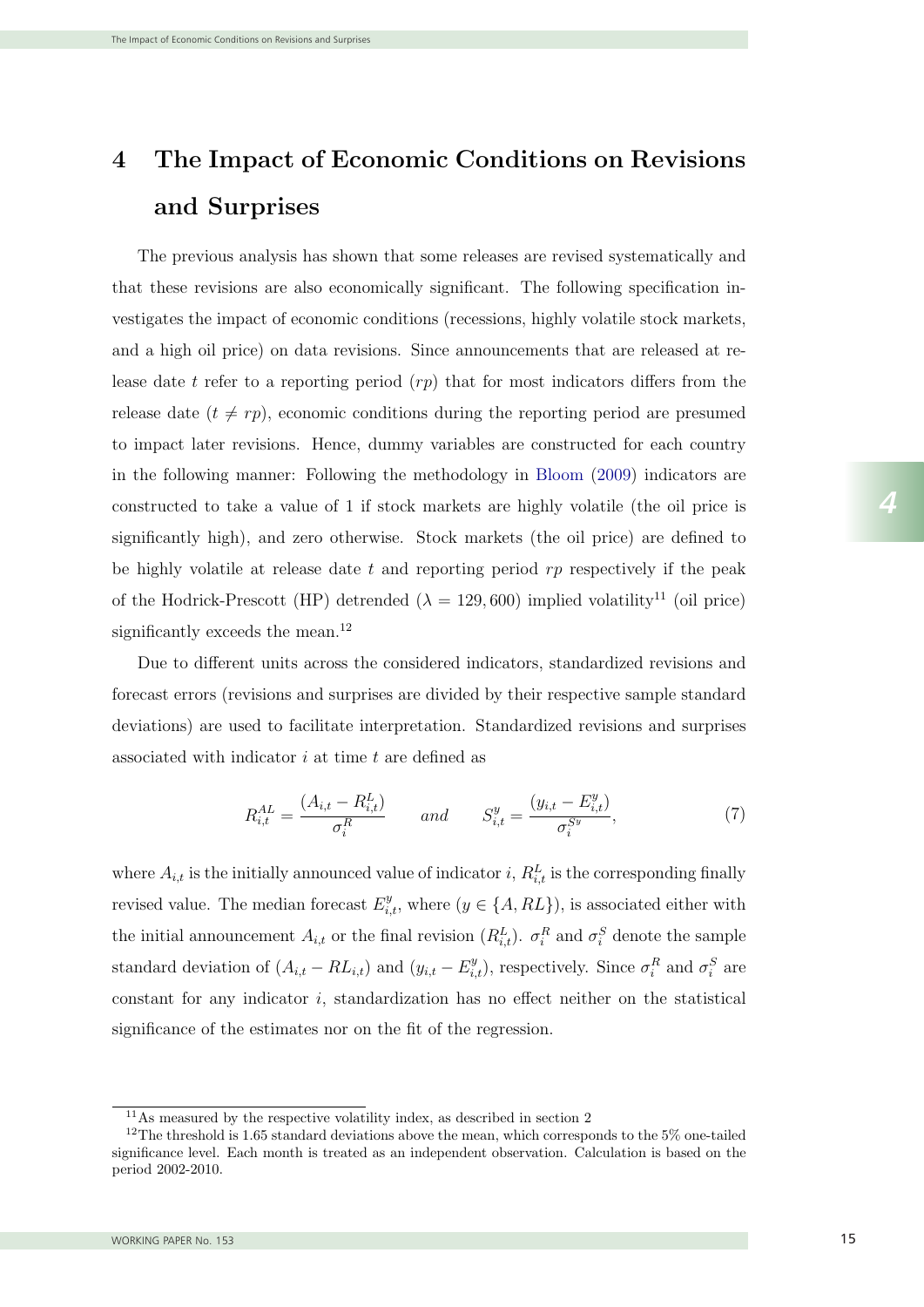following specification is used for each indicator  $i$ : In order to examine the impact of current economic conditions on revisions, the

$$
R_{i,t}^{AL} = \alpha + \beta_1 resUS_t + \beta_2 volUS_t + \beta_3 resEU_t + \beta_4 volEU_t +
$$
  
+
$$
\beta_5 resDE_t + \beta_6 volDE_t + \beta_7 hOil_t + \beta_8 date_t + \epsilon_{i,t}.
$$

$$
(8)
$$

The regression in Equation 8 analyzes the impact of recessions ( $resUS_t$ ,  $resEU_t$ , and  $resDE_t$ ) and volatile stock markets (volUS<sub>t</sub>, volEU<sub>t</sub>, and volDE<sub>t</sub>) in all countries as well as a high oil price  $hOil_t$  at release date t on the standardized revision  $R_{i,t}^{AL}$  for indicator i at time t. A time trend, implemented by the respective release date  $date_t$ , is also included in these specifications. Standardized revisions are not affected by economic conditions, and do not have a time trend if  $H_0: (\beta_1, \ldots, \beta_8 = 0)$  is rejected.

The specification in Equation 8 is also used in order to asses the impact of economic conditions on forecasters' standardized surprises regarding the initial announcement  $(S_{i,t}^A)$  and the latest revision  $(S_{i,t}^{RL})$  respectively, with regressands being changed to the respective standardized surprise.

In addition, the regressions in Equation 8 are also run with dummy variables referring to the reporting period relevant for indicator i. This is motivated by the hypothesis that both revisions and surprises are influenced by economic conditions during the corresponding reporting period rather than by the economic situation at the release time of the initial announcement.

With respect to revisions, in fact, the analysis shows that GDP revisions are affected by economic conditions during the reporting period. However, revisions for other indicators are also related to the economic situation at the time of the initial announcement. Regarding  $R_{i,t}^{AL}$ , a slightly positive significant time trend can be observed for US Leading Indicators, US Consumer Credit, US Building Permits, and EU Business Climate, whereas standardized revisions of ISM Manufacturing PMI decline over time.

As for surprises the overall evidence on the effects of the dummy variables is mixed and unclear regarding both initial announcements and final revisions. However, economic conditions can explain surprises about final values rather than about initial releases. Regarding initial announcements the economic situation during the reporting period is more often significant for GDP indicators. However, this is predominantly not true for the other indicators. Results are also ambiguous with respect to a time trend, since surprises about some indicators decline over time (surprises about final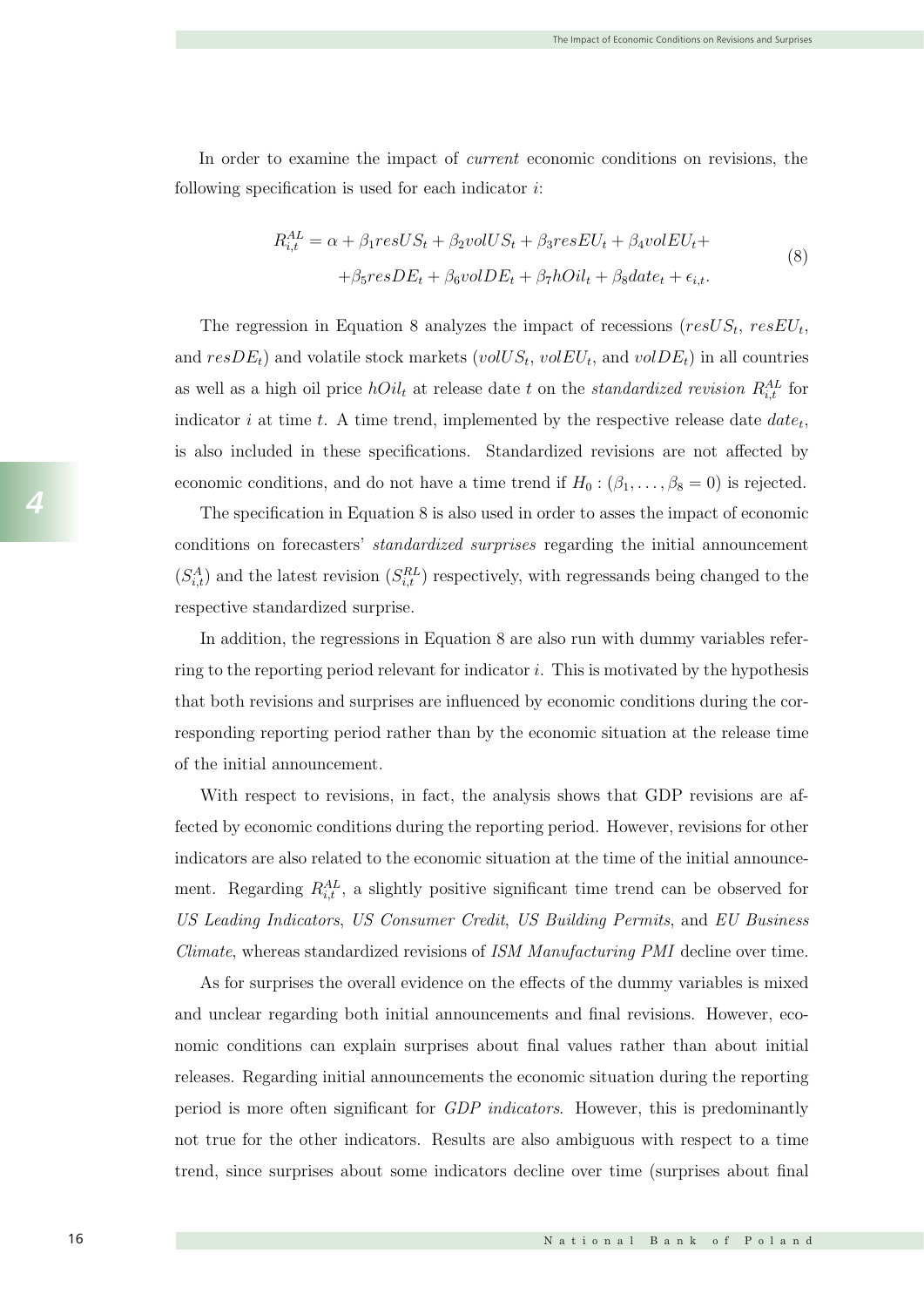revisions of US Leading Indicators, US Consumer Credit, US Building Permits, US Housing Starts, US New Home Sales, and EU M3 ), while forecasters are more surprised about final values of US Initial Jobless Claims and ISM Manufacturing PMI (results not reported; see Figure 1 for an illustration).



Figure 1: Significant Time Trend for Selected Indicators

In general, the hypothesis of economic conditions during reporting periods being better able to explain revisions or surprises is not confirmed; the economic situation at release time seems to have a stronger impact on experts' forecast errors and data revisions than economic condition during the reporting period. The analysis also points to a significant interlinkage between the economies. For instance, forecasters are less surprised about the initial announcement for US GDP if the S&P 500 has been volatile during the reporting period. At the same time, the corresponding median forecast error increases if the Eurozone economy has experienced a recession during that period.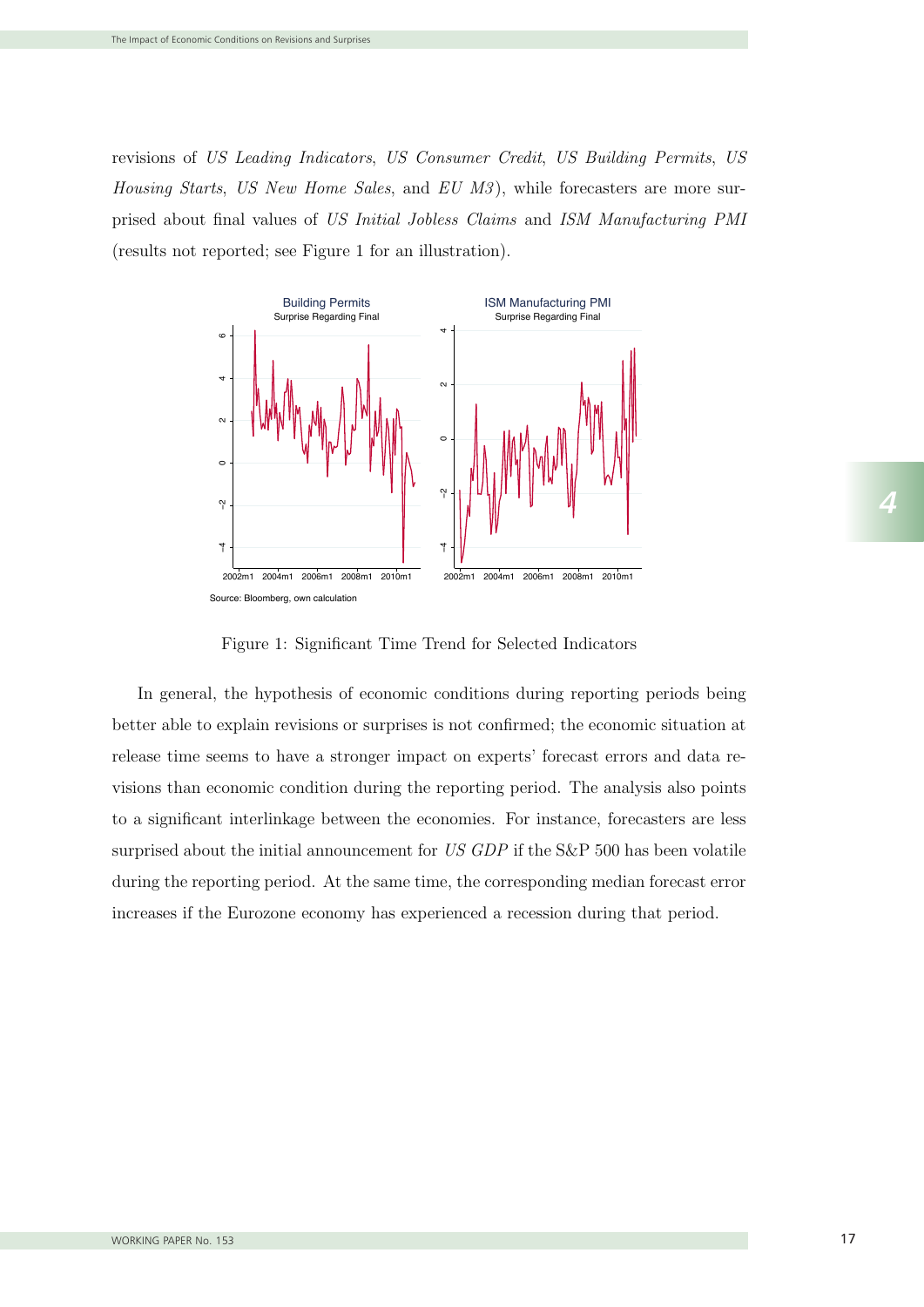#### 5 Determinants of Disagreement

Disagreement among forecasters is measured by standard deviations of individual forecasts  $\sigma_{i,t}$  for indicator iat release date t. Expectations are assumed to be more volatile during recessions, when stock markets are volatile, or during high oil price periods. Furthermore, economic conditions during the reporting period are expected to have an impact on  $\sigma_{i,t}$ , rather than economic conditions that are valid when the official announcement is released. Moreover, in order to capture the relationship between the number of participating economists and disagreement about the outcome of the respective announcements, this variable is also included. Therefore, dummy variables are used for recessions in the USA, the Eurozone, and Germany during the reporting period ( $resUS_{rp}$ ,  $resEU_{rp}$ ,  $resDE_{rp}$ ) and during the month the announcement was released ( $resUS_t$ ,  $resEU_t$ ,  $resDE_t$ ); dummy variables for a high oil price during the reporting period  $(hOil_{rp})$  and during the month the announcement was released  $(hOil_t)$ , and the number of participating economists in the survey for indicator  $i$  at release date  $t$  (Num $E_{i,t}$ ).

Previous results have shown that economic conditions both during the reporting period and at the time of the announcement have an impact on data revisions and on experts' forecast errors. Thus, the following analysis of disagreement among forecasters takes into account both influencing factors but concentrates on "domestic" factors only; e.g., dummy variables indicating U.S. recessions, a volatile S&P 500 and a high oil price both during the reporting period  $(rp)$  and at release time  $(t)$  enter the regressions for U.S. indicators. Therefore, for each indicator i for country  $C$  ( $C \in \{US, EU, DE\}$ ) the following regression is estimated:

$$
\sigma_{i,t}^C = \alpha + \beta_1 resC_t + \beta_2 volC_t + \beta_3 resC_{rp} + \beta_4 volC_{rp} +
$$
  
+ 
$$
\beta_5 hOil_t + \beta_6 hOil_{rp} + \beta_7 NumE_t + \epsilon_{i,t},
$$
  
(9)

where  $\sigma_{i,t}^C$  is the standard deviation of individual forecasts for indicator i for country C at release date t, and  $\epsilon_{i,t}$  is the error term.

Table 5 summarizes the results for the regression in Equation 9. Recessions in the domestic economy during the reporting period increase disagreement about the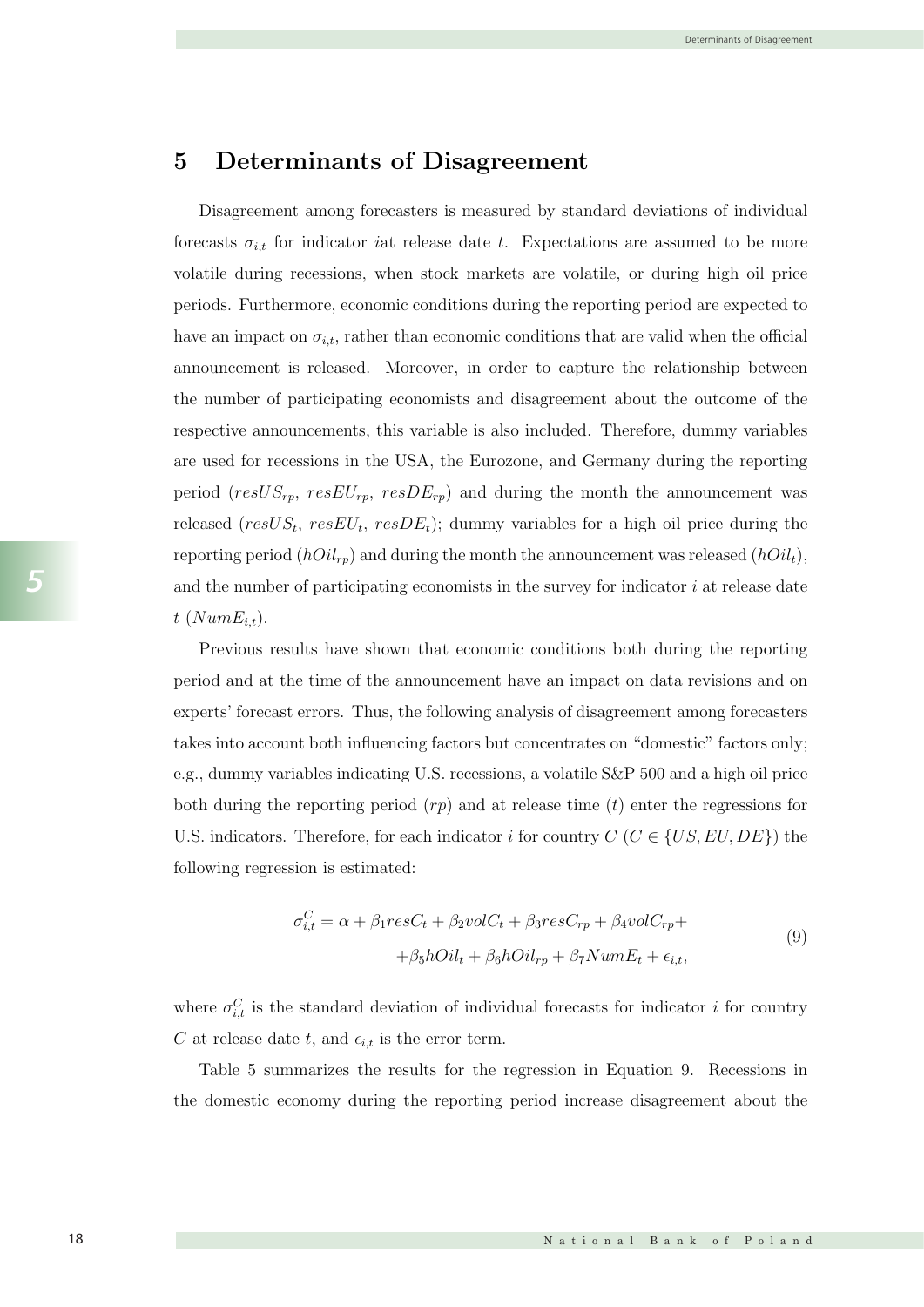announced figures for 16 of the considered 42 indicators<sup>13</sup>, which mainly refer to *Economic Activity*  $\mathcal B$  GDP and to Prices  $\mathcal B$  Monetary Policy, respectively. If the respective economy experiences a recession when indicators are officially announced, forecasters disagree more about *DE Retail Sales, US PPI*, and *DE Trade Balance*; in contrast, they disagree less about the releases for EU Retail Sales, DE Industrial Production, and  $EU$   $M3$  3month average. Regarding the impact of volatile domestic stock market the evidence is mixed: Volatile stock markets during the reporting period are related to increased disagreement about 6 indicators and to less disagreement about 3 indicators. Experts' forecasts are more dispersed regarding US Retail Sales, EU GDP  $(F)$ , and US Trade Balance, if the respective stock markets are volatile at the time of the announcement. In contrast, forecasters agree more about *DE Retail Sales, DE GDP*  $(A)$ , and US Building Permits. However, for most indicators disagreement is not affected by volatile stock markets at all. A high oil price is not related to disagreement about *Employment Situation & Housing Markets* and *Balances* indicators. In case of a high oil price at release time, forecasters agree more about the releases for some indicators regarding *Economic Activity* & GDP (US Business Inventories, and both US and EU Industrial Productions) as well as regarding Prices  $\mathcal B$  Monetary Policy (US CPI, EU PPI, and EU M3 3month average), whereas forecasts regarding EU Retail Sales and EU GDP (S) are more dispersed. A significant negative<sup>14</sup> (positive) impact of a high oil price during the reporting period on forecasters' disagreement is found concerning the announcements for US Retail Sales ex autos, both the initial and the second release for EU GDP, as well as for US ISM Manufacturing PMI (EU GDP  $(F)$ ). The more forecasters participate in the survey, the less (more) dispersed are their estimates for 7 (5) indicators.  $\sigma$  (E) in disagreement is found concerning period on forecasters' disagreement is found concerning concerning concerning  $\sigma$ economy experiences a recession when indicators are officially announced, forecasters disagree more about DE Retail Sales, US PPI, and DE Trade Balance; in contrast, they disagree less about the releases for EU Retail Sales, DE Industrial Production,

In order to capture how foreign economic conditions are related to disagreement. In order to capture how foreign economic conditions are related to disagreement, forecasters participate in the survey, the less (more) dispersed are their estimates for for EU GDP, as well as for US ISM Manufacturing PMI (EU GDP (F)). The more In order to capture how foreign economic conditions are related to disagreement, two different specifications are used: First, the impact of economic conditions at the time when releases are published is analyzed using the following specification:

$$
\sigma_{i,t} = \alpha + \beta_1 resUS_t + \beta_2 volUS_t + \beta_3 resEU_t + \beta_4 volEU_t ++\beta_5 resDE_t + \beta_6 volDE_t + \beta_7 hOil_t + \beta_8 numE_t + \epsilon_{i,t}.
$$
\n(10)

<sup>&</sup>lt;sup>13</sup>Indicators for which the reporting period coincides with the release period are not considered in this specification due to collinearity. <sup>19</sup> Indicators for which the reporting period coinci-<br>this specification due to collinearity.

<sup>14</sup>A negative coefficient implies reduced disagreement, and vice versa.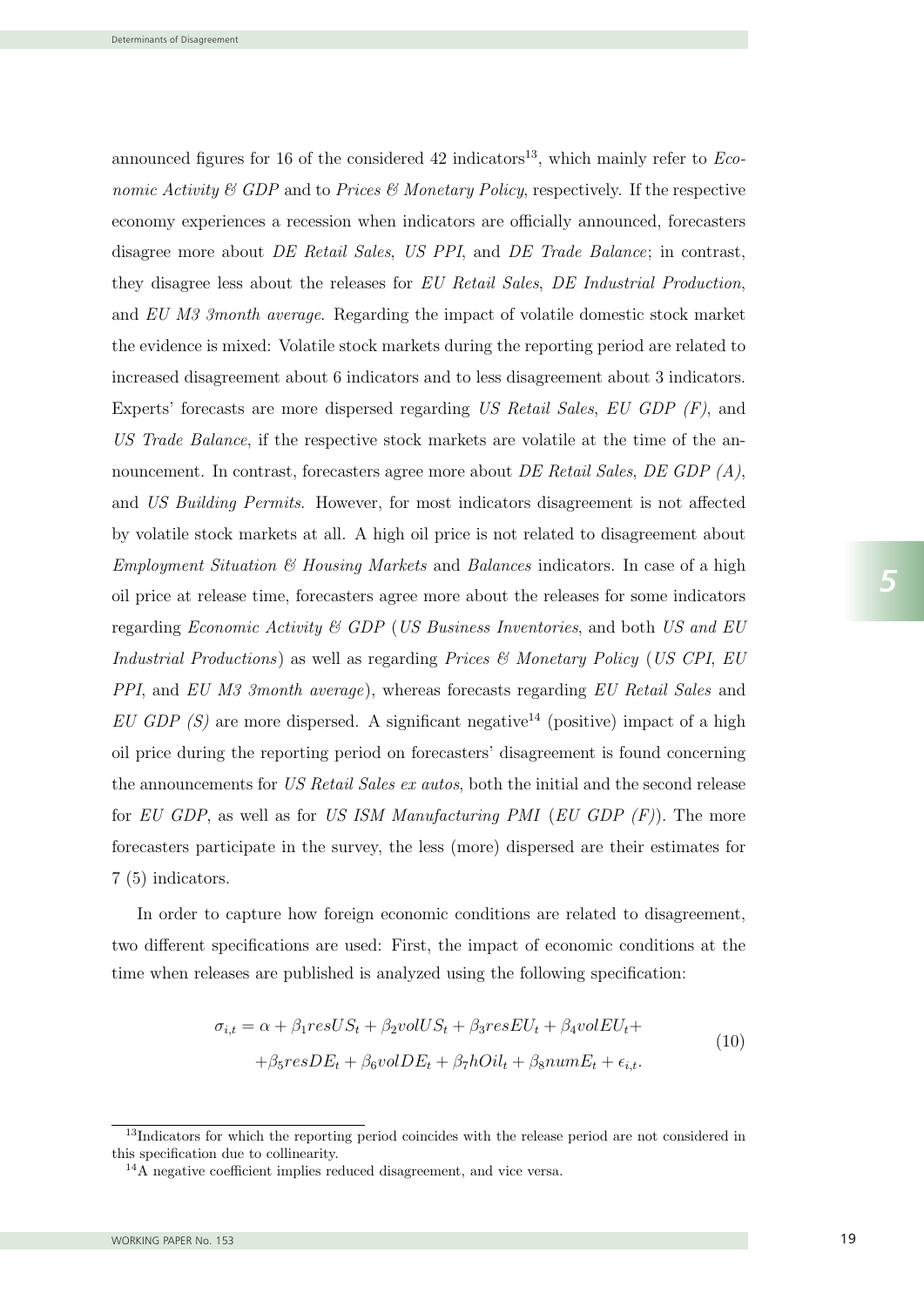Second, the effect of the economic situation during the reporting period is assessed by estimating the following regression:

$$
\sigma_{i,t} = \alpha + \beta_1 resUS_{rp} + \beta_2 volUS_{rp} + \beta_3 resEU_{rp} + \beta_4 volEU_{rp} +
$$
  
+
$$
\beta_5 resDE_{rp} + \beta_6 volDE_{rp} + \beta_7 hOil_{rp} + \beta_8 numE_t + \epsilon_{i,t},
$$
\n(11)

where  $\sigma_{i,t}$  is the standard deviation of individual forecasts for indicator i and release time  $t$ .

Since results are similar for both regressions Table 6 only presents the estimation results for the specification in Equation 11 where dummy variables for economic conditions during the reporting period are applied.<sup>15</sup> For three indicators, these two estimations differ considerably: Firstly, disagreement about German Industrial Production is positively related to volatile U.S. stock markets during the reporting period. Using indicators about the economic situation when official figures are released, a positive impact on disagreement is also found for U.S. and Eurozone recessions, as well as for volatile U.S. and German stock markets; disagreement decreases if the EUROSTOXX is volatile and if Germany experiences a recession when official figures are announced. Secondly, in both regressions for US New Home Sales, forecasters disagree less during recessions in the U.S. and in Germany. Additionally, disagreement is lower if the European stock market is volatile during the reporting period, and it is higher in case of a recession in the Eurozone in that period. Thirdly, forecasts for US Trade Balance are more dispersed if the U.S. stock market is volatile during the reporting period, and if the Eurozone is experiencing a recession or the German stock market is volatile. A high number of participating economists reduces disagreement regarding the German Industrial Production and US New Home Sales, but increases disagreement about the US Trade Balance. In general, forecasters disagree more about releases if the economy to which the announcement refers to is in a recession or if the domestic stock market is volatile. The impact of a high oil price is ambiguous, although a negative effect is  $\overline{11}$  $\mathcal{O}$  is the standard deviation of individual for individual for individual for individual for individual for individual for individual for individual for individual for individual for individual for individual for ind time t.  $\mathcal{S}$  results are similar for both regressions the estimations the estimation of estimations the estimation of  $\mathcal{S}$ results for the specification in Equation 11 where dummy variables for economic condi- $\frac{1}{\sqrt{1}}$ is positively related to volatile U.S. stock matrix  $\mathbf{U}$  and  $\mathbf{U}$  $\frac{1}{\sqrt{2}}$  indicators about the economic situation when of  $\frac{1}{\sqrt{2}}$  $\frac{1}{1}$  on disagreement is also found for U.S. and Europe recessions, as well as  $\frac{1}{1}$  $\mathbf{U} = \mathbf{U} \cdot \mathbf{U}$ is volatile and if Germany experiences a recession when official figures are announced. Secondly, in both regressions for US New Home Sales, forecasters disagree less during recessions in the U.S. and in Germany. Additionally, disagreement is lower in the European stock market is volatile during the reporting period, and it is higher in case of a recent in the European in the European in the European in the  $\frac{1}{2}$ are more dispersed if the U.S. stock market is volatile during the reporting period, and  $\alpha$ if the Eurozone is experiencing a recession or the German stock market is volatile. A observed more often.

<sup>&</sup>lt;sup>15</sup>Results for the estimation with dummy variables regarding the economic situation at the time of the release are available upon request.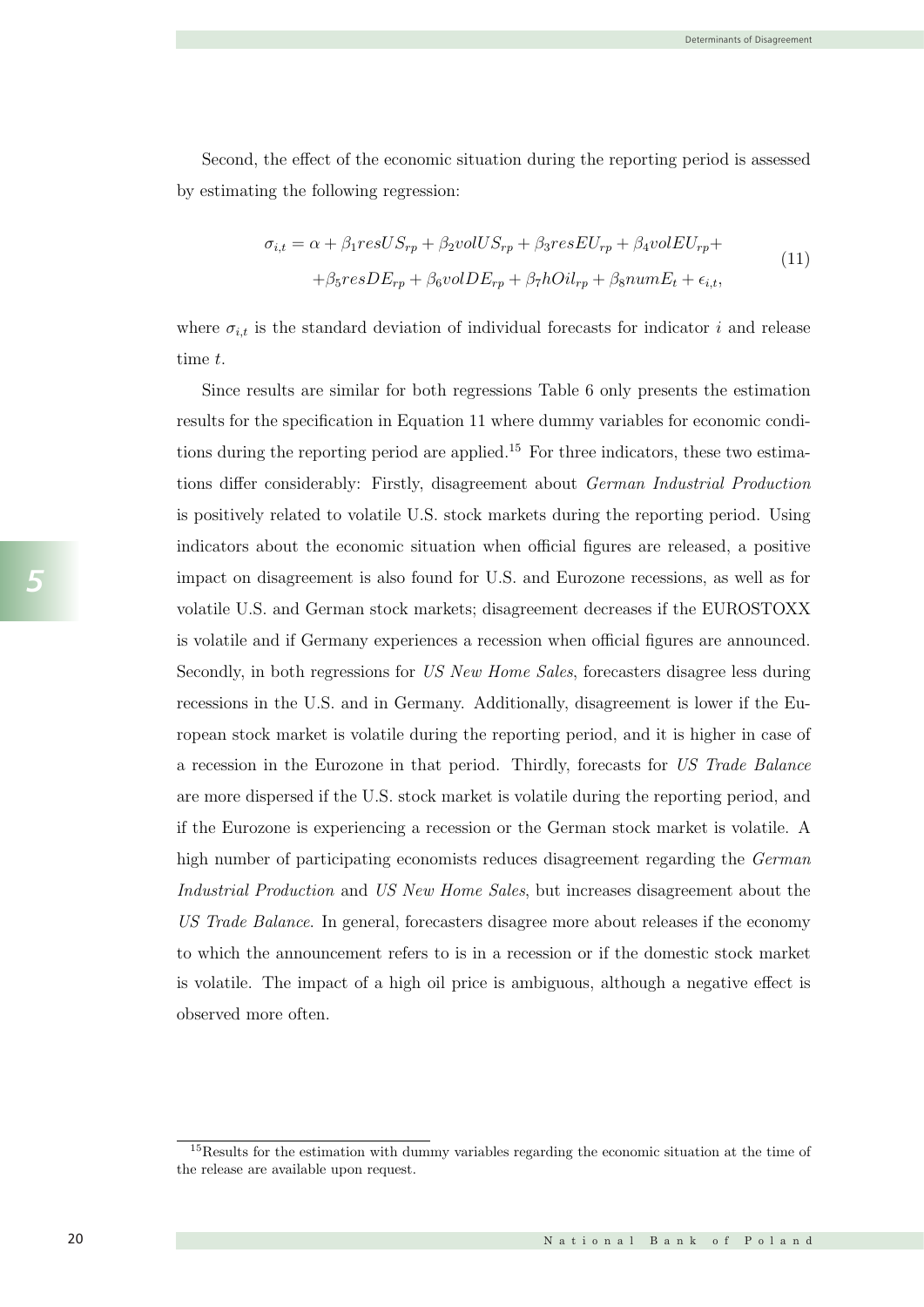## 6 Expectations Formation

Section 3 has shown that professional forecasters on average under- or overestimate some indicators and that most estimates are biased. This section aims at analyzing the expectations formation process underlying professional forecasts.

Dovern and Weisser (2011) point out that forecast accuracy is assumed to be the only objective of forecasters and that only true expectations are published. Although forecasters might also e.g. want to gain maximal public attention, which would provide an incentive to over- or underestimate outcomes, such arguments have little weight due to the revealed identities of the panelists in the data set used for this analysis. DeCanio (1979) argues that "rational expectations" as defined by Muth (1961) require unreasonably high costs if a forecaster is to collect all necessary information. Recent models of expectations formation consider that after weighing costs and benefits, agents rationally decide to restrict their information set to information they are likely to acquire (Demery and Duck, 2007). Following DeCanio (1979), the operational significance of the rational expectations idea can be improved by specifying some methods of learning. For example, an error-learning model as in Gramlich (1983) could be applied. Since (adaptive) learning also implies more persistent data than models with rational expectations, the former is used in forward-looking models (Chevillon, Massmann, and Mavroeidis, 2010).

In this study two expectations formation hypotheses are tested that are mostly used in the literature on expectations formation (see e.g., Hafer, 1983; Tanzi, 1980; Turnovsky, 1970; Muth, 1961): The extrapolative and the adaptive hypothesis. The extrapolative hypothesis is based on the estimation of

$$
E_{i,t} = \alpha + \beta_1 A_{i,t-1} + \beta_2 (A_{i,t-1} - A_{i,t-2}) + \epsilon_{i,t},
$$
\n(12)

where  $E_{i,t}$  is the median forecast for indicator i at time t (which is formed between  $t-1$  and t);  $A_{i,t-1}$  is the announced growth rate of indicator i in  $t-1$ , the term  $(A_{i,t-1} - A_{i,t-2})$  corresponds to the trend in growth rates during the previous period, and  $\epsilon_{i,t}$  is a white noise error term. The original version of this hypothesis is consistent with the analysis in Section 3 and stipulates  $H_0 = (\alpha, \beta_1 = 0, 1)$ . In case  $H_0 : \beta_2 > 0$ is not rejected, forecasters are expecting the past trend to continue and hence are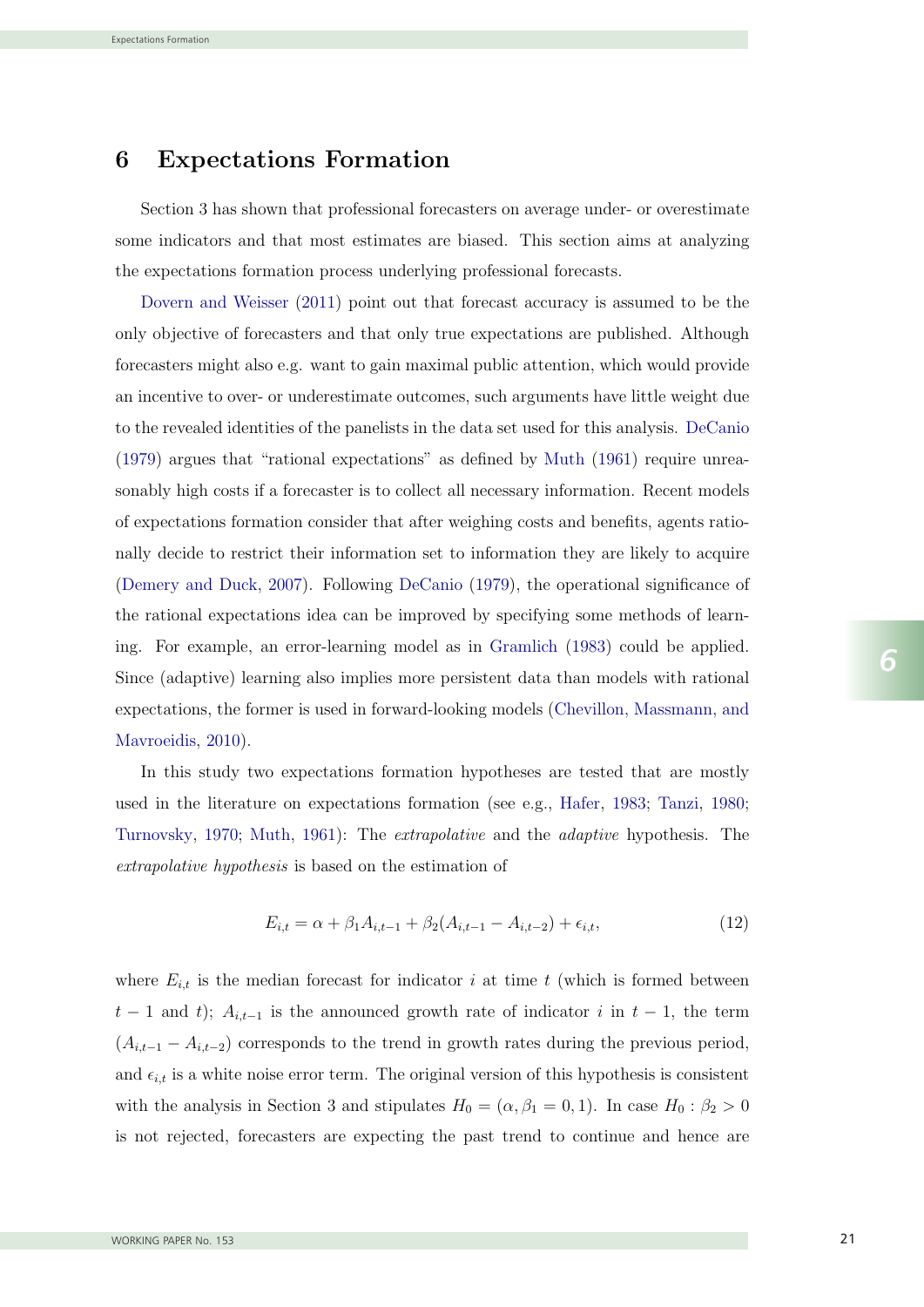extrapolating the past trend. In contrast, not rejecting  $H_0$ :  $\beta_2$  < 0 corresponds to forecasters' expectations being regressive, i.e. they expect the past trend to reverse itself, whereas  $H_0$ :  $(\alpha = \beta_2 = 0, \beta_1 = 1)$  is related to static expectations.

The adaptive hypothesis assumes that when forming expectations, forecasters add a fraction of their latest forecast error to their latest forecast (see also e.g. Figlewski and Wachtel, 1981; Carlson and Parkin, 1975):

$$
E_{i,t} - E_{i,t-1} = \tau(A_{i,t-1} - E_{i,t-1}) \qquad 0 \le \tau \le 1.
$$
\n(13)

However, this formulation implies that if there is a trend in the announced growth rates, forecasters systematically underestimate the actual announcement in t. This is accounted for by estimating

$$
E_{i,t} = \alpha + \beta_1 E_{i,t-1} + \beta_2 A_{i,t-1} + \epsilon_{i,t},
$$
\n(14)

which is equivalent to Equation 13 if  $H_0$  :  $\beta_1 + \beta_2 = 0$  and  $\alpha = 0$  is not rejected. In case  $H_0: \beta_1 + \beta_2 > 1$  cannot be rejected, forecasters would presume a maintained trend and thus continue elevating their expectations above their previous forecasts (even if last year forecasts have been realized and  $\alpha = 0$ ). The opposite is the case if  $H_0: \beta_1 + \beta_2 < 1$ is not rejected.

Table 7 presents estimation results of Equation 12 and Equation 14. Concerning extrapolative expectations (left panel), the null hypothesis  $H_0$ :  $\beta_2$  < 0 (see column 5) cannot be rejected for five (mainly for U.S.) out of 15 analyzed indicators, which implies regressive forecasts for these indicators. In particular, forecasters expect the latest trends of US Business Inventories, US and German Industrial Production, US Retail Sales (without autos), and US Leading Indicators to reverse itself. In contrast, forecasters extrapolate the latest trends of ISM Prices Paid, German Retail Sales, and German and Eurozone Unemployment Rates (see column 4). Moreover, forecasters' expectations about nearly all indicators are biased as to  $H_0$  :  $(\alpha, \beta_1 = 0, 1)$  is rejected for almost all indicators (see columns 1 and 2), and forecasters never expect trends to be static (see column 6). Column 12 in the right hand side panel of Table 7 shows the results for adaptive expectations. For all indicators, apart from the Eurozone unemployment rate, forecasters expect reversed trends in the announced growth rates so that they lower their forecasts.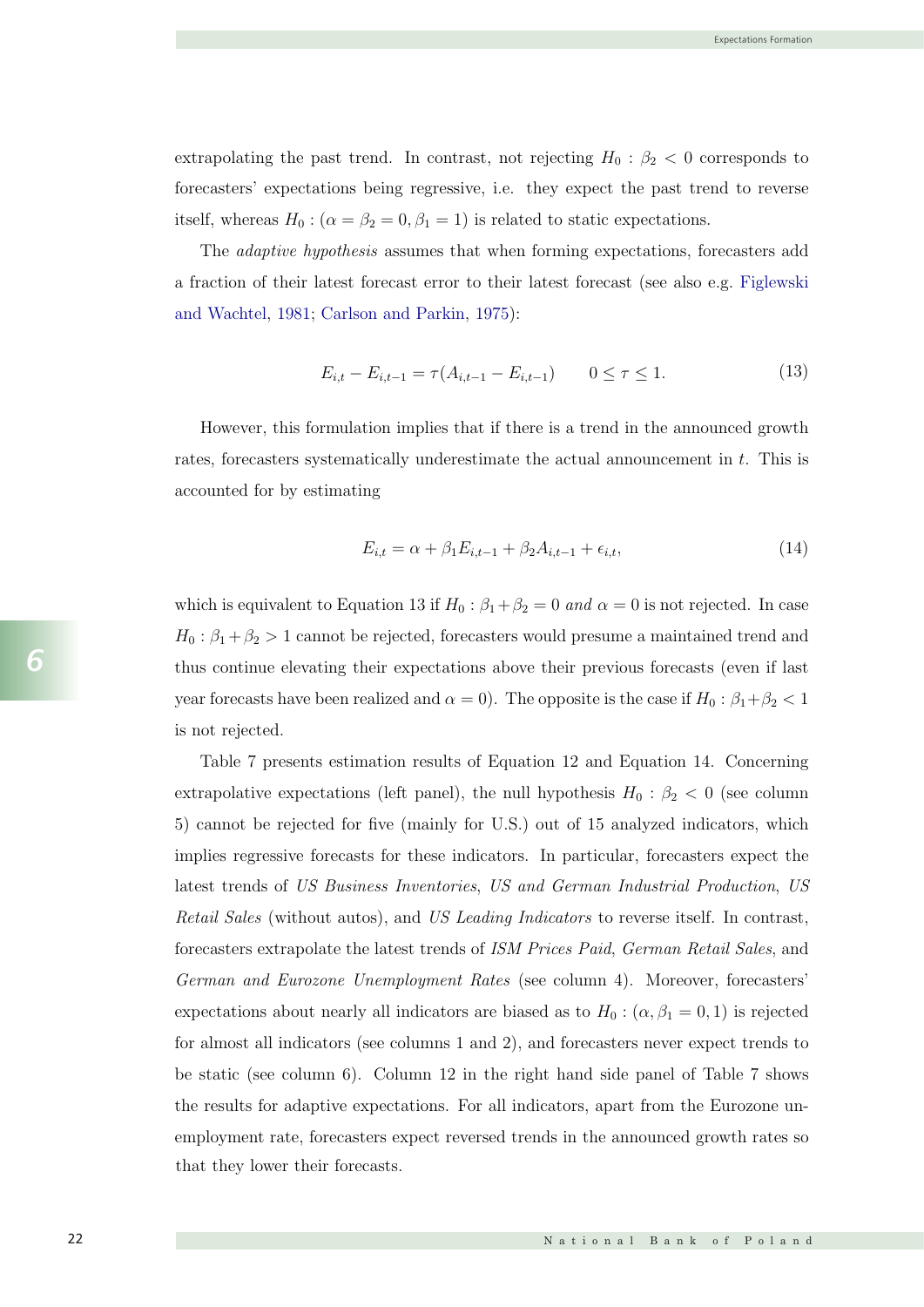The same analysis is also done for expectations concerning latest-available releases (results not reported). In general, the formation process of expectations for the latest revision does not differ from expectations formation concerning the initial announcement. However, forecasters seem to change their expectations formation about the European unemployment rate when forecasting the latest revisions. While forecasters extrapolate the trend in initial announcements, they expect a regressing trend in the latest revisions. Similarly, when testing the adaptive hypothesis, the analysis using the latest revisions shows that, in contrast to the initial announcement, forecasters expect the latest revision to follow the previous trend and therefore they raise their expectations.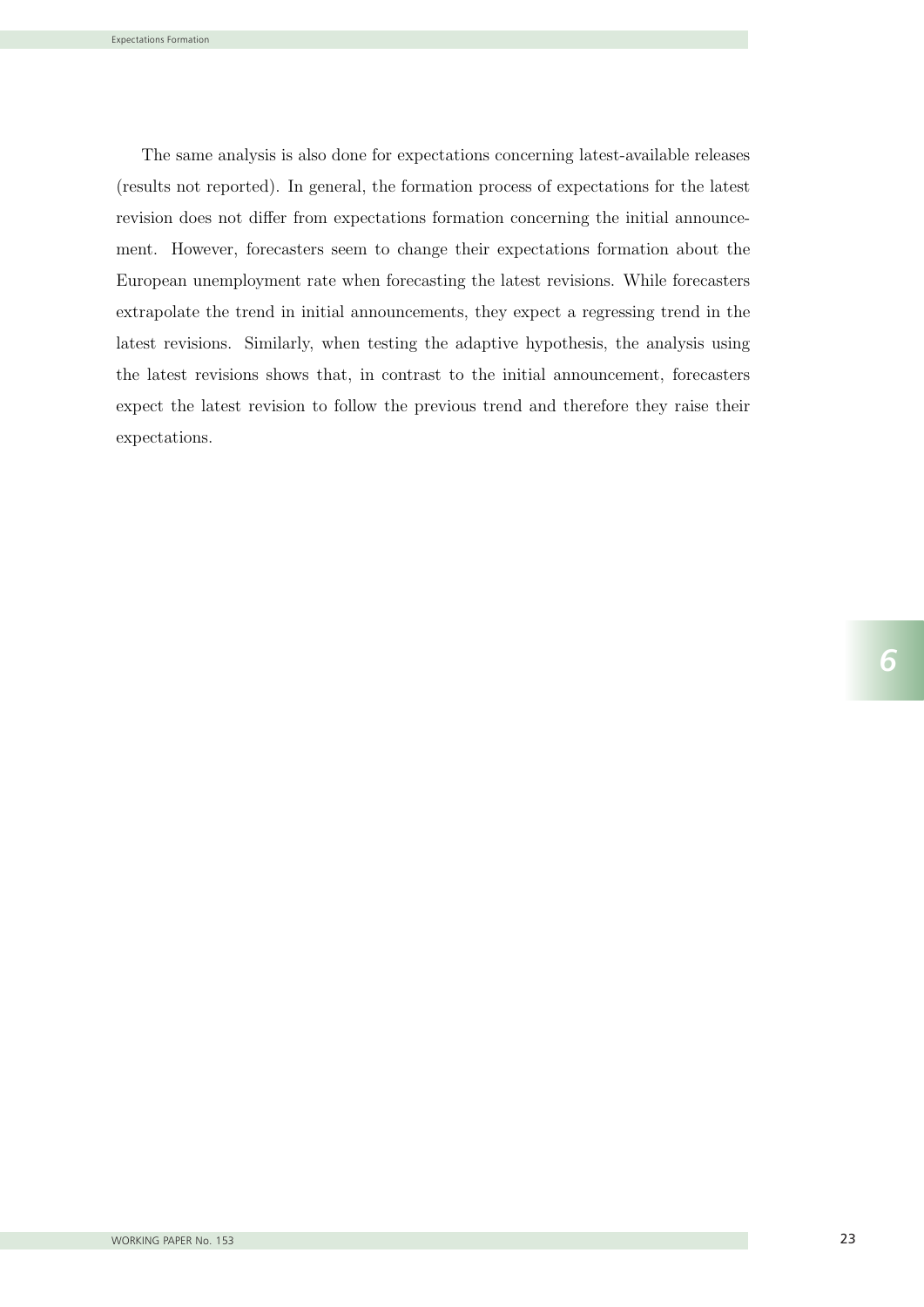## 7 Concluding Remarks

For this paper a unique data set has been used to analyze economists' forecasts regarding a broad set of major macroeconomic indicators.

The empirical analysis of data revisions has shown that announcements are partly considerably revised and that some revisions occur systematically. At the same time, forecasters' expectation errors are also systematic for a number of indicators. The comparison of forecast accuracy across countries and indicators displays that, in general, forecasts for U.S. and Eurozone indicators are rather biased with respect to final revisions. However, U.S. indicators concerning Prices and Monetary Policy are unbiased with respect to final values. Expectations about German indicators are rather biased regarding initial announcements. In addition, the analysis shows that forecasters are able to form better forecasts of the latest revisions of German indicators if these occur systematically. Though to a lower extent, this relationship is also observable regarding U.S. indicators.

The overall evidence on the effects of economic conditions on standardized revisions and surprises is mixed and unclear. The hypothesis of economic condition during the reporting period having a stronger impact on revisions and surprises than the economic situation at the time of the release has to be rejected. A positive impact of recessions and volatile stock markets (predominantly during the reporting period) is observed regarding forecasters' disagreement, i.e. economists disagree more during recessions and when stock markets are volatile.

Expectations formation regarding latest revisions is generally found not to differ from expectations formation concerning initial announcements. Further research, using this data set as a panel, would allow investigating whether the assumption is reliable that forecast accuracy is the only objective of forecasters and that only true expectations are published. Moreover, the information transmission process could be investigated.

*7*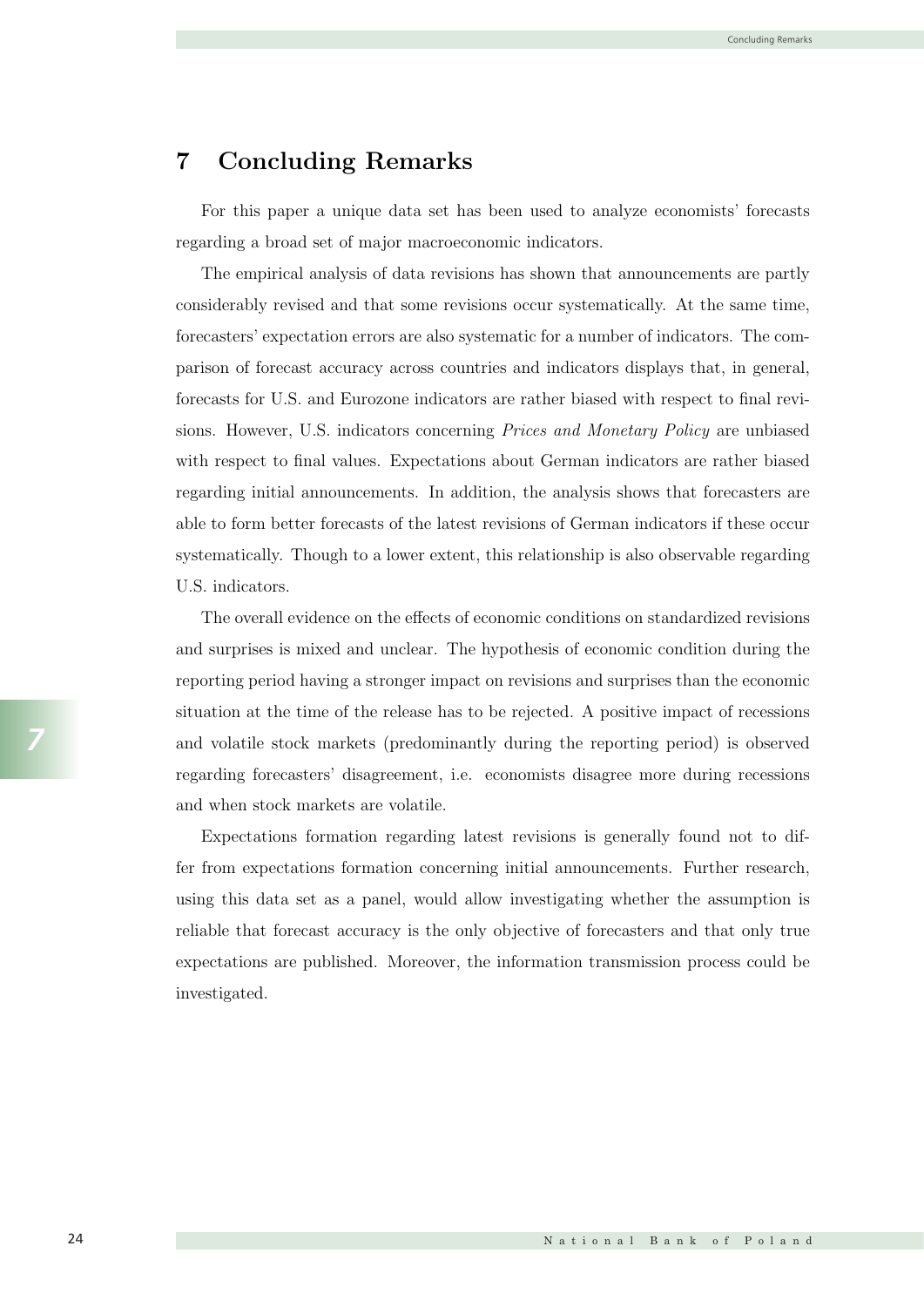#### References

- AGER, P., M. KAPPLER, AND S. OSTERLOH (2009): "The Accuracy And Efficiency of the Consensus Forecasts: A Further Application and Extension of the Pooled Approach," International Journal of Forecasting, 25(1), 167–181.
- Andersen, T., T. Bollerslev, F. Diebold, and C. Vega (2007): "Real-Time Price Discovery in Global Stock, Bond and Foreign Exchange Markets," Journal of International Economics, 73(2), 251–277.
- Andersen, T. G., T. Bollerslev, F. X. Diebold, and C. Vega (2003): "Micro effects of macro announcements: Real-time price discovery in foreign exchange," The American economic review, 93(1), 38–62.
- Andersson, M. (2007): "Using Intraday Data to Gauge Financial Market Responses to Fed and ECB Monetary Policy Decisions," Working Paper 726, ECB, European Central Bank, Frankfurt am Main.
- ANDERSSON, M., L. J. OVERBY, AND S. SEBESTYÉN (2009): "Which news moves the euro area bond market?," German economic review, 10(1), 1–31.
- Aruoba, S. (2008): "Data Revisions Are Not Well Behaved," Journal of money, credit and  $banking, 40(2-3), 319-340.$
- Basistha, A., and A. Kurov (2008): "Macroeconomic Cycles and the Stock Market's Reaction to Monetary Policy," Journal of Banking & Finance, 32(12), 2606–2616.
- BEBER, A., AND M. BRANDT (2006): "The Effect of Macroeconomic News on Beliefs and Preferences: Evidence from the Options Market," Journal of Monetary Economics, 53(8), 1997–2039.
- Bloom, N. (2009): "The impact of uncertainty shocks," Econometrica, 3, 623–685.
- Brown, B., and S. Maital (1981): "What Do Economists Know? An Empirical Study of Experts' Expectations," Econometrica, 49(2), 491–504.
- Carlson, J. A., and M. Parkin (1975): "Inflation Expectations," Economica, 42(166), 123–138.
- Carroll, C. D. (2003): "Macroeconomic Expectations of Households and Professional Forecasters," Quarterly Journal of Economics, 118(1), 269–298.
- CEPR (2013): "Euro Area Business Cycle Dating Committee," http://www.cepr.org/data/dating/.
- Chevillon, G., M. Massmann, and S. Mavroeidis (2010): "Inference in Models with Adaptive Learning," Journal of Monetary Economics, 57(3), 341–351.
- Ciccarelli, M., and K. Hubrich (2010): "Forecast Uncertainty: Sources, Measurement and Evaluation," Journal of Applied Econometrics, 25(4), 509–513.
- Croushore, D. (1993): "Introducing: The Survey of Professional Forecasters," Business Review, Nov, 3–15.
- Croushore, D. D. (2011): "Frontiers of real-time data analysis," Journal of economic *literature*,  $49(1)$ ,  $72-100$ .
- DAS, S. (2002): "The Surprise Element: Jumps in Interest Rates," Journal of Econometrics, 106(1), 27–65.
- Deaves, R. (1990): "Money Supply Announcements and Market Reactions in an Open Economy," Journal of money, credit and banking, 22(2), 154–164.
- DECANIO, S. J. (1979): "Rational expectations and learning from experience," The quarterly journal of economics, 93(1), 47–57.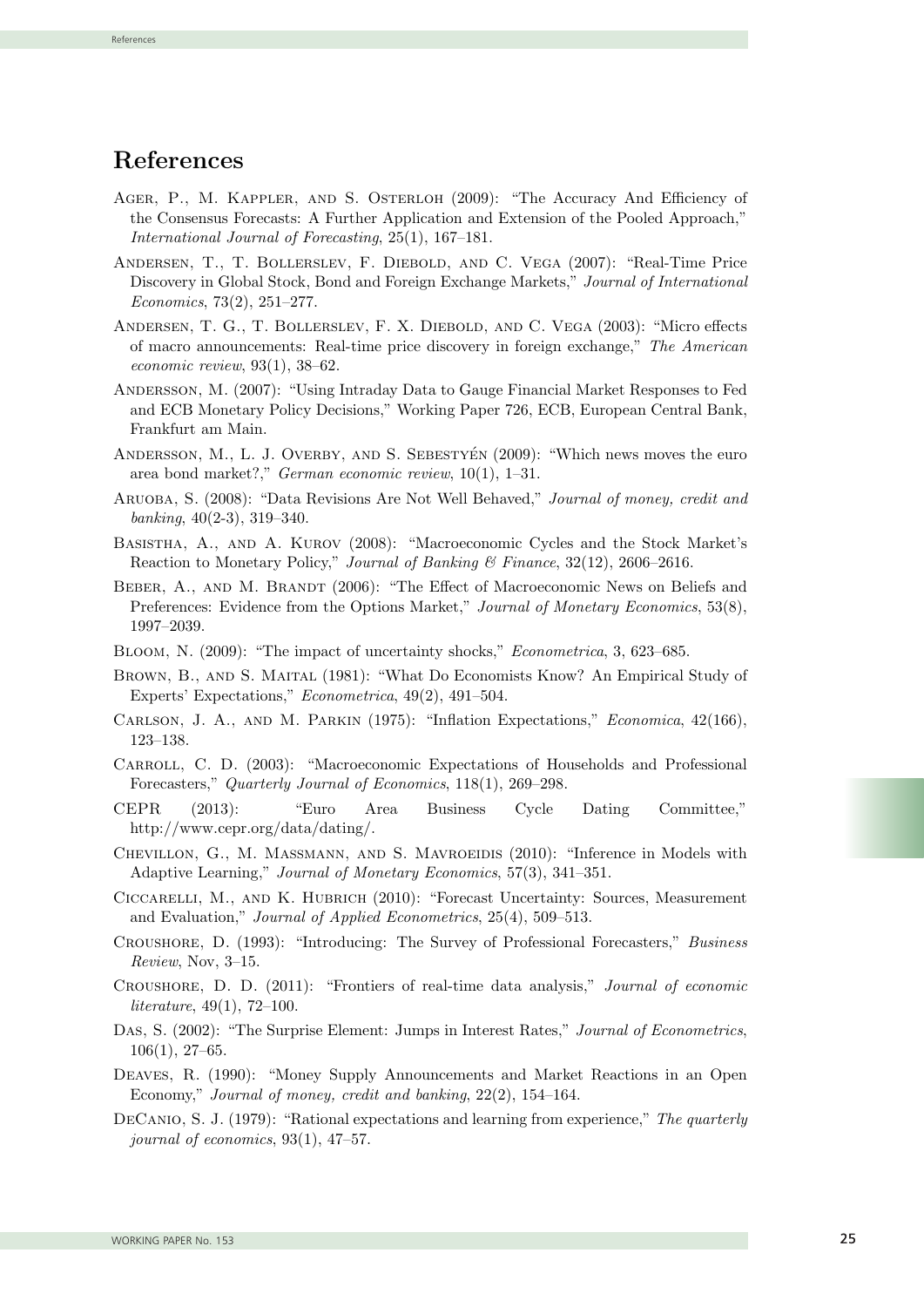- DEMERY, D., AND N. DUCK (2007): "The Theory of Rational Expectations and the Interpretation of Macroeconomic Data," Journal of Macroeconomics, 29(1), 1–18.
- Doukas, J., and M. Melhem (1986): "The Reaction of Spot and Forward Rates to New Information," European Economic Review, 30(2), 305–324.
- Dovern, J., U. Fritsche, and J. Slacalek (2012): "Disagreement Among Forecasters in G7 Countries," The Review of Economics and Statistics, 94(4), 1081–1096.
- Dovern, J., and J. Weisser (2011): "Accuracy, unbiasedness and efficiency of professional macroeconomic forecasts: An empirical comparison for the G7," International Journal of Forecasting, 27(2), 452–465.
- Ederington, L., and J. Lee (1993): "How Markets Process Information: News Releases and Volatility," Journal of Finance, 48(4), 1161–1191.
- Ehrmann, M., and M. Fratzscher (2003): "Monetary Policy Announcements and Money Markets: A Transatlantic Perspective," International Finance, 6(3), 309–328.
- FAUST, J., J. ROGERS, S.-Y. WANG, AND J. WRIGHT (2007): "The High-Frequency Response of Exchange Rates and Interest Rates to Macroeconomic Announcements," Journal of Monetary Economics, 54(4), 1051–1068.
- Faust, J., J. Rogers, and J. Wright (2005): "News and Noise in G-7 GDP Announcements," Journal of Money, Credit and Banking, 37(3), 403–419.
- FIGLEWSKI, S., AND P. WACHTEL (1981): "The Formation of Inflationary Expectations," Review of Economics and Statistics, 63(1), 1–10.
- Fildes, R., and H. Stekler (2002): "The State of Macroeconomic Forecasting," Journal of Macroeconomics, 24(4), 435–468.
- Friedman, B. (1980): "Survey Evidence on the "Rationality" of Interest Rate Expectations," Journal of Monetary Economics, 6(4), 453–465.
- Gramlich, E. M. (1983): "Models of inflation expectations formation: A comparison of household and economist forecasts," Journal of money, credit and banking, 15(2), 155– 173.
- Grossman, J. (1981): "The "rationality" of money supply expectations and the short-run response of interest rates to monetary surprises," Journal of money, credit and banking : JMCB, 13(4), 409–424.
- Hafer, R. (1983): "The Formation of Expectations: Some Evidence from Weekly Money Supply Forecasts," Economics Letters, 13(4), 367–372.
- Isiklar, G., K. Lahiri, and P. Loungani (2006): "How quickly do forecasters incorporate news? Evidence from cross-country surveys," Journal of Applied Econometrics, 21(6), 703– 725.
- Keane, M., and D. Runkle (1990): "Testing the Rationality of Price Forecasts: New Evidence from Panel Data," American Economic Review, 80(4), 714–735.
- Mankiw, N. G., D. E. Runkle, and M. D. Shapiro (1984): "Are Preliminary Announcements of the Money Stock Rational Forecasts?," Journal of Monetary Economics, 14, 15–27.
- Mankiw, N. G., and M. D. Shapiro (1986): "News or Noise: An Analysis of GNP Revisions," Survey of Current Business, 66, 20–25.
- Muth, J. F. (1961): "Rational Expectations and the Theory of Price Movements," Econometrica, 29(3), 315–335.
- NBER (2008): "The NBER's Recession Dating Procedure," http://www.nber.org/cycles/jan2003.html.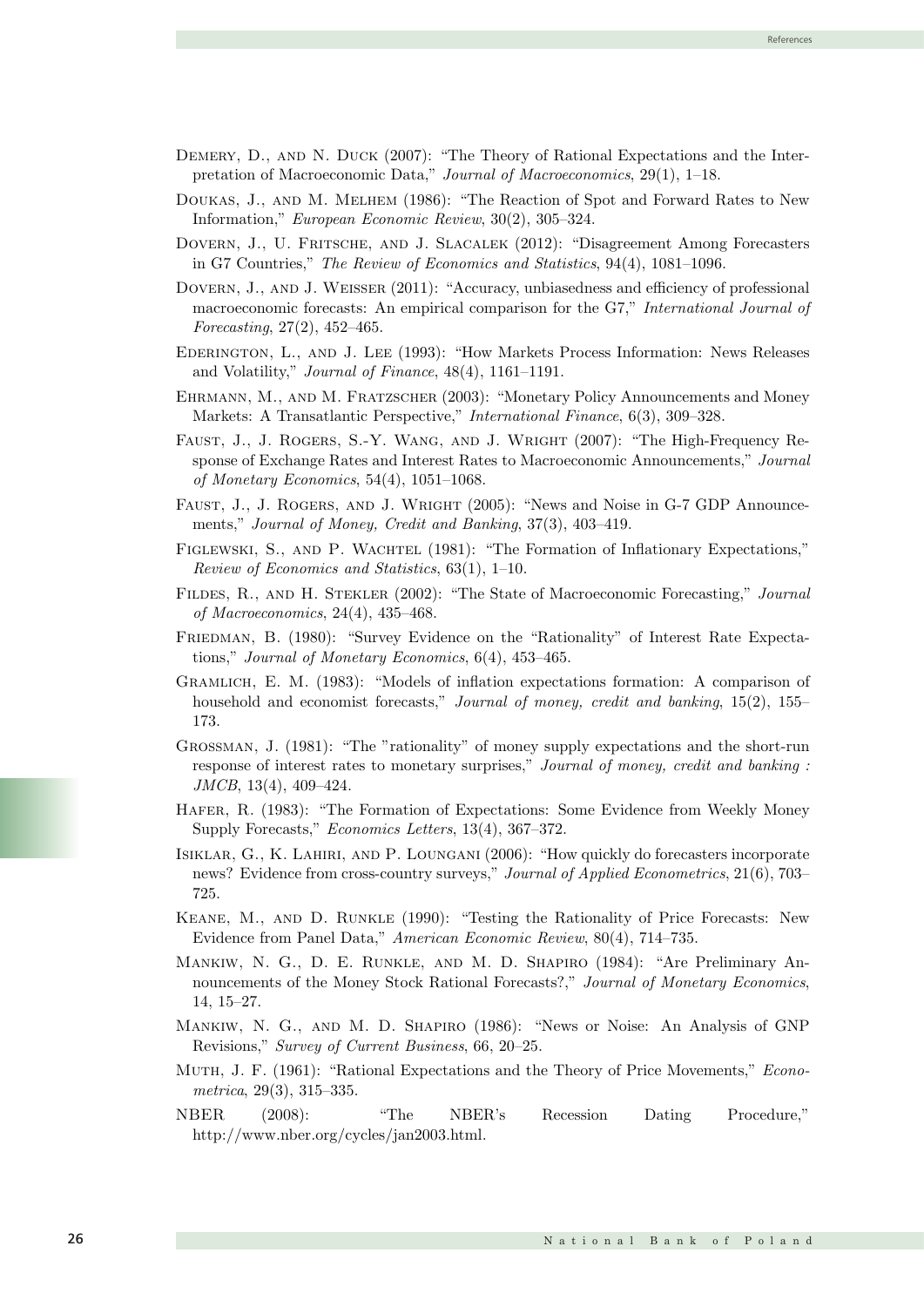OH, S., AND M. WALDMAN (1990): "The Macroeconomic Effects of False Announcements," Quarterly Journal of Economics, 105(4), 1017–1034.

(2005): "The Index of Leading Economic Indicators as a Source of Expectational Shocks," Eastern Economic Journal, 31(1), 75–95.

- ÖLLER, L.-E., AND B. BAROT (2000): "The Accuracy of European Growth and Inflation Forecasts," International journal of forecasting, 16(3), 293–315.
- Stekler, H., and G. Petrei (2003): "Diagnostics for Evaluating the Value and Rationality of Economic Forecasts," International journal of forecasting, 19(4), 735–742.
- Tanzi, V. (1980): "Inflationary expectations, economic activity, taces, and interest rates," The American economic review, 70(1), 12–21.
- Turnovsky, S. (1970): "Empirical Evidence on the Formation of Price Expectations," Journal of the American Statistical Association, 65(332), 1441–1454.
- URICH, T., AND P. WACHTEL (1984): "The Effects of Inflation and Money Supply Announcements on Interest Rates," Journal of Finance, 39(4), 1177–1188.
- Valente, G. (2009): "International Interest Rates and US Monetary Policy Announcements: Evidence from Hong Kong and Singapore," Journal of International Money and Finance, 28(6), 920–940.
- Wongswan, J. (2009): "The Response of Global Equity Indexes to U.S. Monetary Policy Announcements," Journal of International Money and Finance, 28(2), 344-365.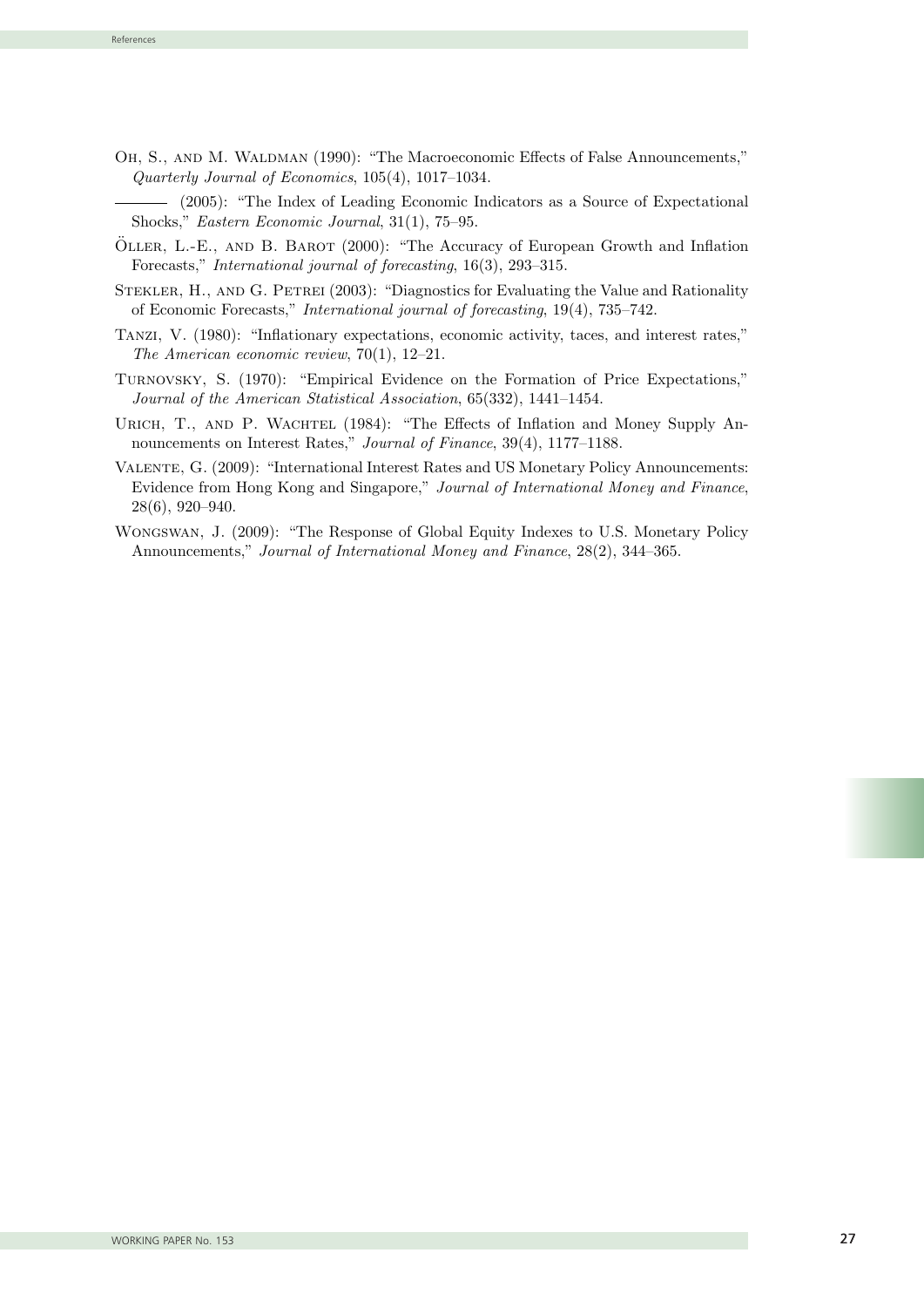|                                                       |            |                                           |                          |                      |          |          | Estimates      |                |
|-------------------------------------------------------|------------|-------------------------------------------|--------------------------|----------------------|----------|----------|----------------|----------------|
| Indicator                                             | N releases | Frequency                                 | Lag                      | Min                  | Max      | Average  | <b>STD</b>     | Sum            |
|                                                       |            |                                           | Economic Activity & GDP  |                      |          |          |                |                |
|                                                       |            |                                           |                          |                      |          |          |                |                |
| US Business Inventories                               | 133        | monthly                                   | $-2$                     | 18                   | 61       | 47       | 10.64          | 6,226          |
| US Chicago Purchasing Mgrs.                           | 143<br>132 | monthly                                   | $\bf{0}$<br>$-1$         | $\overline{7}$<br>27 | 65<br>81 | 46<br>61 | 14.54          | 6,565          |
| US Durable Goods Orders<br><b>US Factory Orders</b>   |            | monthly                                   | $-2$                     | 19                   |          |          | 13.54<br>13.24 | 8,094<br>7,265 |
| US Retail Sales                                       | 134<br>100 | monthly<br>monthly                        | $-1$                     | 50                   | 71<br>83 | 54<br>71 | 7.18           | 7,119          |
| US Retail Sales less Autos                            | 98         | monthly                                   | $-1$                     | 52                   | 78       | 68       | 5.93           | 6,660          |
| US Industrial Production                              | 126        | monthly                                   | $-1$                     | 11                   | 82       | 62       | 15.17          | 7,867          |
| US Leading Indicators                                 | 124        | monthly                                   | $-1$                     | 25                   | 63       | 49       | 11.17          | 6,084          |
| US Consumer Credit                                    | 140        | monthly                                   | $-2$                     | 6                    | 46       | 33       | 6.26           | 4,689          |
| US GDP $Q_0Q(A)^*$                                    | 46         | quarterly                                 | $-1$                     | 12                   | 86       | 66       | 17.34          | 3,056          |
| US GDP $Q_0Q$ $(F)^*$                                 | 47         | quarterly                                 | $-1$                     | 33                   | 81       | 61       | 14.10          | 2,850          |
| US GDP $Q_0Q(S)^*$                                    | 47         | quarterly                                 | $-1$                     | 27                   | 81       | 63       | 15.52          | 2,977          |
| EU Ind. Prod.                                         | 94         | monthly                                   | $-2$                     | 5                    | 43       | 29       | 8.98           | 2,697          |
| EU Retail Sales                                       | 87         | monthly                                   | $-2$                     | 3                    | 29       | 17       | 6.37           | 1,495          |
| EU GDP $(A)^*$                                        | 32         | quarterly                                 | $-1$                     | 10                   | 42       | 31       | 8.70           | 991            |
| EU GDP $(F)^*$                                        | 27         | quarterly                                 | $-1$                     | $\overline{4}$       | 38       | 25       | 10.13          | 669            |
| EU GDP $(S)^*$                                        | 38         | quarterly                                 | $-1$                     | 5                    | 39       | 27       | 9.63           | 1,021          |
| DE Industrial Production<br>DE Retail Sales           | 78<br>96   | monthly<br>monthly                        | $-2$<br>$-2$             | 21<br>3              | 46<br>36 | 36<br>18 | 5.61<br>9.33   | 2,837<br>1,757 |
| DE GDP QOQ $(A)^*$                                    | 29         | quarterly                                 | $-1$                     | 24                   | 45       | 37       | 4.63           | 1,066          |
| DE GDP QOQ $(F)^*$                                    | 26         | quarterly                                 | $-1$                     | 15                   | 40       | 33       | 4.74           | 861            |
|                                                       |            |                                           |                          |                      |          |          |                |                |
|                                                       |            | Employment Situation & Housing Markets    |                          |                      |          |          |                |                |
| US Initial Jobless Claims                             | 618        | weekly                                    | $^{\rm -1}$              | 5                    | 51       | 34       | 9.18           | 20,865         |
| US Non-farm Payroll                                   | 137        | monthly                                   | $-1$                     | 11                   | 88       | 65       | 17.82          | 8,952          |
| <b>US Building Permits</b>                            | 100        | monthly                                   | $-1$                     | 22                   | 58       | 38       | 11.45          | 3,754          |
| <b>US Housing Starts</b>                              | 141        | monthly                                   | $-1$                     | 28                   | 80       | 59       | 13.93          | 8,373          |
| US New Home Sales                                     | 143        | monthly                                   | $-1$                     | 9                    | 78       | 56       | 14.68          | 8,040          |
| EU Unemployment Rate                                  | 125        | monthly                                   | $-1$                     | $\scriptstyle{7}$    | 36       | 24       | 7.95           | 3,021          |
| DE Unemployment Rate                                  | 105        | monthly                                   | $\bf{0}$                 | 5                    | 37       | 27       | 7.93           | 2,836          |
|                                                       |            | Business Conditions & Consumer Confidence |                          |                      |          |          |                |                |
|                                                       | 142        |                                           |                          | 11                   | 83       | 60       |                |                |
| US ISM Manufacturing PMI<br>US Philadelphia Fed Index | 141        | monthly<br>monthly                        | $-1$<br>$\bf{0}$         | 8                    | 62       | 44       | 16.15<br>14.35 | 8,565<br>6,266 |
| US U. of Michigan Confidence                          | 274        | 2 weeks                                   | $\boldsymbol{0}$         | $\boldsymbol{2}$     | 74       | 48       | 16.21          | 13,252         |
| US Consumer Confidence                                | 143        | monthly                                   | $\boldsymbol{0}$         | 9                    | 78       | 55       | 15.26          | 7,905          |
| EU Business Climate                                   | 90         | monthly                                   | $\boldsymbol{0}$         | $\overline{2}$       | 19       | 10       | 3.97           | 934            |
| EU Indust. Confidence                                 | 89         | monthly                                   | $\bf{0}$                 | 12                   | 38       | 28       | 6.17           | 2,489          |
| EU Economic Confidence                                | 93         | monthly                                   | $\boldsymbol{0}$         | 9                    | 33       | 23       | 5.77           | 2,119          |
| <b>ZEW EU Expectations</b>                            | 78         | monthly                                   | $\overline{0}$           | 3                    | 12       | 6        | 1.78           | 462            |
| EU Consumer Confidence                                | 104        | monthly                                   | $\boldsymbol{0}$         | 12                   | 40       | 27       | 7.06           | 2,849          |
| IFO DE Business Climate                               | 82         | monthly                                   | $\boldsymbol{0}$         | 20                   | 46       | 40       | 4.24           | 3,246          |
| ZEW DE Current Situation                              | 83         | monthly                                   | $\overline{0}$           | 8                    | 25       | 18       | 3.95           | 1,512          |
| ZEW DE Expectation                                    | 104        | monthly                                   | $\boldsymbol{0}$         | 8                    | 44       | 34       | 8.47           | 3,525          |
|                                                       |            |                                           | Prices & Monetary Policy |                      |          |          |                |                |
| US CPI                                                | 123        | monthly                                   | $-1$                     | 11                   | 82       | 62       | 16.72          | 7,639          |
| US PPI                                                | 119        | monthly                                   | $-1$                     | 21                   | 81       | 62       | 14.88          | 7,396          |
| US ISM Prices Paid                                    | 108        | monthly                                   | $-1$                     | 9                    | 25       | 17       | 3.47           | 1,879          |
| US Import Price Index                                 | 115        | monthly                                   | $-1$                     | 7                    | 58       | 39       | 13.47          | 4,448          |
| Federal Funds Rate                                    | 96         | irregular                                 | $\overline{0}$           | 10                   | 157      | 80       | 29.90          | 7,713          |
| EU CPI                                                | 106        | monthly                                   | $-1$                     | 6                    | 37       | 26       | 8.01           | 2,772          |
| EU PPI                                                | 101        | monthly                                   | $-2$                     | 6                    | 31       | 21       | 6.88           | 2,110          |
| ECB Announ. Interest Rates                            | 123        | 2 weeks                                   | $\mathbf{0}$             | 14                   | 68       | 39       | 14.81          | 4,851          |
| EU M3                                                 | 108        | monthly                                   | $-1$                     | 10                   | 39       | 27       | 7.08           | 2,942          |
| EU M3 3mth avg                                        | 105        | quarterly                                 | $-1$                     | 5                    | 27       | 19       | 4.21           | 2,003          |
| DE CPI                                                | 132        | monthly                                   | $-1$                     | 11                   | 39       | 27       | 6.11           | 3,610          |
| DE PPI                                                | 114        | monthly                                   | $-1$                     | 6                    | 37       | 25       | 6.98           | 2,836          |
|                                                       |            |                                           | <b>Balances</b>          |                      |          |          |                |                |
| US Gov't Budget Balance                               | 138        | monthly                                   | $-1$                     | 8                    | 42       | 31       | 5.34           | 4,230          |
| US Nominal Current Account                            | 37         | quarterly                                 | $-1$                     | 26                   | 53       | 42       | 5.82           | 1,560          |
| US Trade Balance                                      | 143        | monthly                                   | $-2$                     | 11                   | 79       | 59       | 15.03          | 8,502          |
| DE Current Account                                    | 100        | monthly                                   | $-2$                     | 6                    | 18       | 11       | 2.90           | 1,080          |
| DE Trade Balance                                      | 106        | monthly                                   | $-2$                     | 3                    | 25       | 18       | 4.19           | 1,918          |
| Total                                                 | 6,443      |                                           |                          |                      |          |          |                | 259,300        |

|  | Table 1: Descriptive Statistics for the Period 1999-2010 |  |  |  |  |  |
|--|----------------------------------------------------------|--|--|--|--|--|
|--|----------------------------------------------------------|--|--|--|--|--|

Source: Bloomberg, own calculations.<br>Note: The lag indicates the reporting period an announcement refers to.<br>\* For GDP preliminary values (A) are released first, then a second release (S) follows; "final" figures (F) are a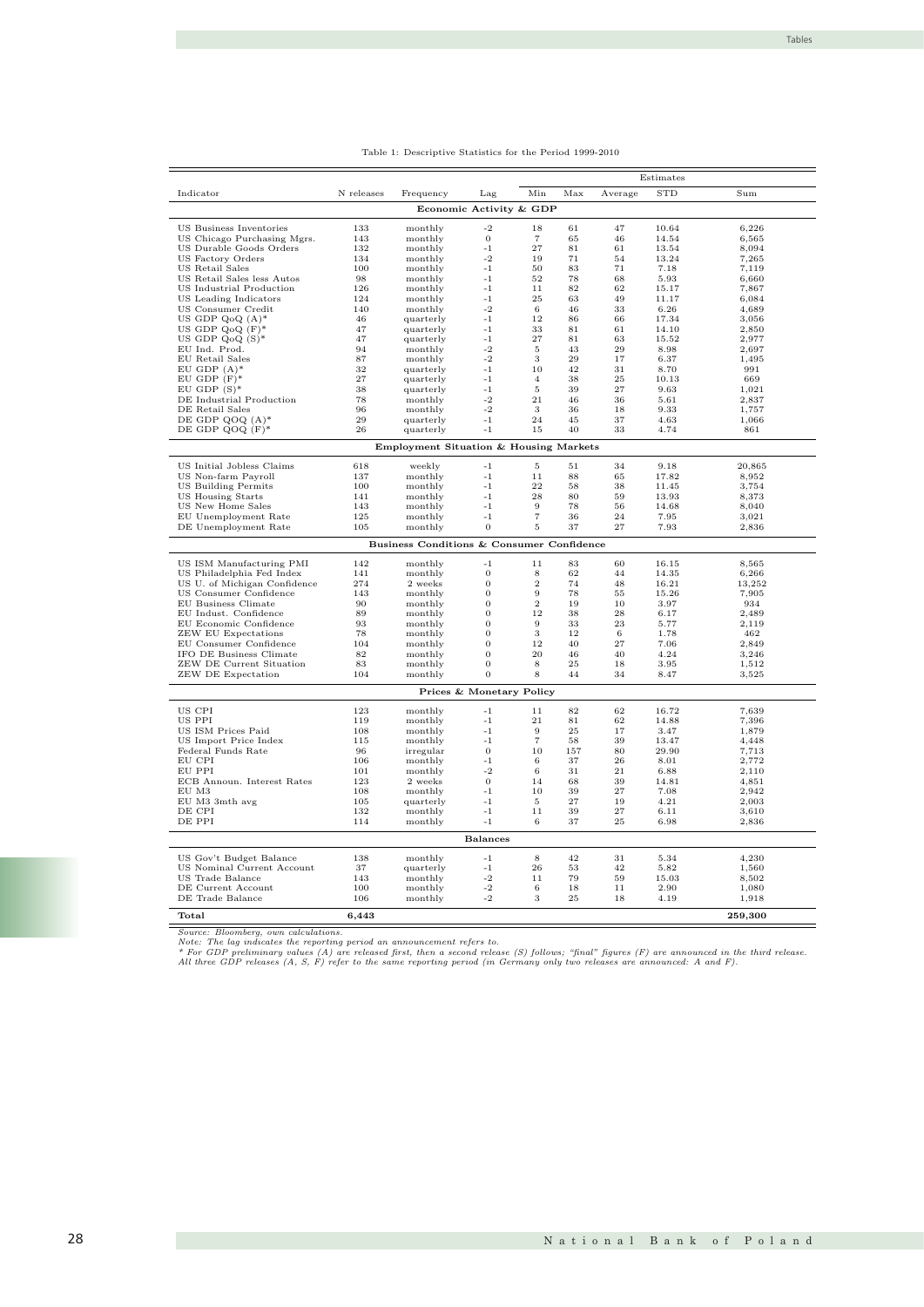Tables

|                                       |                       | Abs.               |                   | 1.948<br>2.470        | 0.614<br>0.822       | 0.489<br>0.732        | 0.441<br>0.533         | 4.532<br>5.170         | 1.022<br>1.204         | 0.693<br>0.874      | 0.085<br>0.140       | 1.744<br>2.017         |                  | 9.006<br>11.142                                                                                                                                                                                                                                                                                                                                                                                                                                                                                                                                                                                | 95.311<br>122.068        | 54.635<br>44.318                     | 46.333<br>56.667                                  | 34.236<br>43.945     | 0.183<br>0.242         | 0.083<br>0.111        |                 | 1.348<br>1.519         | 3.669<br>4.858                   | 2.496<br>3.200       | $1.207$<br>1.781                                                   |
|---------------------------------------|-----------------------|--------------------|-------------------|-----------------------|----------------------|-----------------------|------------------------|------------------------|------------------------|---------------------|----------------------|------------------------|------------------|------------------------------------------------------------------------------------------------------------------------------------------------------------------------------------------------------------------------------------------------------------------------------------------------------------------------------------------------------------------------------------------------------------------------------------------------------------------------------------------------------------------------------------------------------------------------------------------------|--------------------------|--------------------------------------|---------------------------------------------------|----------------------|------------------------|-----------------------|-----------------|------------------------|----------------------------------|----------------------|--------------------------------------------------------------------|
|                                       | $R^{\cal L}$          | <b>GTD</b><br>Mean |                   | $0.643***$<br>[0.239] | 0.028<br>[0.083]     | $-0.153**$<br>[0.074] | $0.132***$<br>[0.054]  | $2.247***$<br>[0.502]  | $-0.561***$<br>[0.201] | $-0.122$<br>[0.096] | 0.004<br>[0.027]     | $-0.739***$<br>[0.227] |                  | $3.665***$<br>$[0.515] \centering% \includegraphics[width=1.0\textwidth]{figs/fig_4.pdf} \includegraphics[width=1.0\textwidth]{figs/fig_4.pdf} \includegraphics[width=1.0\textwidth]{figs/fig_4.pdf} \includegraphics[width=1.0\textwidth]{figs/fig_4.pdf} \includegraphics[width=1.0\textwidth]{figs/fig_4.pdf} \includegraphics[width=1.0\textwidth]{figs/fig_4.pdf} \includegraphics[width=1.0\textwidth]{figs/fig_4.pdf} \includegraphics[width=1.0\textwidth]{figs/fig_4.pdf} \includegraphics[width=1.0\textwidth]{figs/fig_4.pdf} \includegraphics[width=1.0\textwidth]{figs/fig_4.pdf$ | $-31.874***$<br>[12.028] | 51.235****<br>[4.432]                | $24.269***$<br>[5.453]                            | $-3.075$<br>[4.268]  | $0.102***$<br>[0.023]  | 0.005<br>[0.011]      |                 | $-0.763***$<br>[0.147] | $-0.893*$<br>[0.470]             | $0.682**$<br>[0.309] | $[0.593***]$                                                       |
|                                       |                       | Abs.               |                   | 3.414                 | 0.538                | 0.428                 | 0.348                  | 4.037                  | 0.211                  | 0.706               | 0.067                | 1.410                  |                  | 10.263                                                                                                                                                                                                                                                                                                                                                                                                                                                                                                                                                                                         | 73.010                   | 32.235                               | 44.944                                            | 28.038               | 0.227                  | 0.084                 |                 | 1.557                  | 6.167                            | 2.513                | 2.148                                                              |
| Significant Forecast Errors regarding | $\boldsymbol{R}^F$    | <b>GTD</b>         |                   | 4.220                 | 0.755                | 0.647                 | 0.477                  | 5.304                  | 0.281                  | 0.883               | 0.110                | 1.819                  |                  | 13.597                                                                                                                                                                                                                                                                                                                                                                                                                                                                                                                                                                                         | 107.317                  | 35.366                               | 56.341                                            | 38.159               | 0.255                  | 0.111                 |                 | 2.056                  | 8.044                            | 3.238                | 2.599                                                              |
|                                       |                       | Mean               |                   | $0.874**$<br>[0.408]  | $0.130*$<br>[0.076]  | $-0.114*$<br>[0.065]  | 0.042<br>[0.048]       | 0.392<br>[0.515]       | 0.028<br>[0.047]       | $-0.063$<br>[0.097] | 0.030<br>[0.021]     | $-0.466**$<br>[0.205]  |                  | $3.675***$<br>[0.629]                                                                                                                                                                                                                                                                                                                                                                                                                                                                                                                                                                          | $-16.738$<br>[10.574]    | 24.565***<br>[3.537]                 | $23.926***$<br>[5.421]                            | 4.651<br>[3.706]     | $0.163***$<br>[0.025]  | 0.006<br>[0.011]      |                 | [0.225]                | $-0.932$<br>[8778]               | $0.641**$<br>[0.313] | $1.279***$<br>[0.270]                                              |
|                                       |                       | Abs.               |                   | 3.529                 | 0.388                | 0.295                 | 0.122                  | 4.893                  | 0.225                  | 0.412               | 0.026                | 1.294                  |                  | 14.098                                                                                                                                                                                                                                                                                                                                                                                                                                                                                                                                                                                         | 61.786                   | 46.855                               | 71.509                                            | 52.953               | 0.059                  | 0.086                 |                 | 1.583                  | 6.552                            | 3.923                | 1.067                                                              |
|                                       | Actual                | <b>GTD</b>         |                   | 4.314                 | 0.524                | 0.401                 | 0.176                  | 6.295                  | 0.297                  | 0.525               | 0.052                | 1.441                  |                  | 19.002                                                                                                                                                                                                                                                                                                                                                                                                                                                                                                                                                                                         | 79.450                   | 58.746                               | 92.201                                            | 71.901               | 0.096                  | 0.113                 |                 | 2.087                  | 8.400                            | 5.115                | 1.568                                                              |
|                                       |                       | Mean               |                   | $0.978**$<br>[0.417]  | 0.025<br>[0.053]     | $-0.061$<br>[0.041]   | 0.005<br>[0.018]       | $-0.33$<br>[0.612]     | 0.042<br>[0.050]       | $0.102*$<br>[0.058] | $-0.004$<br>[0.010]  | $-0.664***$<br>[0.162] |                  | $1.453*$<br>[0.878]                                                                                                                                                                                                                                                                                                                                                                                                                                                                                                                                                                            | $-18.699**$<br>[7.829]   | 1.115<br>$[5.875]$                   | 6.713<br>[8.872]                                  | 4.642<br>[6.984]     | $-0.002$<br>[0.009]    | $-0.027**$<br>[0.011] |                 | [0.263]                | $-0.642$<br>$\left[0.812\right]$ | $-0.167$<br>[0.495]  | $\begin{array}{c} 0.061 \\ \textbf{[}0.163 \textbf{]} \end{array}$ |
|                                       |                       | Abs.               | GDP               | 3.419                 | 0.811                | 0.651                 | 0.503                  | 6.794                  | 1.031                  | 0.807               | 0.067                | 2.178                  | & Housing Market | 14.994                                                                                                                                                                                                                                                                                                                                                                                                                                                                                                                                                                                         | 111.31                   | 64.420                               | 87.537                                            | 57.415               | 0.166                  | 0.072                 | Confidence      | 1.958                  | 6.746                            | 5.035                | 1.483                                                              |
|                                       | $R^L$<br>and          | <b>GTD</b>         | ಳ                 | 4.698                 | 1.078                | 0.915                 | 0.604                  | 8.224                  | 1.234                  | 1.059               | 0.136                | 2.674                  |                  | 19.700                                                                                                                                                                                                                                                                                                                                                                                                                                                                                                                                                                                         | 142.106                  | 64.975                               | 112.521                                           | 74.673               | 0.238                  | 0.124                 | Consumer        | 2.495                  | 9.343                            | 6.778                | 2.365                                                              |
|                                       |                       | Mean               | Economic Activity | $[0.335$ $[0.454]$    | $-0.003$<br>[0.109]  | 0.092<br>[0.092]      | $-0.127**$<br>[0.061]  | $-2.577***$<br>[0.799] | $0.603***$<br>[0.206]  | 0.019<br>[0.116]    | $-0.007$<br>[0.026]  | 0.075<br>[0.301]       | Situation        | $-2.212**$<br>[0.911]                                                                                                                                                                                                                                                                                                                                                                                                                                                                                                                                                                          | $[13.175$ $[14.002]$     | $-50.120***$<br>[6.498]              | $-17.556$<br>[10.827]                             | 7.717<br>[7.253]     | $-0.105***$<br>[0.023] | $0.032**$<br>[0.013]  | ∛<br>Conditions | $1.025***$<br>[0.241]  | 0.25<br>[0.903]                  | $-0.850$<br>[0.655]  | $-0.532**$<br>[0.245]                                              |
| between                               |                       | Abs.               |                   | 3.193                 | 0.276                | 0.282                 | 0.258                  | 3.735                  | 1.017                  | 0.324               | 0.041                | 0.981                  | Employment       | 7.767                                                                                                                                                                                                                                                                                                                                                                                                                                                                                                                                                                                          | 65.893                   | 30.270                               | 18.731                                            | 29.821               | 0.076                  | 0.003                 | siness          | 1.904                  | 6.049                            | 0.041                | 1.252                                                              |
|                                       | $R^L$<br>and          | <b>GTD</b>         |                   | 4.598                 | 0.406                | 0.435                 | 0.333                  | 4.414                  | 1.212                  | 0.405               | 0.106                | 1.297                  |                  | 11.695                                                                                                                                                                                                                                                                                                                                                                                                                                                                                                                                                                                         | 86.357                   | 28.766                               | 27.217                                            | 39.375               | 0.167                  | 0.018                 | E<br>Bu         | 2.469                  | 8.684                            | 0.324                | 2.095                                                              |
| <b>Significant Revisions</b>          | $\boldsymbol{R}^F$    | Mean               |                   | [0.445]<br>0.231      | $0.102**$<br>[0.041] | 0.039<br>[0.044]      | [0.034]<br>$-0.090***$ | $-1.855***$<br>[0.429] | $0.589***$<br>[0.202]  | 0.059<br>[0.044]    | 0.026<br>[0.020]     | $0.272*$<br>[0.146]    |                  | [0.541]<br>0.011                                                                                                                                                                                                                                                                                                                                                                                                                                                                                                                                                                               | [8.509]<br>$15.136*$     | $-26.670***$<br>$\left[2.877\right]$ | $-0.343$<br>[2.619]                               | $7.726**$<br>[3.824] | $0.061***$<br>[0.016]  | 0.001<br>[0.002]      |                 | $0.988***$<br>[0.239]  | $-0.039$<br>[0.840]              | $-0.041$<br>[0.031]  | $0.686***$<br>$\left[ 0.217\right]$                                |
|                                       |                       | Abs.               |                   | 0.324                 | 0.715                | 0.543                 | 0.373                  | 0.373                  | 0.014                  | 0.859               | 0.048                | 1.944                  |                  | 15.389                                                                                                                                                                                                                                                                                                                                                                                                                                                                                                                                                                                         | 87.981                   | 57.570                               | 85.731                                            | 51.500               | 0.220                  | 0.076                 |                 | 0.093                  | 0.798                            | 5.051                | 2.278                                                              |
|                                       | $\mathbb{R}^L$<br>and | <b>GTD</b>         |                   | 1.168                 | 1.004                | 0.834                 | 0.542                  | 8.315                  | 0.083                  | 1.094               | 0.100                | 2.522                  |                  | 20.547                                                                                                                                                                                                                                                                                                                                                                                                                                                                                                                                                                                         | 127.284                  | 69.049                               | 111.106                                           | 70.267               | 0.261                  | 0.129                 |                 | 0.422                  | 3.529                            | 6.781                | 3.159                                                              |
|                                       | 4                     | Mean               |                   | 0.104<br>$[0.113]$    | $-0.105$<br>[0.101]  | 0.053<br>[0.084]      | $-0.037$<br>[0.055]    | $-0.722$<br>[0.808]    | 0.014<br>[0.014]       | $-0.04$<br>[0.120]  | $-0.033*$<br>[0.019] | $-0.197$<br>[0.284]    |                  | $-2.222**$<br>[0.950]                                                                                                                                                                                                                                                                                                                                                                                                                                                                                                                                                                          | $-1.961$<br>[12.542]     | $-23.450***$<br>[6.905]              | $\begin{bmatrix} -17.213 \\ 10.691 \end{bmatrix}$ | $-0.009$<br>[6.825]  | $-0.165***$<br>[0.025] | $-0.033**$<br>[0.013] |                 | 0.037<br>[0.041]       | 0.29<br>[0.341]                  | $-0.808$<br>[0.656]  | $-1.218***$<br>[0.328]                                             |
|                                       |                       | z                  |                   | 107                   | $^{98}$              | 98                    | $_{99}$                | 106                    | 36                     | 83                  | $\sqrt{2}$           | $^{6}$                 |                  | 468                                                                                                                                                                                                                                                                                                                                                                                                                                                                                                                                                                                            | 103                      | 100                                  | 108                                               | 106                  | 107                    | $^{98}$               |                 | 107                    | 107                              | 107                  | 93                                                                 |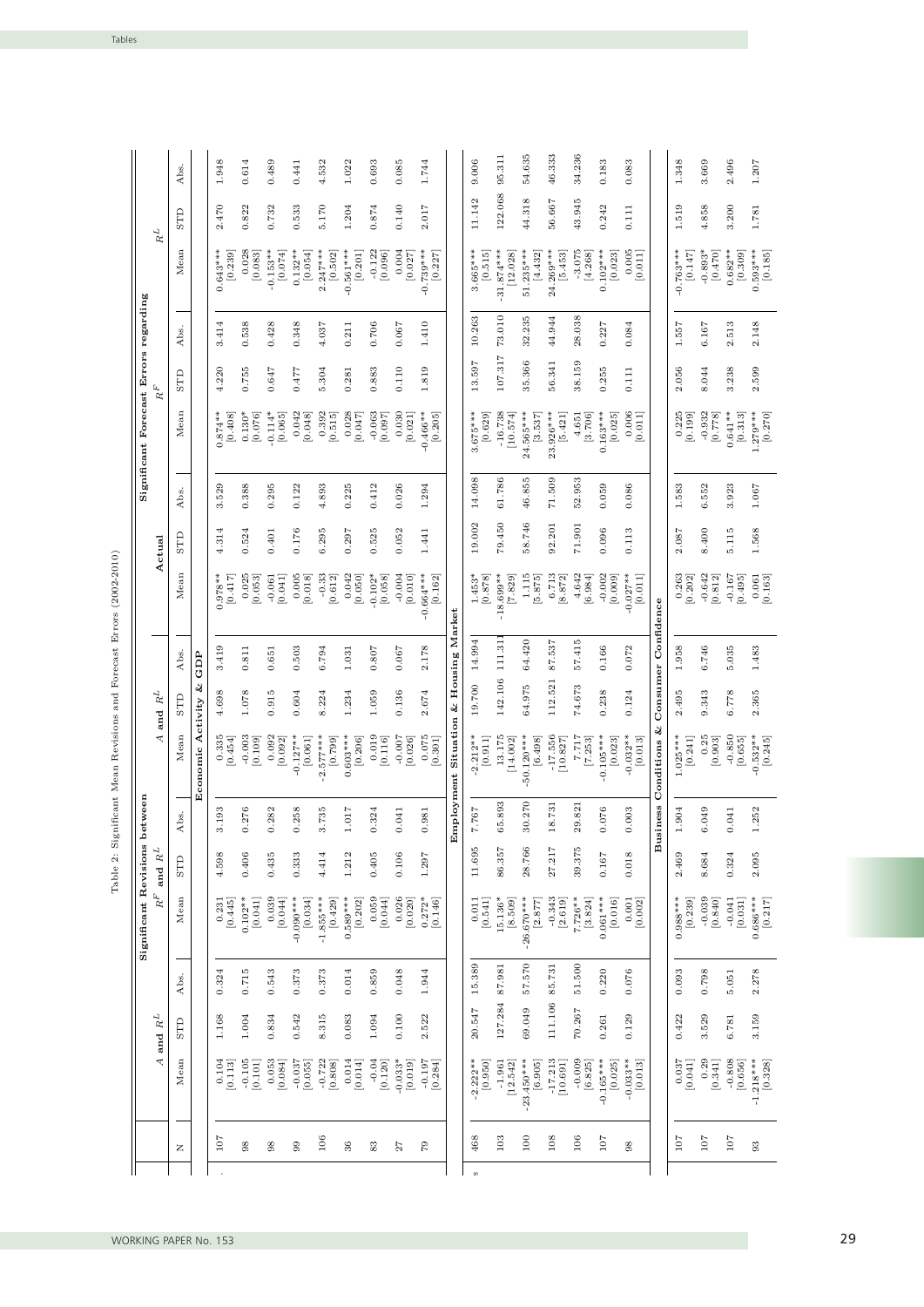| 16.528<br>0.617<br>0.266<br>0.299<br>0.296<br>1.352<br>0.609<br>2.404<br>Abs.<br>18.028<br>0.320<br>3.035<br>1.695<br>0.804<br>0.357<br>0.432<br>0.733<br>${\tt STD}$<br>$R^{\cal L}$<br>$Mean$<br>$-0.005$ [0.084]<br>0.059<br>$\begin{array}{c} 0.494 \\ 0.304 \end{array}$<br>$0.305*$ [0.165]<br>$0.110***$<br>[0.031]<br>$0.104***$<br>$9.183***$<br>[3.005]<br>$\frac{0.159^*}{[0.081]}$<br>[0.035]<br>[0.046]<br>$11.664\,$<br>0.425<br>0.272<br>0.318<br>0.296<br>2.615<br>1.409<br>0.579<br>Abs.<br>18.013<br>0.555<br>0.328<br>0.373<br>1.775<br>0.432<br>3.121<br>STD<br>0.681<br>${\bf Mean}$<br>$1.489$<br>[3.002]<br>$0.059$ [0.046]<br>$0.338*$<br>[0.172]<br>$0.118***$<br>$0.955***$<br>[0.312]<br>$[0.186**]$<br>[0.058]<br>[0.032]<br>$0.124***$<br>$[0.037]$<br>Source: Bloomberg, own calculations.<br>Note: OLS standard errors are displayed in brackets. Coefficients significantly different from zero at 1%, 5%, and 10% significance level are distinguished with ***, **, and *.<br>5.236<br>1.115<br>0.411<br>0.132<br>0.258<br>2.442<br>0.364<br>1.891<br>Abs.<br>A refers to the actual (initial) annomcement, $R^F$ and $R^L$ denote the first and last revision, respectively.<br>Results are only shown for indicators with significant mean revisions and/or forecast errors. Estimation resu<br>6.516<br>0.548<br>2.400<br>$\,0.443$<br>0.169<br>0.346<br>3.161<br>1.350<br><b>GLS</b><br>Actual<br>${\bf Mean}$<br>[0.058]<br>$0.059$ [0.043]<br>$0.024$<br>[0.017]<br>[0.462]<br>[0.35]<br>$[0.076**]$<br>$\begin{array}{c} 0.811 \\ \textbf{[1.086]} \end{array}$<br>$0.366**$ [0.149]<br>15.911<br>0.754<br>0.326<br>0.300<br>0.226<br>3.742<br>2.238<br>1.180<br>Abs.<br>Prices & Monetary Policy<br>17.940<br>1.106<br>0.376<br>4.816<br>2.949<br>0.439<br>0.442<br>and $R^L$<br>1.545<br>STD<br>Balances<br>₹<br>[0.115]<br>$-8.372***$<br>$\begin{array}{c} 0.045 \\ 0.286 \end{array}$<br>Mean<br>$-0.032$ [0.482]<br>$-0.051$ [0.043]<br>$^{\ast\ast}$<br><br><br>180.00 $^{-1}$<br><br><br><br>0.037]<br>$[200]$<br>$210.0$<br>$\left[2.990\right]$<br>$\frac{0.207}{[0.171]}$<br>8.244<br>0.037<br>0.029<br>0.000<br>0.736<br>0.258<br>0.124<br>107.0<br>Abs.<br>$R^F$ and $R^L$<br>1.078<br>0.000<br>770.0<br>0.085<br>7.173<br>1.201<br>0.597<br>0.311<br>STD<br>$We an$<br>$\begin{bmatrix} 800^\circ & 0 \\ 0 & 0.008 \\ 0 & 0.019 \\ 0 & 0.019 \end{bmatrix}$<br>$\circ \equiv$<br>$\left[0.120\right]$<br>0.033<br>[0.034]<br>$\left[0.015\right]$ $\left[0.112\right]$<br>$*$<br>$0.462***$<br>727<br>$\left[1.196\right]$<br>[0.058]<br><b>C</b><br>$-7.694*$<br>11.867<br>2.144<br>0.054<br>0.330<br>0.323<br>0.226<br>3.670<br>1.134<br>Abs.<br>17.668<br>2.910<br>0.245<br>$A$ and $R^{\cal F}$<br>0.442<br>0.400<br>1.486<br>0.442<br>4.807<br>${\tt STD}$<br>Mean<br>$-0.059$<br>0.012<br>0.18<br>$0.048*$<br>[0.026]<br>$-0.100**$<br>0.017<br>$-0.678$<br>[2.945]<br>$-0.494$<br>[0.164]<br>[0.043]<br>[0.039]<br>[0.481]<br>[0.283]<br>[0.047]<br>100<br>106<br>103<br>104<br>36<br>88<br>82<br>92<br>$\mathbb Z$<br>DE Current Account<br>US Current Account<br>DE Trade Balance<br>EU M3 3mth avg<br>IFO Business Cl<br>Indicator<br>DE PPI<br>US PPI<br>EU M3 |  |  | Significant Revisions between |  |  |  |  | Significant Forecast Errors regarding |                    |  |  |
|----------------------------------------------------------------------------------------------------------------------------------------------------------------------------------------------------------------------------------------------------------------------------------------------------------------------------------------------------------------------------------------------------------------------------------------------------------------------------------------------------------------------------------------------------------------------------------------------------------------------------------------------------------------------------------------------------------------------------------------------------------------------------------------------------------------------------------------------------------------------------------------------------------------------------------------------------------------------------------------------------------------------------------------------------------------------------------------------------------------------------------------------------------------------------------------------------------------------------------------------------------------------------------------------------------------------------------------------------------------------------------------------------------------------------------------------------------------------------------------------------------------------------------------------------------------------------------------------------------------------------------------------------------------------------------------------------------------------------------------------------------------------------------------------------------------------------------------------------------------------------------------------------------------------------------------------------------------------------------------------------------------------------------------------------------------------------------------------------------------------------------------------------------------------------------------------------------------------------------------------------------------------------------------------------------------------------------------------------------------------------------------------------------------------------------------------------------------------------------------------------------------------------------------------------------------------------------------------------------------------------------------------------------------------------------------------------------------------------------------------------------------------------------------------------------------------------------------------------------------------------------------------------------------------------------------------------------------------------------------------------------------------------------------------------------------------------------------------------------------------------------------------------------------------------------------------------------------------------------|--|--|-------------------------------|--|--|--|--|---------------------------------------|--------------------|--|--|
|                                                                                                                                                                                                                                                                                                                                                                                                                                                                                                                                                                                                                                                                                                                                                                                                                                                                                                                                                                                                                                                                                                                                                                                                                                                                                                                                                                                                                                                                                                                                                                                                                                                                                                                                                                                                                                                                                                                                                                                                                                                                                                                                                                                                                                                                                                                                                                                                                                                                                                                                                                                                                                                                                                                                                                                                                                                                                                                                                                                                                                                                                                                                                                                                                                  |  |  |                               |  |  |  |  |                                       | $\boldsymbol{R}^F$ |  |  |
|                                                                                                                                                                                                                                                                                                                                                                                                                                                                                                                                                                                                                                                                                                                                                                                                                                                                                                                                                                                                                                                                                                                                                                                                                                                                                                                                                                                                                                                                                                                                                                                                                                                                                                                                                                                                                                                                                                                                                                                                                                                                                                                                                                                                                                                                                                                                                                                                                                                                                                                                                                                                                                                                                                                                                                                                                                                                                                                                                                                                                                                                                                                                                                                                                                  |  |  |                               |  |  |  |  |                                       |                    |  |  |
|                                                                                                                                                                                                                                                                                                                                                                                                                                                                                                                                                                                                                                                                                                                                                                                                                                                                                                                                                                                                                                                                                                                                                                                                                                                                                                                                                                                                                                                                                                                                                                                                                                                                                                                                                                                                                                                                                                                                                                                                                                                                                                                                                                                                                                                                                                                                                                                                                                                                                                                                                                                                                                                                                                                                                                                                                                                                                                                                                                                                                                                                                                                                                                                                                                  |  |  |                               |  |  |  |  |                                       |                    |  |  |
|                                                                                                                                                                                                                                                                                                                                                                                                                                                                                                                                                                                                                                                                                                                                                                                                                                                                                                                                                                                                                                                                                                                                                                                                                                                                                                                                                                                                                                                                                                                                                                                                                                                                                                                                                                                                                                                                                                                                                                                                                                                                                                                                                                                                                                                                                                                                                                                                                                                                                                                                                                                                                                                                                                                                                                                                                                                                                                                                                                                                                                                                                                                                                                                                                                  |  |  |                               |  |  |  |  |                                       |                    |  |  |
|                                                                                                                                                                                                                                                                                                                                                                                                                                                                                                                                                                                                                                                                                                                                                                                                                                                                                                                                                                                                                                                                                                                                                                                                                                                                                                                                                                                                                                                                                                                                                                                                                                                                                                                                                                                                                                                                                                                                                                                                                                                                                                                                                                                                                                                                                                                                                                                                                                                                                                                                                                                                                                                                                                                                                                                                                                                                                                                                                                                                                                                                                                                                                                                                                                  |  |  |                               |  |  |  |  |                                       |                    |  |  |
|                                                                                                                                                                                                                                                                                                                                                                                                                                                                                                                                                                                                                                                                                                                                                                                                                                                                                                                                                                                                                                                                                                                                                                                                                                                                                                                                                                                                                                                                                                                                                                                                                                                                                                                                                                                                                                                                                                                                                                                                                                                                                                                                                                                                                                                                                                                                                                                                                                                                                                                                                                                                                                                                                                                                                                                                                                                                                                                                                                                                                                                                                                                                                                                                                                  |  |  |                               |  |  |  |  |                                       |                    |  |  |
|                                                                                                                                                                                                                                                                                                                                                                                                                                                                                                                                                                                                                                                                                                                                                                                                                                                                                                                                                                                                                                                                                                                                                                                                                                                                                                                                                                                                                                                                                                                                                                                                                                                                                                                                                                                                                                                                                                                                                                                                                                                                                                                                                                                                                                                                                                                                                                                                                                                                                                                                                                                                                                                                                                                                                                                                                                                                                                                                                                                                                                                                                                                                                                                                                                  |  |  |                               |  |  |  |  |                                       |                    |  |  |
|                                                                                                                                                                                                                                                                                                                                                                                                                                                                                                                                                                                                                                                                                                                                                                                                                                                                                                                                                                                                                                                                                                                                                                                                                                                                                                                                                                                                                                                                                                                                                                                                                                                                                                                                                                                                                                                                                                                                                                                                                                                                                                                                                                                                                                                                                                                                                                                                                                                                                                                                                                                                                                                                                                                                                                                                                                                                                                                                                                                                                                                                                                                                                                                                                                  |  |  |                               |  |  |  |  |                                       |                    |  |  |
|                                                                                                                                                                                                                                                                                                                                                                                                                                                                                                                                                                                                                                                                                                                                                                                                                                                                                                                                                                                                                                                                                                                                                                                                                                                                                                                                                                                                                                                                                                                                                                                                                                                                                                                                                                                                                                                                                                                                                                                                                                                                                                                                                                                                                                                                                                                                                                                                                                                                                                                                                                                                                                                                                                                                                                                                                                                                                                                                                                                                                                                                                                                                                                                                                                  |  |  |                               |  |  |  |  |                                       |                    |  |  |
|                                                                                                                                                                                                                                                                                                                                                                                                                                                                                                                                                                                                                                                                                                                                                                                                                                                                                                                                                                                                                                                                                                                                                                                                                                                                                                                                                                                                                                                                                                                                                                                                                                                                                                                                                                                                                                                                                                                                                                                                                                                                                                                                                                                                                                                                                                                                                                                                                                                                                                                                                                                                                                                                                                                                                                                                                                                                                                                                                                                                                                                                                                                                                                                                                                  |  |  |                               |  |  |  |  |                                       |                    |  |  |
|                                                                                                                                                                                                                                                                                                                                                                                                                                                                                                                                                                                                                                                                                                                                                                                                                                                                                                                                                                                                                                                                                                                                                                                                                                                                                                                                                                                                                                                                                                                                                                                                                                                                                                                                                                                                                                                                                                                                                                                                                                                                                                                                                                                                                                                                                                                                                                                                                                                                                                                                                                                                                                                                                                                                                                                                                                                                                                                                                                                                                                                                                                                                                                                                                                  |  |  |                               |  |  |  |  |                                       |                    |  |  |
|                                                                                                                                                                                                                                                                                                                                                                                                                                                                                                                                                                                                                                                                                                                                                                                                                                                                                                                                                                                                                                                                                                                                                                                                                                                                                                                                                                                                                                                                                                                                                                                                                                                                                                                                                                                                                                                                                                                                                                                                                                                                                                                                                                                                                                                                                                                                                                                                                                                                                                                                                                                                                                                                                                                                                                                                                                                                                                                                                                                                                                                                                                                                                                                                                                  |  |  |                               |  |  |  |  |                                       |                    |  |  |
|                                                                                                                                                                                                                                                                                                                                                                                                                                                                                                                                                                                                                                                                                                                                                                                                                                                                                                                                                                                                                                                                                                                                                                                                                                                                                                                                                                                                                                                                                                                                                                                                                                                                                                                                                                                                                                                                                                                                                                                                                                                                                                                                                                                                                                                                                                                                                                                                                                                                                                                                                                                                                                                                                                                                                                                                                                                                                                                                                                                                                                                                                                                                                                                                                                  |  |  |                               |  |  |  |  |                                       |                    |  |  |
|                                                                                                                                                                                                                                                                                                                                                                                                                                                                                                                                                                                                                                                                                                                                                                                                                                                                                                                                                                                                                                                                                                                                                                                                                                                                                                                                                                                                                                                                                                                                                                                                                                                                                                                                                                                                                                                                                                                                                                                                                                                                                                                                                                                                                                                                                                                                                                                                                                                                                                                                                                                                                                                                                                                                                                                                                                                                                                                                                                                                                                                                                                                                                                                                                                  |  |  |                               |  |  |  |  |                                       |                    |  |  |
|                                                                                                                                                                                                                                                                                                                                                                                                                                                                                                                                                                                                                                                                                                                                                                                                                                                                                                                                                                                                                                                                                                                                                                                                                                                                                                                                                                                                                                                                                                                                                                                                                                                                                                                                                                                                                                                                                                                                                                                                                                                                                                                                                                                                                                                                                                                                                                                                                                                                                                                                                                                                                                                                                                                                                                                                                                                                                                                                                                                                                                                                                                                                                                                                                                  |  |  |                               |  |  |  |  |                                       |                    |  |  |
|                                                                                                                                                                                                                                                                                                                                                                                                                                                                                                                                                                                                                                                                                                                                                                                                                                                                                                                                                                                                                                                                                                                                                                                                                                                                                                                                                                                                                                                                                                                                                                                                                                                                                                                                                                                                                                                                                                                                                                                                                                                                                                                                                                                                                                                                                                                                                                                                                                                                                                                                                                                                                                                                                                                                                                                                                                                                                                                                                                                                                                                                                                                                                                                                                                  |  |  |                               |  |  |  |  |                                       |                    |  |  |
|                                                                                                                                                                                                                                                                                                                                                                                                                                                                                                                                                                                                                                                                                                                                                                                                                                                                                                                                                                                                                                                                                                                                                                                                                                                                                                                                                                                                                                                                                                                                                                                                                                                                                                                                                                                                                                                                                                                                                                                                                                                                                                                                                                                                                                                                                                                                                                                                                                                                                                                                                                                                                                                                                                                                                                                                                                                                                                                                                                                                                                                                                                                                                                                                                                  |  |  |                               |  |  |  |  |                                       |                    |  |  |
|                                                                                                                                                                                                                                                                                                                                                                                                                                                                                                                                                                                                                                                                                                                                                                                                                                                                                                                                                                                                                                                                                                                                                                                                                                                                                                                                                                                                                                                                                                                                                                                                                                                                                                                                                                                                                                                                                                                                                                                                                                                                                                                                                                                                                                                                                                                                                                                                                                                                                                                                                                                                                                                                                                                                                                                                                                                                                                                                                                                                                                                                                                                                                                                                                                  |  |  |                               |  |  |  |  |                                       |                    |  |  |
|                                                                                                                                                                                                                                                                                                                                                                                                                                                                                                                                                                                                                                                                                                                                                                                                                                                                                                                                                                                                                                                                                                                                                                                                                                                                                                                                                                                                                                                                                                                                                                                                                                                                                                                                                                                                                                                                                                                                                                                                                                                                                                                                                                                                                                                                                                                                                                                                                                                                                                                                                                                                                                                                                                                                                                                                                                                                                                                                                                                                                                                                                                                                                                                                                                  |  |  |                               |  |  |  |  |                                       |                    |  |  |
|                                                                                                                                                                                                                                                                                                                                                                                                                                                                                                                                                                                                                                                                                                                                                                                                                                                                                                                                                                                                                                                                                                                                                                                                                                                                                                                                                                                                                                                                                                                                                                                                                                                                                                                                                                                                                                                                                                                                                                                                                                                                                                                                                                                                                                                                                                                                                                                                                                                                                                                                                                                                                                                                                                                                                                                                                                                                                                                                                                                                                                                                                                                                                                                                                                  |  |  |                               |  |  |  |  |                                       |                    |  |  |
|                                                                                                                                                                                                                                                                                                                                                                                                                                                                                                                                                                                                                                                                                                                                                                                                                                                                                                                                                                                                                                                                                                                                                                                                                                                                                                                                                                                                                                                                                                                                                                                                                                                                                                                                                                                                                                                                                                                                                                                                                                                                                                                                                                                                                                                                                                                                                                                                                                                                                                                                                                                                                                                                                                                                                                                                                                                                                                                                                                                                                                                                                                                                                                                                                                  |  |  |                               |  |  |  |  |                                       |                    |  |  |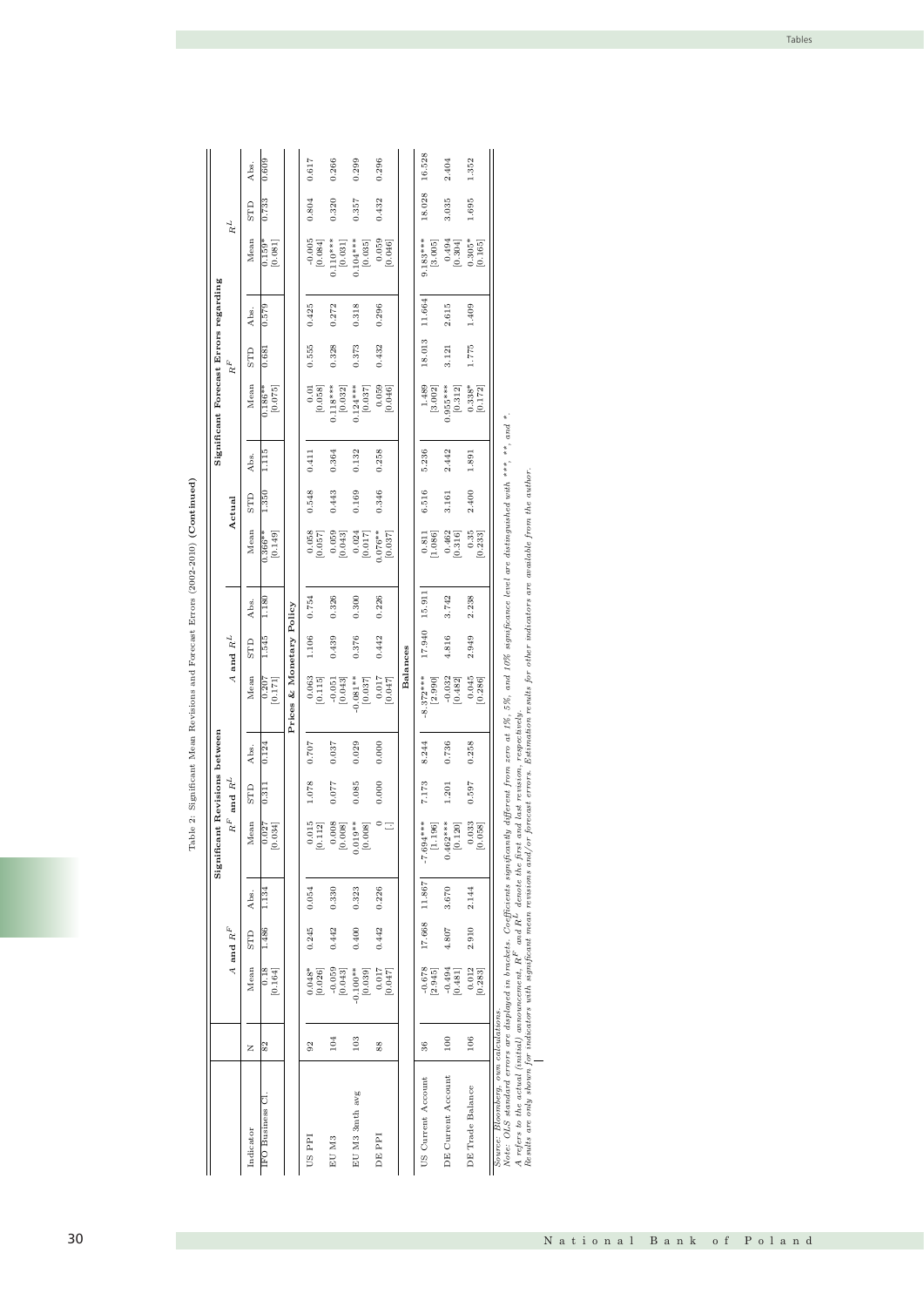| Dependent Variable:      |            |                                 | Initial Announcement                      |                             |       |                                | Last Revision               |                             |       |
|--------------------------|------------|---------------------------------|-------------------------------------------|-----------------------------|-------|--------------------------------|-----------------------------|-----------------------------|-------|
| Explanatory Variable:    |            |                                 | Last Revision                             |                             |       |                                | Initial Announcement        |                             |       |
|                          |            |                                 | (Noise Hypothesis)                        |                             |       |                                | (News Hypothesis)           |                             |       |
|                          |            | $_{\alpha_3}$                   | $\beta_3$                                 | $\boldsymbol{p}$            | $R^2$ | $\alpha_4$                     | $\beta_4$                   | $\boldsymbol{p}$            | $R^2$ |
| Indicator                | Ν          | (1)                             | (2)                                       | (3)                         | (4)   | (5)                            | (6)                         | (7)                         | (8)   |
|                          |            |                                 |                                           | Economic Activity & GDP     |       |                                |                             |                             |       |
| US Business Inventories  | 103        | $0.064*$<br>[0.035]             | $0.646***$<br>[0.047]                     | 0.000<br>$(+++)$            | 0.663 | 0.003<br>[0.045]               | $1.027***$<br>[0.080]       | 0.919                       | 0.663 |
| Chicago Purch. Mgrs.     | 107        | $7.721**$                       | $0.864***$                                | 0.043                       | 0.687 | $10.919***$                    | $0.795***$                  | 0.000                       | 0.687 |
| US Durable Goods Orders  | 103        | [3.052]<br>0.169                | [0.055]<br>$-0.212**$                     | $(++)$<br>0.000             | 0.053 | [3.360]<br>0.222               | [0.058]<br>$-0.251**$       | $(+++)$<br>0.000            | 0.053 |
|                          |            | [0.311]                         | [0.092]                                   | $(+++)$                     |       | [0.342]                        | [0.117]                     | $(+++)$                     |       |
| US Factory Orders        | 102        | 0.138<br>[0.210]                | 0.059<br>[0.122]                          | 0.000<br>$(+++)$            | 0.004 | 0.269<br>[0.225]               | 0.064<br>[0.140]            | 0.000<br>$(+++)$            | 0.004 |
| US Retail Sales          | 100        | $0.256**$                       | 0.003                                     | 0.000                       | 0.000 | $0.259*$                       | 0.004                       | 0.000                       | 0.000 |
| US Retail ex Autos       | 98         | [0.114]<br>$0.279**$<br>[0.109] | [0.123]<br>0.139<br>[0.160]               | $(+++)$<br>0.000<br>$(+++)$ | 0.028 | [0.137]<br>$0.262*$<br>[0.134] | [0.166]<br>0.203<br>[0.214] | $(+++)$<br>0.001<br>$(+++)$ | 0.028 |
| US Ind. Prod.            | 98         | 0.112<br>[0.072]                | 0.233<br>[0.180]                          | 0.000<br>$(+++)$            | 0.067 | $-0.008$<br>[0.075]            | $0.289*$<br>[0.158]         | 0.000<br>$(+++)$            | 0.067 |
| US Leading Ind.          | 99         | 0.055                           | $0.299***$                                | 0.000                       | 0.123 | $0.205***$                     | $0.411***$                  | 0.000                       | 0.123 |
|                          |            | [0.050]                         | [0.072]                                   | $(+++)$                     |       | [0.053]                        | [0.101]                     | $(+++)$                     |       |
| US Cons. Credit          | 106        | 0.559<br>[0.921]                | $0.455***$<br>[0.101]                     | 0.000<br>$(+++)$            | 0.234 | $4.122***$<br>[0.873]          | $0.515***$<br>[0.087]       | 0.000<br>$(+++)$            | 0.234 |
| $US$ GDP $(A)$           | 35         | 0.613<br>[0.410]                | $0.801***$<br>[0.127]                     | 0.309                       | 0.849 | $-0.331$<br>[0.363]            | $1.059***$<br>[0.088]       | 0.608                       | 0.849 |
| $US$ GDP $(F)$           | 35         | 0.023                           | $1.002***$                                | 0.619                       | 0.996 | $-0.014$                       | $0.994***$                  | 0.617                       | 0.996 |
| $US$ GDP $(S)$           | 36         | [0.024]<br>$0.750**$            | [0.003]<br>$0.920***$                     | 0.021                       | 0.808 | [0.015]<br>$-0.306$            | [0.006]<br>$0.878***$       | 0.001                       | 0.808 |
| EU Ind. Prod.            | 90         | [0.297]<br>$-0.042$             | [0.090]<br>0.156                          | $(++)$<br>0.000             | 0.027 | [0.291]<br>$-0.011$            | [0.064]<br>0.171            | $(+++)$<br>0.000            | 0.027 |
|                          |            | [0.099]                         | [0.150]                                   | $(+++)$                     |       | [0.102]                        | [0.158]                     | $(+++)$                     |       |
| EU Retail Sales          | 83         | 0.062<br>[0.077]                | $-0.310**$<br>[0.127]                     | 0.000<br>$(+++)$            | 0.068 | 0.044<br>[0.064]               | $-0.218***$<br>[0.081]      | 0.000<br>$(+++)$            | 0.068 |
| $EU$ GDP $(A)$           | 30         | 0.004<br>[0.027]                | $0.983***$<br>$[0.022]$                   | 0.647                       | 0.964 | 0.004<br>[0.026]               | $0.980***$<br>[0.018]       | 0.505                       | 0.964 |
| $EU$ GDP $(F)$           | 27         | $-0.002$<br>[0.027]             | $0.963***$<br>[0.028]                     | 0.412                       | 0.968 | 0.007<br>[0.025]               | $1.005***$<br>[0.018]       | 0.959                       | 0.968 |
| EU GDP (S)               | 36         | $-0.003$<br>[0.029]             | $0.914***$<br>[0.048]                     | 0.124                       | 0.943 | 0.018<br>[0.031]               | $1.032***$<br>[0.041]       | 0.391                       | 0.943 |
| DE Ind. Prod.            | 78         | 0.007<br>[0.218]                | 0.161<br>[0.178]                          | 0.000<br>$(+++)$            | 0.021 | $-0.033$<br>[0.197]            | 0.129<br>[0.139]            | 0.000<br>$(+++)$            | 0.021 |
| DE Retail Sales          | 79         | $-0.369**$<br>[0.179]           | $-0.454***$<br>[0.130]                    | 0.000<br>$(+++)$            | 0.160 | $-0.386**$<br>[0.153]          | $-0.352***$<br>[0.083]      | 0.000<br>$(+++)$            | 0.160 |
| $DE$ GDP $(A)$           | 29         | 0.108<br>[0.204]                | $0.543*$<br>[0.305]                       | 0.196                       | 0.339 | 0.054<br>[0.173]               | $0.624***$<br>[0.111]       | 0.008<br>$(+ + + )$         | 0.339 |
| $DE$ GDP $(F)$           | ${\bf 26}$ | $-0.067$<br>[0.056]             | $0.933***$<br>[0.061]                     | 0.468                       | 0.899 | 0.097<br>[0.083]               | $0.963***$<br>[0.055]       | 0.435                       | 0.899 |
|                          |            |                                 | Employment Situation & Housing Markets    |                             |       |                                |                             |                             |       |
| US In. Jobless Claims    | 468        | 4.039                           | $0.984***$                                | 0.039                       | 0.948 | 16.529***                      | $0.964***$                  | 0.000                       | 0.948 |
|                          |            | [4.580]                         | [0.012]                                   | $(++)$                      |       | [3.897]                        | [0.010]                     | $(+++)$                     |       |
| US Non-farm Payroll      | 103        | 11.433<br>[11.362]              | $0.676***$<br>[0.051]                     | 0.000<br>$(+++)$            | 0.705 | $-13.503$<br>[14.142]          | $1.042***$<br>[0.065]       | 0.574                       | 0.705 |
| US Building Permits      | 100        | $-15.763$                       | $0.977***$<br>[0.009]                     | 0.000                       | 0.989 | 32.272**                       | $1.013***$                  | 0.000                       | 0.989 |
| <b>US Housing Starts</b> | 108        | [12.520]<br>3.155               | $0.986***$                                | $(++)$<br>0.270             | 0.961 | [13.553]<br>52.767***          | [0.010]<br>$0.975***$       | $(++)$<br>0.006             | 0.961 |
| US New Home Sales        |            | [20.111]                        | [0.017]<br>$1.007***$                     |                             |       | [19.862]                       | [0.017]<br>$0.949***$       | $(+++)$                     |       |
|                          | 106        | 1.781<br>[14.966]               | [0.021]                                   | 0.538                       | 0.955 | 36.410***<br>[13.581]          | [0.018]                     | 0.022<br>$(++)$             | 0.955 |
| EU Unempl. Rate          | 107        | $-0.731***$<br>[0.199]          | $1.073***$<br>$[0.022]$                   | 0.000<br>$(+++)$            | 0.933 | $1.214***$<br>[0.182]          | $0.869***$<br>$[0.020]$     | 0.000<br>$(+++)$            | 0.933 |
| DE Unempl. Rate          | 98         | $-0.010$<br>[0.072]             | $0.998***$<br>[0.008]                     | 0.030<br>$(++)$             | 0.992 | 0.085<br>[0.078]               | $0.994***$<br>[0.009]       | 0.010<br>$(++)$             | 0.992 |
|                          |            |                                 | Business Conditions & Consumer Confidence |                             |       |                                |                             |                             |       |
| ISM Manuf. PMI           | 107        | 1.306                           | $0.995***$                                | 0.000                       | 0.841 | $7.126***$                     | $0.846***$                  | 0.000                       | 0.841 |
| Phil. Fed Index          | 107        | [2.314]<br>0.970                | [0.043]<br>$0.878***$                     | $(+++)$<br>0.057            | 0.720 | [2.372]<br>0.849               | [0.044]<br>$0.821***$       | $(+++)$<br>0.006            | 0.720 |
| US Cons. Conf.           | 107        | [1.018]<br>2.025                | [0.051]<br>$0.965***$                     | $(+)$<br>0.107              | 0.922 | [1.020]<br>4.550*              | [0.059]<br>$0.955***$       | $(+++)$<br>0.208            | 0.922 |
| EU Business Cl.          | 88         | [2.509]<br>0.001                | $[0.027]$<br>$1.010***$                   | 0.881                       | 0.965 | [2.647]<br>$-0.005$            | $[0.029]$<br>$0.955***$     | 0.135                       | 0.965 |
| EU Ind. Conf.            | 89         | [0.026]<br>$-0.103$             | $[0.024]$<br>$0.996***$                   | 0.601                       | 0.991 | [0.025]<br>0.030               | [0.028]<br>$0.994***$       | 0.782                       | 0.991 |
|                          |            | [0.103]                         | [0.010]                                   |                             |       | [0.102]                        | [0.010]                     |                             |       |
| EU Econ. Conf.           | 93         | $-2.565$<br>[3.232]             | $1.021***$<br>[0.031]                     | 0.056<br>$(+)$              | 0.956 | 6.713*<br>[3.888]              | $0.936***$<br>[0.038]       | 0.082<br>$(+)$              | 0.956 |
| EU Cons. Conf.           | 104        | 0.034<br>[0.223]                | $1.000***$<br>[0.017]                     | 0.957                       | 0.972 | $-0.439*$<br>[0.242]           | $0.972***$<br>[0.019]       | 0.186                       | 0.972 |

| Table 3: Revision Analysis |  |
|----------------------------|--|
|----------------------------|--|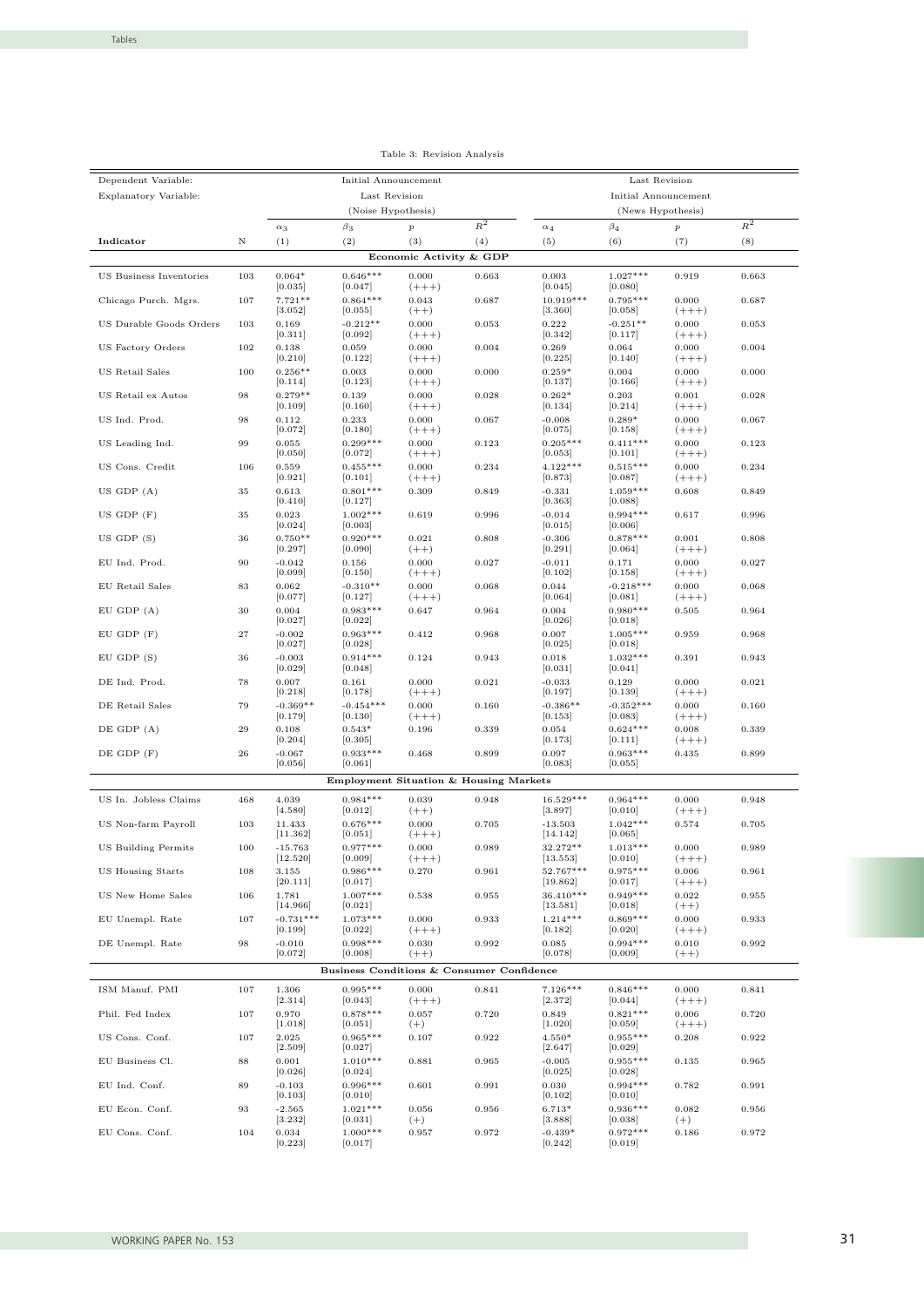| Dependent Variable:     |     |                         | Initial Announcement  |                          |       |                         | Last Revision         |                  |       |
|-------------------------|-----|-------------------------|-----------------------|--------------------------|-------|-------------------------|-----------------------|------------------|-------|
| Explanatory Variable:   |     |                         | Last Revision         |                          |       |                         | Initial Announcement  |                  |       |
|                         |     |                         | (Noise Hypothesis)    |                          |       |                         | (News Hypothesis)     |                  |       |
|                         |     | $\alpha_3$              | $\beta_3$             | $\boldsymbol{p}$         | $R^2$ | $\alpha_4$              | $\beta_4$             | $\boldsymbol{p}$ | $R^2$ |
| Indicator               | Ν   | (1)                     | (2)                   | (3)                      | (4)   | (5)                     | (6)                   | (7)              | (8)   |
| IFO Business Cl.        | 82  | 1.281<br>[2.143]        | $0.989***$<br>[0.021] | 0.470                    | 0.957 | 2.962<br>[2.360]        | $0.968***$<br>[0.024] | 0.134            | 0.957 |
|                         |     |                         |                       | Prices & Monetary Policy |       |                         |                       |                  |       |
| US CPI                  | 89  | $0.076*$<br>[0.045]     | $0.735***$<br>[0.137] | 0.156                    | 0.535 | 0.025<br>[0.045]        | $0.727***$<br>[0.116] | 0.006<br>$(+++)$ | 0.535 |
| US PPI                  | 92  | $0.208*$<br>[0.105]     | $0.308**$<br>[0.146]  | 0.000<br>$(+++)$         | 0.072 | 0.146<br>[0.102]        | $0.233*$<br>[0.127]   | 0.000<br>$(+++)$ | 0.072 |
| US ISM Prices Paid      | 108 | 1.206<br>[0.982]        | $0.982***$<br>[0.014] | 0.307                    | 0.993 | $-0.801$<br>[0.740]     | $1.012***$<br>[0.010] | 0.280            | 0.993 |
| US Imp. Price Index     | 95  | 0.120<br>[0.141]        | $0.590***$<br>[0.105] | 0.001<br>$(+++)$         | 0.388 | 0.144<br>[0.166]        | $0.657***$<br>[0.136] | 0.020<br>$(++)$  | 0.388 |
| EU CPI                  | 99  | 0.018<br>[0.012]        | $0.946***$<br>[0.022] | 0.057<br>$(+)$           | 0.900 | 0.001<br>[0.010]        | $0.951***$<br>[0.022] | 0.097<br>$(+)$   | 0.900 |
| EU PPI                  | 93  | 0.075<br>[0.047]        | $0.549***$<br>[0.091] | 0.000<br>$(+++)$         | 0.373 | 0.074<br>[0.061]        | $0.679***$<br>[0.119] | 0.019<br>$(++)$  | 0.373 |
| $\rm EU~M3$             | 104 | $-0.050$<br>[0.082]     | $1.000***$<br>[0.012] | 0.454                    | 0.980 | $0.192**$<br>[0.090]    | $0.980***$<br>[0.013] | 0.083<br>$(+)$   | 0.980 |
| EU M3 3mth avg          | 103 | $-0.076$<br>[0.067]     | $0.999***$<br>[0.008] | 0.101                    | 0.985 | $0.180**$<br>[0.076]    | $0.986***$<br>[0.009] | 0.037<br>$(++)$  | 0.985 |
| DE CPI                  | 132 | 0.009<br>[0.009]        | $0.979***$<br>[0.021] | 0.606                    | 0.961 | $-0.004$<br>[0.004]     | $0.982***$<br>[0.018] | 0.607            | 0.961 |
| DE PPI                  | 88  | $0.099**$<br>[0.041]    | $0.636***$<br>[0.154] | 0.019<br>$(++)$          | 0.430 | 0.061<br>[0.061]        | $0.676***$<br>[0.122] | 0.011<br>$(++)$  | 0.430 |
|                         |     |                         |                       | <b>Balances</b>          |       |                         |                       |                  |       |
| US Gov't Budget Balance | 105 | $-48.744***$<br>[7.942] | 0.009<br>[0.106]      | 0.000<br>$(+++)$         | 0.000 | $-46.078***$<br>[6.966] | 0.008<br>[0.099]      | 0.000<br>$(+++)$ | 0.000 |
| US Current Account      | 36  | $-23.424**$<br>[8.698]  | $0.899***$<br>[0.064] | 0.001<br>$(+++)$         | 0.795 | $-9.673$<br>[14.075]    | $0.885***$<br>[0.083] | 0.004<br>$(+++)$ | 0.795 |
| US Trade Balance        | 108 | $-2.741*$<br>[1.401]    | $0.948***$<br>[0.029] | 0.139                    | 0.897 | $-2.407$<br>[1.569]     | $0.946***$<br>[0.030] | 0.130            | 0.897 |
| DE Current Account      | 100 | $4.296***$<br>[0.789]   | $0.501***$<br>[0.085] | 0.000<br>$(+++)$         | 0.269 | $4.033***$<br>[0.819]   | $0.537***$<br>[0.086] | 0.000<br>$(+++)$ | 0.269 |
| DE Trade Balance        | 106 | $6.253***$<br>[1.030]   | $0.519***$<br>[0.083] | 0.000<br>$(+++)$         | 0.268 | $6.199***$<br>[1.065]   | $0.518***$<br>[0.079] | 0.000<br>$(+++)$ | 0.268 |

#### Table 3: Revision Analysis (Continued)

Source: Bloomberg, own calculation.<br>Note: \*, \*\*, and \*\*\* indicate that the null hypothesis  $H_0$ :  $\alpha = 0$  OR  $H_0$ :  $\beta = 1$  have to be rejected at a 10%, 5%, and 1% significance level, respectively.<br>If the Wald test of th

|  | Table 4: Unbiasedendess Test for the Median Estimate |  |  |  |  |
|--|------------------------------------------------------|--|--|--|--|
|--|------------------------------------------------------|--|--|--|--|

| Dependent Variable:      |     |                       | Initial Announcement  |                         |       |                       | Last Revision         |                    |       |
|--------------------------|-----|-----------------------|-----------------------|-------------------------|-------|-----------------------|-----------------------|--------------------|-------|
| Explanatory Variable:    |     |                       | Median Estimate       |                         |       |                       | Median Estimate       |                    |       |
|                          |     | $\alpha_3$            | $\beta_3$             | $\boldsymbol{p}$        | $R^2$ | $\alpha_4$            | $\beta_4$             | $\boldsymbol{p}$   | $R^2$ |
| Indicator                | N   | (1)                   | (2)                   | (3)                     | (4)   | (5)                   | (6)                   | (7)                | (8)   |
|                          |     |                       |                       | Economic Activity & GDP |       |                       |                       |                    |       |
| US Business Inventories  | 103 | $-0.010$<br>[0.025]   | $1.102***$<br>[0.049] | 0.098<br>$(+)$          | 0.836 | $-0.054*$<br>[0.032]  | $1.384***$<br>[0.073] | 0.000<br>$(+++)$   | 0.829 |
| Chicago Purch. Mgrs.     | 107 | 0.808<br>[3.028]      | $1.003***$<br>[0.057] | 0.068<br>$(+)$          | 0.721 | $-3.524**$<br>[1.650] | $1.077***$<br>[0.030] | 0.001<br>$(+ + +)$ | 0.905 |
| US Durable Goods Orders  | 103 | $-0.238$<br>[0.246]   | $1.360***$<br>[0.163] | 0.088<br>$(+)$          | 0.462 | 0.303<br>[0.376]      | $-0.421$<br>[0.280]   | 0.000<br>$(+++)$   | 0.037 |
| <b>US Factory Orders</b> | 102 | $-0.006$<br>[0.073]   | $1.032***$<br>[0.048] | 0.801                   | 0.878 | 0.278<br>[0.225]      | 0.001<br>[0.142]      | 0.000<br>$(+++)$   | 0.000 |
| US Retail Sales          | 100 | 0.008<br>[0.066]      | $1.069***$<br>[0.092] | 0.654                   | 0.657 | 0.204<br>[0.148]      | 0.242<br>[0.233]      | 0.003<br>$(+ + +)$ | 0.025 |
| US Retail ex Autos       | 98  | $-0.086$<br>[0.090]   | $1.370***$<br>[0.203] | 0.115                   | 0.556 | 0.044<br>[0.155]      | $0.948***$<br>[0.318] | 0.945              | 0.183 |
| US Ind. Prod.            | 98  | $-0.121**$<br>[0.050] | $1.331***$<br>[0.113] | 0.016<br>$(++)$         | 0.725 | $-0.101$<br>[0.083]   | $0.711***$<br>[0.207] | 0.041<br>$(++)$    | 0.167 |
| US Leading Ind.          | 99  | $-0.018$<br>[0.017]   | $1.181***$<br>[0.045] | 0.001<br>$(+++)$        | 0.889 | $0.179***$<br>[0.050] | $0.633***$<br>[0.131] | 0.000<br>$(+++)$   | 0.185 |
| US Cons. Credit          | 106 | $-0.130$<br>[0.853]   | $0.943***$<br>[0.130] | 0.725                   | 0.356 | 0.957<br>[0.638]      | $1.367***$<br>[0.114] | 0.000<br>$(+ + +)$ | 0.663 |
| $US$ GDP $(A)$           | 35  | 0.006<br>[0.278]      | $0.958***$<br>[0.088] | 0.602                   | 0.907 | $-0.395$<br>[0.472]   | $1.044***$<br>[0.133] | 0.362              | 0.815 |
| $US$ GDP $(F)$           | 35  | 0.052<br>[0.044]      | $0.972***$<br>[0.011] | 0.052<br>$(+)$          | 0.991 | 0.037<br>[0.046]      | $0.966***$<br>[0.013] | 0.042<br>$(++)$    | 0.989 |
| $US$ GDP $(S)$           | 36  | $-0.007$<br>[0.089]   | $1.020***$<br>[0.027] | 0.457                   | 0.989 | $-0.330$<br>[0.313]   | $0.903***$<br>[0.077] | 0.003<br>$(+++)$   | 0.811 |
| EU Ind. Prod.            | 90  | $-0.069$<br>[0.050]   | $0.866***$<br>[0.037] | 0.002<br>$(+++)$        | 0.748 | $-0.025$<br>[0.105]   | 0.206<br>[0.156]      | 0.000<br>$(+ + +)$ | 0.038 |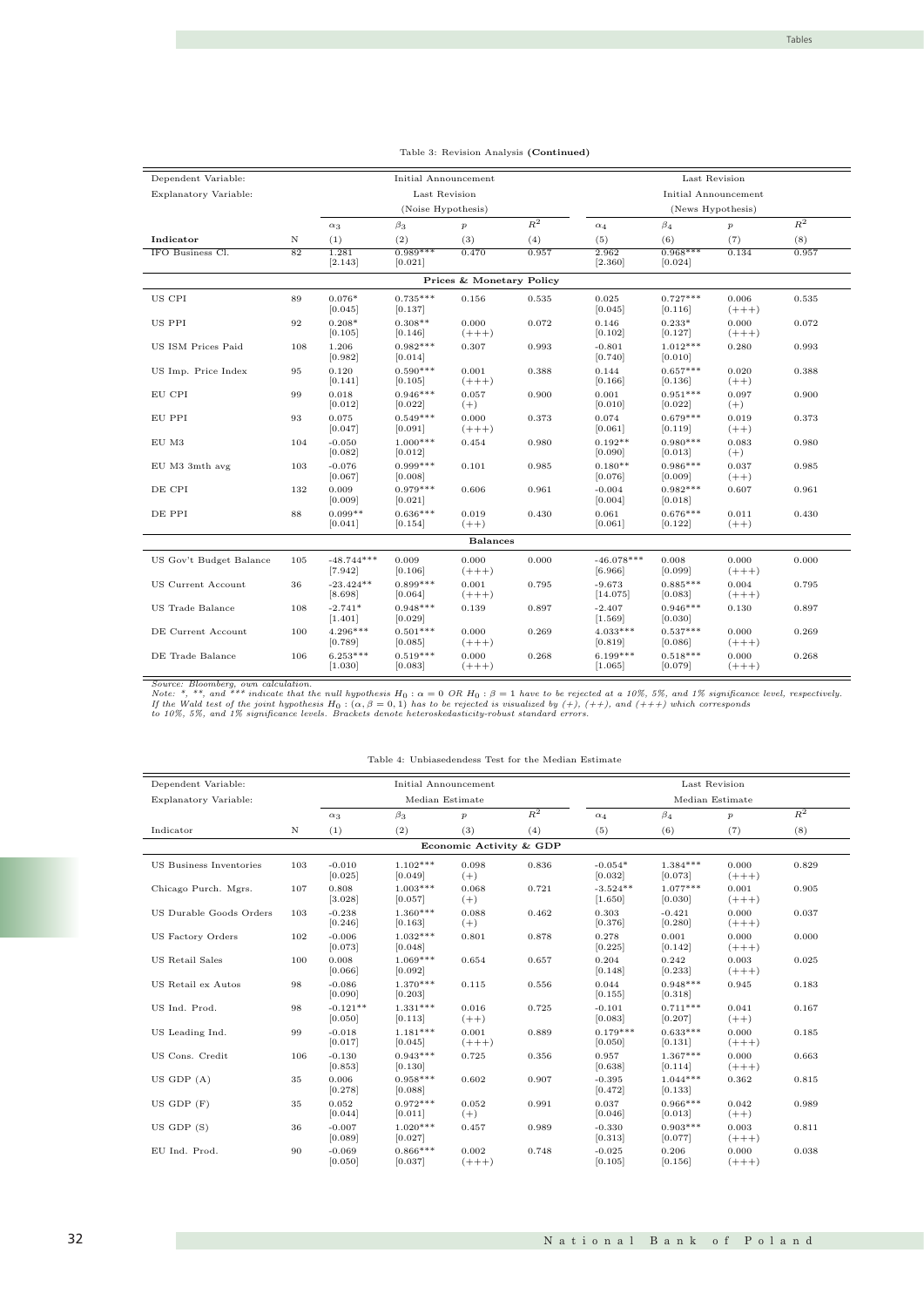| Dependent Variable:       |                    |                             | Initial Announcement                      |                          |       |                             | Last Revision                    |                    |       |
|---------------------------|--------------------|-----------------------------|-------------------------------------------|--------------------------|-------|-----------------------------|----------------------------------|--------------------|-------|
| Explanatory Variable:     |                    |                             | Median Estimate                           |                          |       |                             |                                  | Median Estimate    |       |
|                           |                    | $_{\alpha_3}$               | $\beta_3$                                 | $\boldsymbol{p}$         | $R^2$ | $\alpha_4$                  | $\beta_4$                        | $\boldsymbol{p}$   | $R^2$ |
| Indicator                 | Ν                  | (1)                         | (2)                                       | (3)                      | (4)   | (5)                         | (6)                              | (7)                | (8)   |
| EU Retail Sales           | 83                 | $-0.108*$<br>[0.061]        | $1.038***$<br>[0.129]                     | 0.207                    | 0.474 | 0.088<br>[0.062]            | $-0.358***$<br>[0.122]           | 0.000<br>$(+++)$   | 0.080 |
| $EU$ GDP $(A)$            | 30                 | $-0.046**$<br>[0.021]       | $1.169***$<br>[0.036]                     | 0.000<br>$(+++)$         | 0.972 | $-0.039$<br>[0.039]         | $1.136***$<br>$[0.054]$          | 0.059<br>$(+)$     | 0.921 |
| $EU$ GDP $(F)$            | 27                 | $-0.006$<br>[0.010]         | $1.018***$<br>[0.016]                     | 0.479                    | 0.995 | 0.000<br>[0.026]            | $1.025***$<br>[0.023]            | 0.523              | 0.966 |
| $EU$ GDP $(S)$            | 36                 | 0.005<br>[0.005]            | $1.004***$<br>[0.004]                     | 0.481                    | 0.997 | 0.022<br>[0.031]            | $1.037***$<br>[0.041]            | 0.267              | 0.943 |
| DE Ind. Prod.             | 78                 | $-0.335*$<br>[0.184]        | $1.208***$<br>$[0.207]$                   | 0.183                    | 0.391 | $-0.168$<br>[0.234]         | 0.483<br>[0.303]                 | 0.018<br>$(++)$    | 0.078 |
| DE Retail Sales           | 79                 | $-0.811***$<br>[0.197]      | $1.340***$                                | 0.000                    | 0.300 | $0.301*$                    | $-1.398***$<br>[0.180]           | 0.000              | 0.421 |
| $DE$ GDP $(A)$            | 29                 | $-0.012$                    | [0.265]<br>$1.220***$                     | $(+ + +)$<br>0.003       | 0.922 | [0.152]<br>0.024            | $0.883***$                       | $(+ + +)$<br>0.764 | 0.420 |
| $DE$ GDP $(F)$            | 26                 | [0.054]<br>0.000<br>[0.000] | [0.059]<br>$1.000***$<br>[0.000]          | $(++)$                   | 1.000 | [0.180]<br>0.097<br>[0.083] | [0.175]<br>$0.963***$<br>[0.055] | 0.435              | 0.899 |
|                           |                    |                             | Employment Situation & Housing Markets    |                          |       |                             |                                  |                    |       |
| US In. Jobless Claims     | 468                | 2.969                       | $0.996***$                                | 0.177                    | 0.952 | 2.987                       | $1.002***$                       | 0.000              | 0.983 |
| US Non-farm Payroll       | 103                | [4.512]<br>$-17.121**$      | [0.012]<br>$0.940***$                     | 0.016                    | 0.861 | [2.539]<br>$-35.018***$     | [0.007]<br>$1.119***$            | $(+++)$<br>0.007   | 0.790 |
| US Building Permits       | 100                | [7.884]<br>$-25.238**$      | [0.038]<br>$1.019***$                     | $(++)$<br>0.108          | 0.991 | [12.112]<br>$-5.512$        | [0.056]<br>$1.040***$            | $(+ + +)$<br>0.000 | 0.996 |
| US Housing Starts         | 108                | [12.059]<br>$-13.237$       | [0.009]<br>$1.014***$                     | 0.619                    | 0.974 | [9.047]<br>0.010            | [0.006]<br>$1.017***$            | $(++)$<br>0.000    | 0.990 |
| US New Home Sales         | 106                | [17.544]<br>$-14.672$       | [0.015]<br>$1.023***$                     | $_{0.519}$               | 0.959 | [10.156]<br>$-7.521$        | [0.009]<br>$1.005***$            | $(+++)$<br>0.436   | 0.984 |
| EU Unempl. Rate           | 107                | [13.875]<br>0.128           | [0.020]<br>$0.985***$                     | 0.382                    | 0.989 | [8.060]<br>$1.283***$       | [0.011]<br>$0.861***$            | 0.000              | 0.933 |
| DE Unempl. Rate           | 98                 | [0.100]<br>$-0.092$         | $[0.012]$<br>$1.007***$                   | 0.030                    | 0.994 | [0.177]<br>$-0.045$         | [0.020]<br>$1.005***$            | $(+ + +)$<br>0.748 | 0.994 |
|                           |                    | [0.078]                     | [0.008]                                   | $(++)$                   |       | [0.075]                     | [0.008]                          |                    |       |
|                           |                    |                             | Business Conditions & Consumer Confidence |                          |       |                             |                                  |                    |       |
| ISM Manuf. PMI            | 107                | 1.188<br>[1.736]            | $0.982***$<br>[0.033]                     | 0.391                    | 0.889 | $2.942**$<br>[1.168]        | $0.930***$<br>$[0.022]$          | 0.000<br>$(+++)$   | 0.936 |
| Phil. Fed Index           | 107                | $-0.528$<br>[0.963]         | $0.983***$<br>$[0.054]$                   | 0.648                    | 0.763 | $-1.178**$<br>$[0.523]$     | $1.042***$<br>[0.027]            | 0.073<br>$(+)$     | 0.917 |
| Uni Michigan Conf.        | 215                | $2.631**$<br>[1.333]        | $0.965***$<br>[0.016]                     | 0.046<br>$(++)$          | 0.940 | $2.631**$<br>[1.333]        | $0.965***$<br>[0.016]            | 0.046<br>$(++)$    | 0.940 |
| US Cons. Conf.            | 107                | $-1.099$<br>[2.134]         | $1.011***$<br>[0.023]                     | 0.874                    | 0.955 | $-0.986$<br>[0.971]         | $1.020***$<br>[0.011]            | 0.023<br>$(++)$    | 0.982 |
| EU Business Cl.           | 88                 | 0.016<br>[0.020]            | $1.012***$<br>[0.018]                     | 0.481                    | 0.979 | 0.013<br>[0.013]            | $0.989***$<br>[0.016]            | 0.591              | 0.990 |
| EU Ind. Conf.             | 89                 | 0.201<br>[0.160]            | $1.024***$<br>[0.014]                     | 0.195                    | 0.983 | $0.276*$<br>[0.149]         | $1.024***$<br>[0.013]            | 0.094<br>$(+)$     | 0.985 |
| EU Econ. Conf.            | 93                 | $-0.373$                    | $1.004***$                                | $_{0.831}$               | 0.980 | $4.574*$                    | $0.959***$                       | 0.005              | 0.974 |
| ZEW EU Expect.            | 78                 | [2.165]<br>0.928            | $[0.021]$<br>$0.951***$                   | 0.119                    | 0.954 | [2.638]<br>0.928            | [0.026]<br>$0.951***$            | $(+++)$<br>0.119   | 0.954 |
| EU Cons. Conf.            | 104                | [0.991]<br>$-0.362$         | [0.023]<br>$0.981***$                     | 0.391                    | 0.961 | [0.991]<br>$-0.548*$        | [0.023]<br>$0.970***$            | 0.140              | 0.967 |
| IFO Business Cl.          | $^{\rm 82}$        | [0.347]<br>$-1.488$         | $[0.027]$<br>$1.019***$                   | 0.030                    | 0.968 | [0.286]<br>$-1.779$         | [0.019]<br>$1.020***$            | 0.004              | 0.991 |
| ZEW DE Curr. Situation    | 83                 | [1.874]<br>1.407*           | [0.019]<br>$1.022***$                     | $(++)$<br>0.085          | 0.987 | [1.434]<br>1.407*           | [0.014]<br>$1.022***$            | $(+++)$<br>0.085   | 0.987 |
| ZEW DE Expect.            | 104                | [0.832]<br>0.413            | [0.010]<br>$0.964***$                     | $(+)$<br>0.194           | 0.947 | [0.832]<br>0.413            | [0.010]<br>$0.964***$            | $(+)$<br>0.194     | 0.947 |
|                           |                    | [1.018]                     | [0.021]                                   | Prices & Monetary Policy |       | [1.018]                     | [0.021]                          |                    |       |
| US CPI                    | 89                 | $-0.046**$                  | $1.221***$                                | 0.005                    | 0.904 | $-0.029$                    | $0.990***$                       | 0.446              | 0.600 |
| US PPI                    | $\bf{92}$          | [0.021]<br>$-0.049$         | [0.067]<br>$1.499***$                     | $(+++)$<br>0.000         | 0.768 | [0.048]<br>0.079            | [0.155]<br>$0.608***$            | 0.147              | 0.167 |
| US ISM Prices Paid        | 108                | [0.060]<br>3.218            | [0.131]<br>$0.963***$                     | $(+++)$<br>0.195         | 0.858 | [0.107]<br>2.042            | [0.216]<br>$0.980***$            | 0.299              | 0.864 |
| US Imp. Price Index       | 95                 | [2.505]<br>0.005            | [0.038]<br>$1.198***$                     | 0.015                    | 0.865 | [2.476]<br>0.101            | [0.038]<br>$0.957***$            | 0.774              | 0.496 |
|                           |                    | [0.076]                     | [0.094]                                   | $(++)$                   |       | [0.143]                     | [0.133]                          |                    |       |
| Federal Funds Rate        | $\scriptstyle{72}$ | $-0.005$<br>[0.011]         | $0.999***$<br>[0.004]                     | 0.344                    | 0.999 | $-0.005$<br>[0.011]         | $0.999***$<br>[0.004]            | 0.344              | 0.999 |
| EU CPI                    | 99                 | $-0.006$<br>[0.008]         | $1.034***$<br>[0.018]                     | 0.174                    | 0.953 | $-0.009$<br>[0.011]         | $1.005***$<br>[0.027]            | 0.719              | 0.895 |
| EU PPI                    | 93                 | $-0.061**$<br>[0.024]       | $1.170***$<br>[0.061]                     | 0.023<br>$(++)$          | 0.924 | 0.038<br>[0.073]            | $0.770***$<br>[0.156]            | 0.189              | 0.323 |
| <b>ECB</b> Interest Rates | 106                | 0.013<br>[0.011]            | $0.996***$<br>[0.003]                     | 0.422                    | 0.998 | 0.013<br>[0.011]            | $0.996***$<br>[0.003]            | 0.422              | 0.998 |
| EU M3                     | 104                | $-0.063$<br>[0.104]         | $1.018***$<br>[0.014]                     | 0.209                    | 0.980 | 0.026<br>[0.094]            | $1.012***$<br>[0.012]            | 0.001<br>$(+++)$   | 0.989 |

Table 4: Unbiasedendess Test for the Median Estimate (Continued)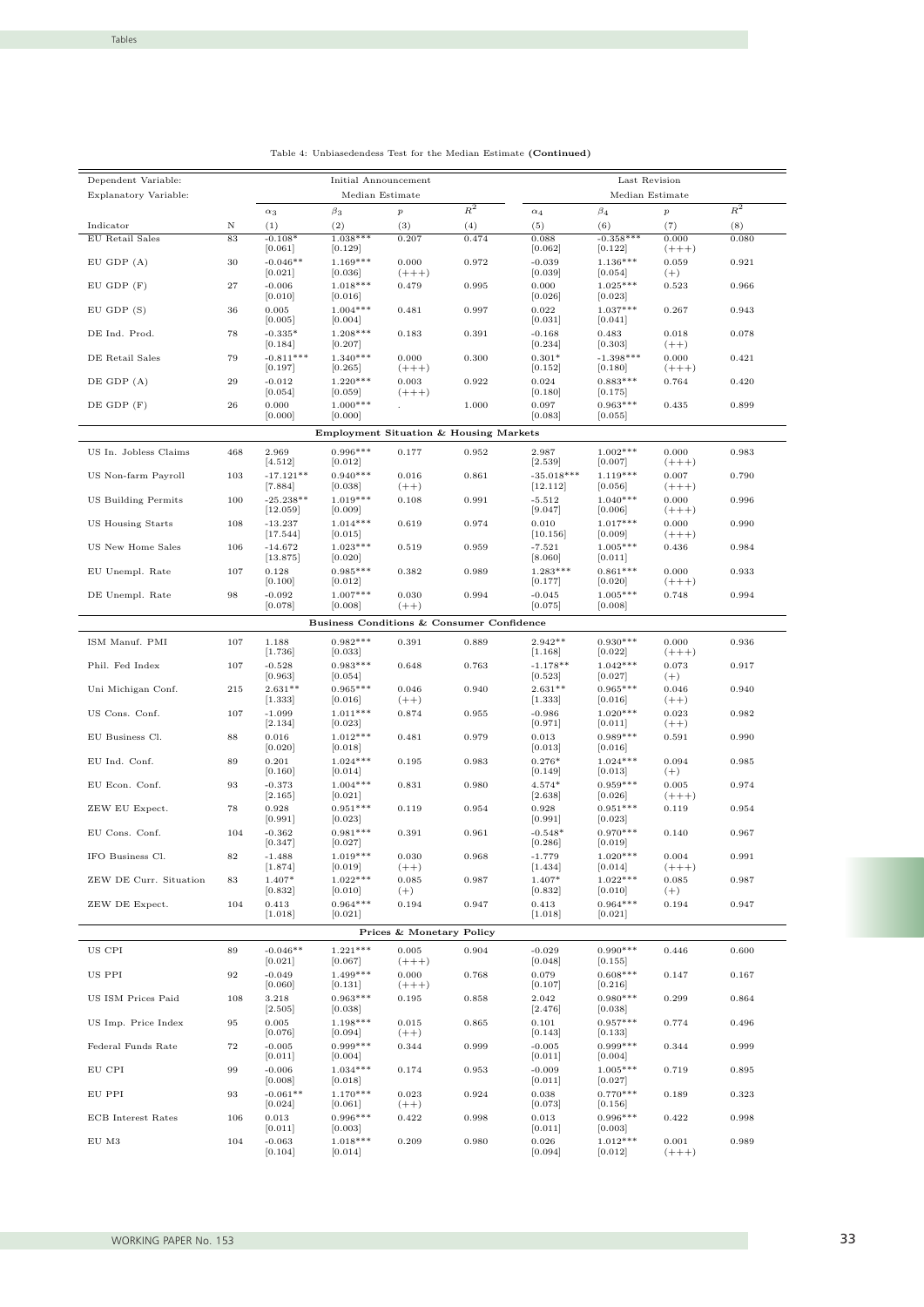| Dependent Variable:     |     |                       | Initial Announcement  |                    |       |                         |                       | Last Revision       |       |
|-------------------------|-----|-----------------------|-----------------------|--------------------|-------|-------------------------|-----------------------|---------------------|-------|
| Explanatory Variable:   |     |                       | Median Estimate       |                    |       |                         |                       | Median Estimate     |       |
|                         |     | $\alpha_3$            | $\beta_3$             | $\boldsymbol{p}$   | $R^2$ | $\alpha_4$              | $\beta_4$             | $\boldsymbol{p}$    | $R^2$ |
| Indicator               | N   | (1)                   | (2)                   | (3)                | (4)   | (5)                     | (6)                   | (7)                 | (8)   |
| EU M3 3mth avg          | 103 | 0.012<br>[0.035]      | $1.002***$<br>[0.005] | 0.360              | 0.997 | $0.176**$<br>[0.071]    | $0.990***$<br>[0.009] | 0.009<br>$(+++)$    | 0.987 |
| DE CPI                  | 132 | $-0.011$<br>[0.013]   | $1.036***$<br>[0.037] | 0.522              | 0.825 | $-0.014$<br>[0.014]     | $1.013***$<br>[0.043] | 0.594               | 0.786 |
| DE PPI                  | 88  | 0.041<br>[0.047]      | $1.211***$<br>[0.151] | 0.030<br>$(++)$    | 0.583 | 0.062<br>[0.072]        | $0.985***$<br>[0.218] | 0.356               | 0.363 |
|                         |     |                       |                       | <b>Balances</b>    |       |                         |                       |                     |       |
| US Gov't Budget Balance | 105 | 2.907*<br>[1.488]     | $1.034***$<br>[0.016] | 0.044<br>$(++)$    | 0.963 | $-44.888***$<br>[7.077] | 0.032<br>[0.106]      | 0.000<br>$(+ + + )$ | 0.001 |
| US Current Account      | 36  | $-5.530$<br>[5.264]   | $0.960***$<br>[0.033] | 0.360              | 0.973 | $-12.367$<br>[17.397]   | $0.863***$<br>[0.099] | 0.000<br>$(+++)$    | 0.800 |
| US Trade Balance        | 108 | $-1.333$<br>[1.253]   | $0.973***$<br>[0.024] | 0.535              | 0.928 | $-0.296$<br>[0.842]     | $0.989***$<br>[0.017] | 0.556               | 0.962 |
| DE Current Account      | 100 | $1.313**$<br>[0.586]  | $0.896***$<br>[0.080] | 0.036<br>$(++)$    | 0.578 | 0.747<br>[0.647]        | $0.969***$<br>[0.080] | 0.198               | 0.631 |
| DE Trade Balance        | 106 | $3.672***$<br>[1.054] | $0.736***$<br>[0.089] | 0.000<br>$(+ + +)$ | 0.416 | 1.024<br>[0.885]        | $0.943***$<br>[0.070] | 0.122               | 0.684 |

#### Table 4: Unbiasedendess Test for the Median Estimate (Continued)

Source: Bloomberg, own calculation. Note: \*, \*\*, and \*\*\* indicate that the null hypothesis  $H_0$ :  $\alpha = 0$  OR  $H_0$ :  $\beta = 1$  have to be rejected at a 10%, 5%,<br>a 10%, 5%, and 1% significance level, respectively. If the Wald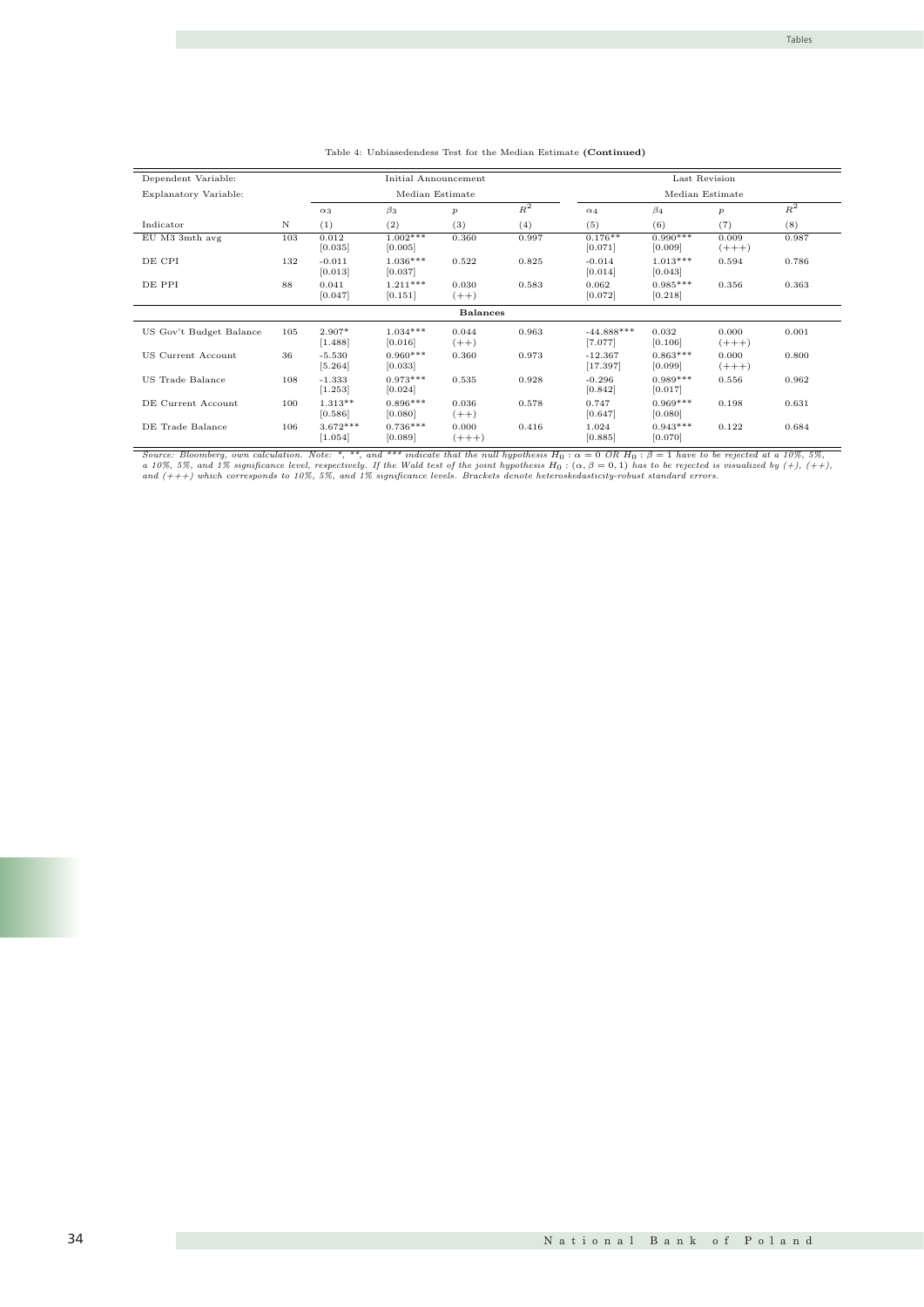Tables

 $\ddot{\phantom{a}}$ 

 $\overline{\phantom{a}}$ 

| i<br>io | Fhailmnnat af<br>тие ини |  |  | of domestic economic conditions on forecasters' | $\ddot{\phantom{a}}$<br>us disagree- |
|---------|--------------------------|--|--|-------------------------------------------------|--------------------------------------|
|         | stic announcements       |  |  |                                                 |                                      |

| $\widehat{e}$<br>$\circledast$<br>$hOil_{rp}$<br>$\widehat{E}$ |                     | 0.35                    | 0.05                    |                       |                       |                      |                        |                                          | 106                                            | 33                    | 33                     | 36                  | $_{\odot}$            | 83                                             | $\boldsymbol{30}$                        | 27                         | 36                   | 87                                                                 | 54                    | $^{29}$              | 26                   |                      | 468                                                      | 103                                              |
|----------------------------------------------------------------|---------------------|-------------------------|-------------------------|-----------------------|-----------------------|----------------------|------------------------|------------------------------------------|------------------------------------------------|-----------------------|------------------------|---------------------|-----------------------|------------------------------------------------|------------------------------------------|----------------------------|----------------------|--------------------------------------------------------------------|-----------------------|----------------------|----------------------|----------------------|----------------------------------------------------------|--------------------------------------------------|
|                                                                |                     |                         |                         | 0.31                  | 0.29                  | 0.54                 | 0.52                   | 0.13                                     | 0.14                                           | 0.37                  | 0.30                   | 0.19                | 0.44                  | 0.23                                           | 0.46                                     | 0.64                       | 0.36                 | 0.44                                                               | 0.27                  | 0.37                 | 0.36                 |                      | 0.07                                                     | 0.13                                             |
|                                                                |                     | [0.001]<br>0.000        | $-0.001$ [0.065]        | [0.004]<br>$-0.002$   | $-0.003*$<br>[0.002]  | [0.001]<br>0.001     | [0.001]<br>0.001       | $[0.001]$                                | $-0.041**$<br>[0.018]                          | $-0.003$ [0.003]      | $0.002**$<br>[0.001]   | $0.001$ [0.002]     | $0.001$ $[0.002]$     | $-0.002$<br>[0.003]                            | $0.002*$<br>[0.001]                      | [0.001]<br>0.000           | [0.000]<br>0.000     | $-0.011**$<br>[0.005]                                              | [0.003]<br>$-0.001$   | [0.004]<br>0.001     | [0.001]<br>0.000     |                      | $-0.030$<br>[0.060]                                      | $-0.180$ [0.155]                                 |
|                                                                |                     | [0.032]<br>$-0.031$     | $-0.322$<br>[0.268]     | [0.128]<br>$-0.194$   | [0.094]<br>$-0.136$   | $-0.093*$<br>[0.051] | $-0.040$<br>[0.058]    | $-0.017$<br>[190.0]                      | $-0.563$<br>[0.444]                            |                       | $-0.052$ [0.035]       | [0.096]<br>0.006    | $-0.184$ [0.117]      | $\begin{bmatrix} 0.183 \\ 0.110 \end{bmatrix}$ | $-0.135*$<br>[0.074]                     | $0.088***$<br>$[0.030]$    | $-0.054*$<br>[0.028] | [0.147]<br>$\rm 0.114$                                             | $-0.073$<br>[0.153]   | $-0.068$<br>[0.112]  | $-0.038$<br>[0.030]  | Markets              | [27.7]                                                   | $\begin{bmatrix} 12.878 \\ 10.583 \end{bmatrix}$ |
| $\widehat{6}$                                                  | GDP                 | $-0.081**$<br>[0.035]   | $0.166$<br>[0.277]      | [0.141]<br>$-0.180$   | [0.100]<br>0.062      | [0.053]<br>$-0.034$  | $-0.131***$<br>[0.059] | $-0.065$ [0.063]                         | [0.586]                                        | [0.162]<br>0.041      | [0.040]<br>0.021       | $-0.012$<br>[0.144] | $-0.202*$<br>[0.117]  | $0.251**$<br>[0.108]                           | [0.047]                                  | $-0.043$<br>[0.027]        | $0.067**$<br>[0.026] | $\begin{array}{c} 0.151 \\ \textbf{[}0.164 \textbf{]} \end{array}$ | [0.161]<br>$-0.203$   | $-0.065$<br>[0.075]  | $-0.012$<br>[0.033]  | $\&$ Housing         | $\frac{-2.016}{[7.768]}$                                 | $-7.405$<br>[10.822]                             |
| $volC_{\tau p}$<br>$\widehat{5}$                               | Economic Activity & | [0.023]<br>0.011        | [0.166]<br>0.036        | [0.095]<br>0.048      | [0.062]<br>0.036      | $0.089**$<br>[0.040] | [0.035]<br>0.058       | [0.045]<br>$-0.004$                      | $-0.006$<br>[0.327]                            | [0.130]<br>$0.230*$   | [0.029]<br>0.006       | [0.091]<br>0.085    | [6.0117]              | $0.289***$<br>$[0.081]$                        |                                          | $-0.030$<br>[0.022]        | [0.022]<br>$-0.014$  | $0.623***$<br>[0.151]                                              | [0.104]<br>$-0.015$   | [0.102]<br>0.150     | $-0.051*$<br>[0.027] | Employment Situation | $2.614$<br>[4.022]                                       | [7.491]                                          |
| $resC_{rp}$<br>(4)                                             |                     | $0.122***$<br>[0.026]   | $-0.158$<br>[0.248]     | $0.351***$<br>[0.108] | [0.086]               | $0.108**$<br>[0.047] | $0.138**$<br>[0.052]   | $0.086$<br>$[0.055]$                     | $\begin{bmatrix} 0.329 \\ 0.360 \end{bmatrix}$ | $0.284***$<br>[0.131] | [0.022]                | $-0.021$<br>[0.080] | $0.353***$<br>[0.112] | $-0.146$<br>[0.105]                            | $0.157***$<br>[0.047]                    | $0.000$<br>$[0.022]$       | [0.020]<br>0.004     | [0.167]                                                            | $0.100$<br>$[0.110]$  | $0.158**$<br>[0.061] | $0.038*$<br>[0.019]  |                      | $-0.352$<br>[6.609]                                      | $\frac{19.381***}{[9.713]}$                      |
| $\binom{3}{2}$                                                 |                     | $-0.025$<br>[0.023]     | [0.124]                 | [0.092]<br>0.108      | $0.152**$<br>[0.059]  | [0.036]<br>0.034     | [0.035]<br>0.037       | $-0.011$<br>[0.044]                      | [0.323]<br>$-0.187$                            | $-0.086$<br>[0.100]   | [0.026]<br>0.027       | $0.074$<br>[0.096]  | $-0.058$<br>[0.081]   | $[0.127$<br>[0.085]                            | $-0.074$<br>[0.057]                      | [0.020]<br>$0.036*$        | [0.014]<br>0.020     | [0.131]                                                            | $-0.196*$<br>[0.105]  | $-0.166*$<br>[0.095] |                      |                      | $\left[ 3.894\right]$                                    | $-4.425$<br>[6.883]                              |
| (2)                                                            |                     | [0.007                  | [0.211]                 | [0.132]<br>$-0.044$   | [0.090]<br>$-0.009$   | [0.047]<br>0.035     | [0.053]<br>$0.017$     | [0.003]                                  | [0.383]                                        | $-0.218$ [0.162]      | [0.030]<br>$-0.014$    | $-0.032$<br>[0.144] | [0.116]               | $-0.205*$<br>[0.106]                           |                                          | [0.020]<br>0.001           | [0.027]<br>0.005     | $-0.366**$<br>[0.146]                                              | $0.258**$<br>[0.104]  |                      | $-0.004$<br>[0.027]  |                      | $\begin{array}{c} 3.830 \\ \textbf{[6.713]} \end{array}$ | $-9.268$<br>[9.738]                              |
| $\widehat{E}$                                                  |                     | $0.152**$<br>[0.070]    | $1.141***$<br>[0.335]   | $0.612***$<br>[0.216] | $0.502***$<br>[0.128] | [0.078]<br>$0.140*$  | $0.134*$<br>[0.075]    | $\begin{array}{c} 0.082 \\  \end{array}$ | $3.739***$<br>[0.648]                          | $0.634**$<br>[0.235]  | $-0.046$<br>[0.063]    | [0.149]             | $0.285***$            | $0.384***$<br>[0.056]                          | $-0.002$<br>[0.040]                      | $0.024$ [0.014]            | [0.014]<br>0.009     | $1.017***$<br>[0.180]                                              | $0.603***$<br>[0.067] | [0.133]<br>0.096     | $0.021$ [0.027]      |                      | $\begin{array}{c} 0.080^{***} \\ [2.298] \end{array}$    | $48.050***$<br>[11.549]                          |
| Indicator                                                      |                     | US Business Inventories | US Durable Goods Orders | Orders<br>US Factory  | US Retail Sales       | US Retail ex Autos   | US Ind. Prod.          | US Leading Ind.                          | US Cons. Credit                                | US GDP $(A)$          | US GDP $(\mathcal{F})$ | US GDP $(S)$        | EU Ind. Prod.         | EU Retail Sales                                | ${\mathop{\rm EU}}$ GDP $({\mathcal A})$ | ${\rm EU}$ GDP $({\rm F})$ | ${\rm EU}$ GDP (S)   | DE Ind. Prod.                                                      | DE Retail Sales       | DE GDP $(A)$         | DE GDP $(F)$         |                      | US In. Jobless Claims                                    | US Non-farm Payroll                              |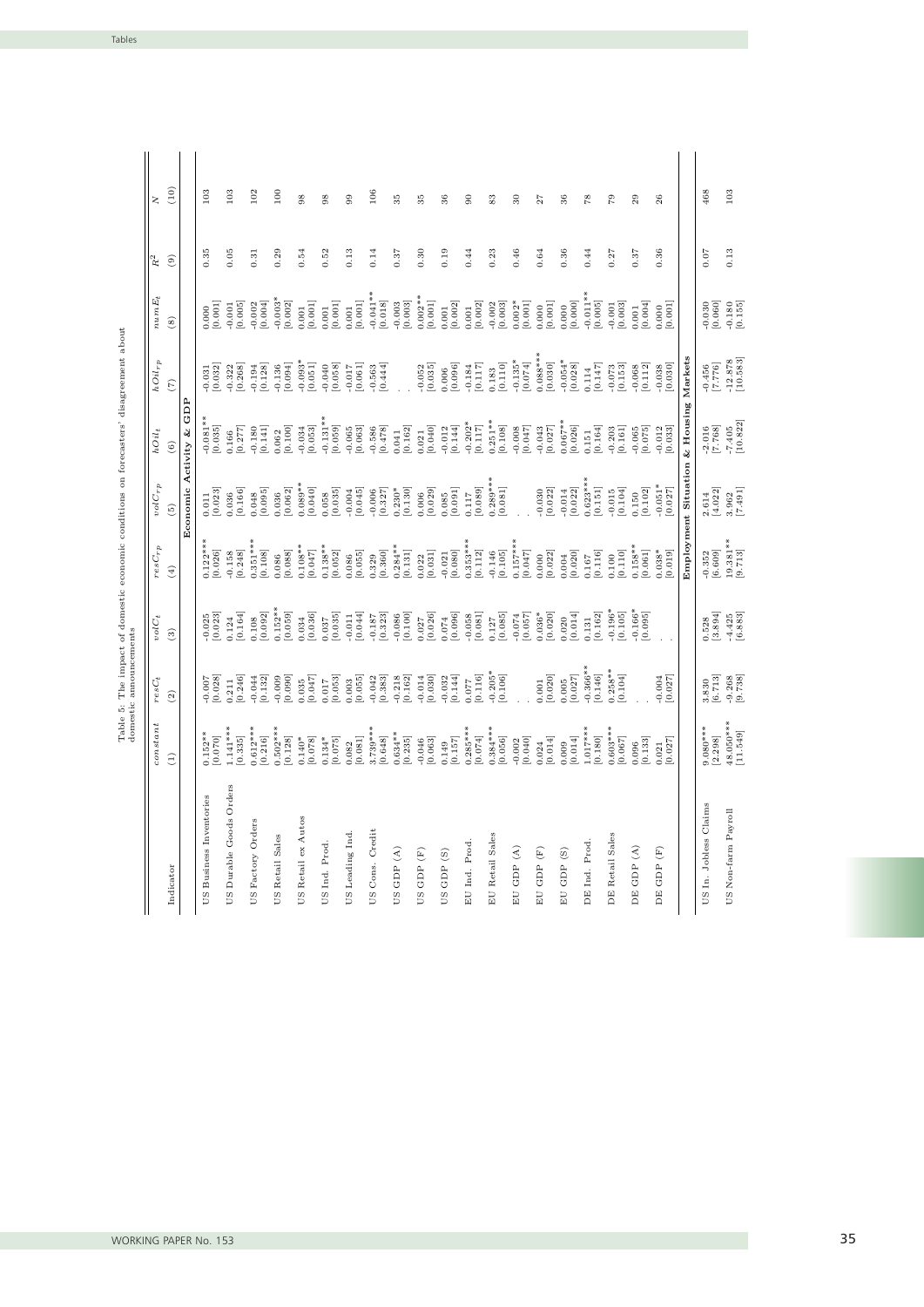|                                                                                                                           | $R^2$<br>$numE_t$<br>$hOil_{\scriptscriptstyle \it TP}$ | $\widehat{a}$<br>$\left( 8\right)$<br>(7) | $\frac{52}{2}$<br>$\frac{10.750***}{[0.088]}$<br>[6.944]<br>0.077 | 0.37<br>$-0.893***$<br>[0.142]<br>[7.966]<br>$-0.204$ | 0.33<br>$-0.424***$<br>[0.112]<br>$-2.569$<br>[7.430]                 | 0.02<br>[0.002]<br>0.002<br>[0.103]<br>$-0.014$ | Confidence                  | 0.22<br>$-0.005**$<br>[0.002]<br>$-0.295*$<br>[0.165]                  |                          | 0.49<br>[0.000]<br>0.001<br>[0.023]<br>$-0.008$                          | 0.35<br>$0.002*$<br>[0.064]<br>$-0.037$                                         | 0.04<br>[0.051]<br>0.067<br>[1.212]<br>0.813 | 0.49<br>$0.005**$<br>[0.002]<br>[0.205]<br>$-0.025$ | 0.02<br>[0.001]<br>0.000<br>[0.054]<br>0.009 | 0.46<br>[0.001]<br>$-0.001$<br>$-0.056$<br>[0.057] | 0.11<br>[0.001]<br>[0.052]<br>$-0.032$      | 0.40<br>[0.003]<br>0.001<br>[0.082]<br>0.058    | 0.30<br>$0.006***$<br>[0.001]<br>[0.067]<br>$-0.095$ | 0.23<br>[0.001]<br>$-0.001$<br>[0.056]<br>0.082 |          | 0.17<br>[0.217]<br>$-0.355$<br>[6.484]<br>1.487 | 0.28<br>[0.055]<br>0.070<br>[1.601]<br>$-0.950$       | 0.51<br>$0.019***$<br>[0.004]<br>[0.180]<br>0.092 | 0.05<br>$-0.052*$<br>[0.030]<br>[0.496]<br>$-0.129$ |
|---------------------------------------------------------------------------------------------------------------------------|---------------------------------------------------------|-------------------------------------------|-------------------------------------------------------------------|-------------------------------------------------------|-----------------------------------------------------------------------|-------------------------------------------------|-----------------------------|------------------------------------------------------------------------|--------------------------|--------------------------------------------------------------------------|---------------------------------------------------------------------------------|----------------------------------------------|-----------------------------------------------------|----------------------------------------------|----------------------------------------------------|---------------------------------------------|-------------------------------------------------|------------------------------------------------------|-------------------------------------------------|----------|-------------------------------------------------|-------------------------------------------------------|---------------------------------------------------|-----------------------------------------------------|
| Table 5: The impact of domestic economic conditions on forecasters' disagreement about domestic announcements (Continued) | $hOil_t$<br>$vol C_{\scriptsize{rp}}$                   | $\widehat{6}$<br>(5)                      | $\frac{-3.961}{[7.240]}$<br>$\frac{-1.826}{[4.373]}$              | [8.296]<br>$-0.533$<br>[5.037]<br>$-1.201$            | [7.712]<br>0.181<br>[4.720]<br>$-4.996$                               | $-0.010$<br>[0.107]<br>$-0.004$<br>[0.067]      | Consumer<br>¥<br>Conditions | $\begin{bmatrix} 0.074 \\ 0.172 \end{bmatrix}$<br>$0.229**$<br>[0.104] | Prices & Monetary Policy | $-0.073***$<br>[0.026]<br>$\begin{bmatrix} 0.010 \\ 0.016 \end{bmatrix}$ | [0.068]<br>$-0.094$<br>$\begin{array}{c} 0.022 \\ \textbf{[0.043]} \end{array}$ | [1.254]<br>$-0.937$<br>[0.771]<br>0.160      | [0.211]<br>$-0.198$<br>[0.092]<br>0.091             | [0.057]<br>$-0.001$<br>[0.031]<br>0.006      | $-0.170***$<br>[0.057]<br>[0.042]<br>$-0.047$      | [0.054]<br>$-0.049$<br>[0.029]<br>$-0.037$  | $-0.271***$<br>[0.085]<br>$-0.110**$<br>[0.050] | [0.064]<br>0.026<br>[0.047]<br>$-0.012$              | [0.056]<br>$-0.047$<br>$0.101**$<br>[0.039]     | Balances | [6.863]<br>0.675<br>[4.092]<br>3.918            | [1.729]<br>$-0.998$<br>$1.259$<br>[1.243]             | [0.197]<br>$-0.055$<br>$0.721**$<br>[0.136]       | [0.505]<br>0.340<br>[0.379]<br>$-0.062$             |
|                                                                                                                           | $resC_{rp}$<br>$volC_t$                                 | $\overline{4}$<br>$\binom{3}{2}$          | $\frac{-1.812}{[6.592]}$<br>$-9.249*$<br>[4.338]                  | [7.521]<br>$-3.896$<br>[4.963]<br>$-6.212$            | [6.948]<br>$-6.568$<br>$\begin{bmatrix} 1.375 \\ 4.615 \end{bmatrix}$ | [0.085]<br>0.000<br>$-0.003$<br>[0.070]         | <b>Business</b>             | $0.352***$<br>[0.154]<br>$-0.125$ [0.106]                              |                          | $0.076***$<br>[0.022]<br>$-0.010$<br>[0.015]                             | [0.059]<br>0.049<br>[0.043]<br>$-0.043$                                         | [1.126]<br>$-0.261$<br>[0.756]<br>0.300      | $0.254*$<br>[0.131]<br>[0.088]                      | [0.052]<br>$-0.014$<br>[0.030]<br>0.004      | $0.214***$<br>[0.046]<br>[0.043]<br>0.025          | $0.093**$<br>[0.044]<br>$-0.028$<br>[0.028] | $0.510***$<br>[0.067]<br>[0.050]<br>$-0.048$    | [0.046]<br>0.069<br>[0.047]<br>$-0.025$              | [0.055]<br>0.089<br>[0.039]<br>$-0.032$         |          | [6.092]<br>2.250<br>[4.053]<br>$-1.244$         | [1.321]<br>1.680<br>[1.146]<br>$-0.574$               | [0.144]<br>0.128<br>$0.285**$<br>[0.130]          | [778.0]<br>$-0.345$<br>[0.384]<br>0.098             |
|                                                                                                                           | $resC_t$<br>constant                                    | $\widehat{2}$<br>$\widehat{E}$            | [6.514]<br>6.933<br>57.218***<br>[3.264]                          | [7.475]<br>2.808<br>92.603***<br>[9.273]              | $\frac{1.506}{[6.986]}$<br>52.245***<br>[0.50, 7]                     | [0.077]<br>[0.052]<br>0.000                     |                             | $-0.212$<br>[0.154]<br>$1.355***$<br>[0.168]                           |                          | [0.023]<br>0.009<br>[0.033]<br>0.046                                     | $0.135***$<br>[0.060]<br>[0.070]<br>0.074                                       | [1.151]<br>0.350<br>[0.952]<br>1.563         | [0.132]<br>0.079<br>[0.101]<br>0.155                | [0.052]<br>$-0.020$<br>[0.030]<br>$0.057*$   | [0.053]<br>0.049<br>$0.150***$<br>[0.033]          | [0.040]<br>0.017<br>$0.232***$<br>[0.030]   | $-0.283***$<br>[0.062]<br>$0.106**$<br>[0.050]  | [0.046]<br>$-0.003$<br>$0.102***$<br>[0.026]         | [0.054]<br>$-0.071$<br>$0.229***$<br>[0.042]    |          | [6.075]<br>4.206<br>$20.199***$<br>[7.154]      | $[1.313] \label{eq:1}$<br>0.512<br>$[2.391]$<br>0.315 | [0.165]<br>$-0.095$<br>[0.292]<br>$-0.163$        | [0.410]<br>0.252<br>$2.320***$<br>[0.353]           |
|                                                                                                                           |                                                         | Indicator                                 | ermits<br>US Building I                                           | US Housing Starts                                     | Sales<br>US New Home                                                  | EU Unempl. Rate                                 |                             | US ISM Manuf. PMI                                                      |                          | US CPI                                                                   | US PPI                                                                          | Paid<br>US ISM Prices                        | US Imp. Price Index                                 | EU CPI                                       | EU PPI                                             | ${\rm EU~M3}$                               | ${\rm EU}$ M3 3mth avg                          | DE CPI                                               | DE PPI                                          |          | US Gov't Budget Balance                         | US Current Account                                    | US Trade Balance                                  | DE Current Account                                  |

Tables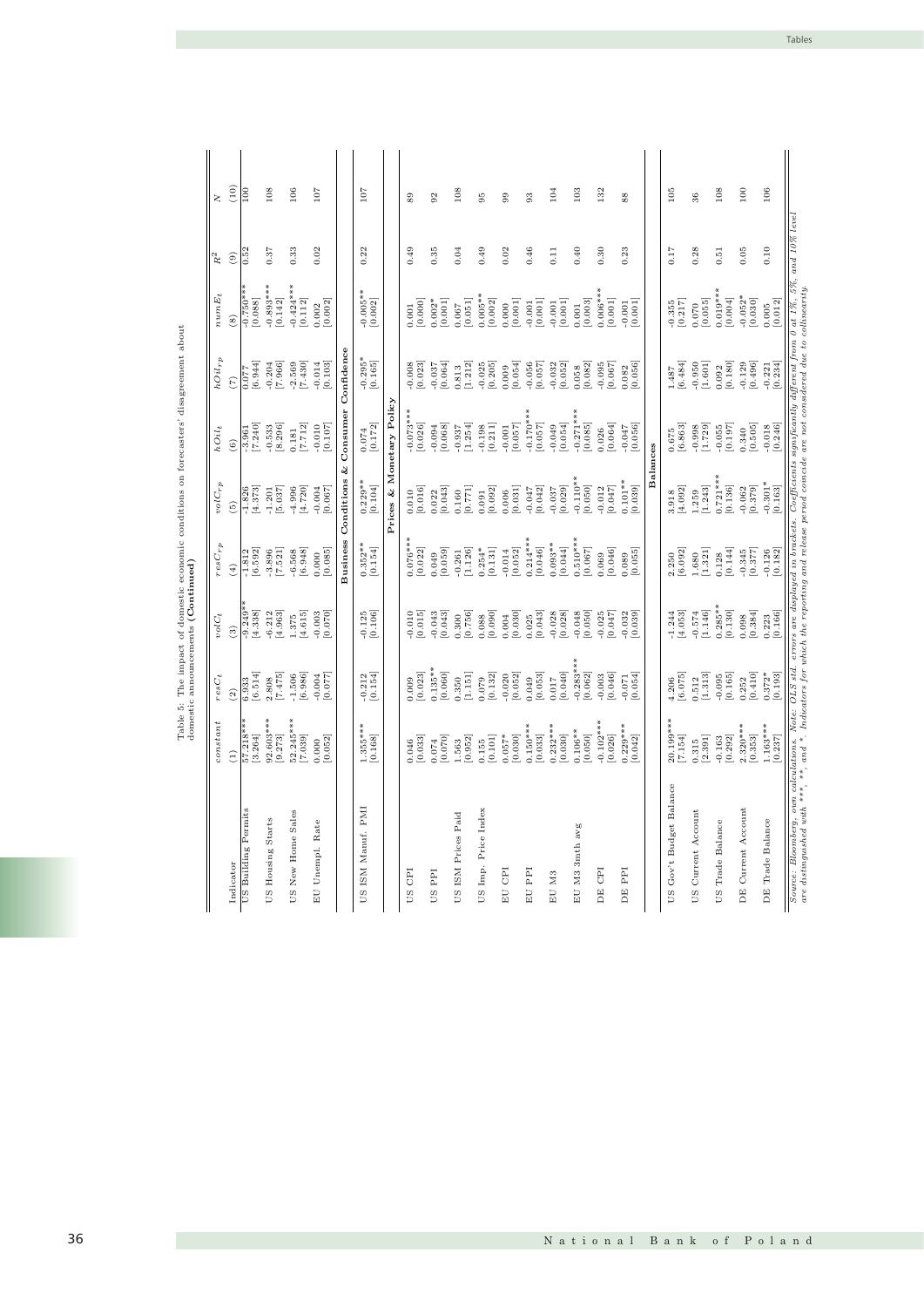| $\overline{\phantom{a}}$<br>ׇ֘֒<br>i<br>)<br>֦֦֦֧֦֦֦֦֧֦֦֧֦֧֦֧֚֚֚֚֚֚֬֝֝֬֝֬֝֝֬֝֬֝֬֝֬֝֬֝֬֝֬֝֓֝֬֓                                                                                                                                                                                                                                                                                                                                |
|------------------------------------------------------------------------------------------------------------------------------------------------------------------------------------------------------------------------------------------------------------------------------------------------------------------------------------------------------------------------------------------------------------------------------|
| í<br>ś<br>ï<br>ļ<br>$\overline{\phantom{a}}$<br>Ï                                                                                                                                                                                                                                                                                                                                                                            |
| $\frac{1}{2}$<br>;                                                                                                                                                                                                                                                                                                                                                                                                           |
| į<br>j<br>J<br>ï<br>j<br>֖֚֚֬֕֝֬֝֬֝֬֝֬֝֬֝֬֝֬֝֬֝֬֝֬֝֬֝֬֝֬֝֬֝֬֝                                                                                                                                                                                                                                                                                                                                                                |
| ¢<br>ì<br>$\frac{1}{2}$<br>S<br>h<br>J<br>I<br>I                                                                                                                                                                                                                                                                                                                                                                             |
| ĵ<br>$\frac{1}{2}$<br>J<br>֖֖֖֖֚֚֚֚֚֚֬                                                                                                                                                                                                                                                                                                                                                                                       |
|                                                                                                                                                                                                                                                                                                                                                                                                                              |
| $\begin{array}{c} \n\text{1} & \text{1} & \text{1} & \text{1} & \text{1} & \text{1} & \text{1} & \text{1} & \text{1} & \text{1} & \text{1} & \text{1} & \text{1} & \text{1} & \text{1} & \text{1} & \text{1} & \text{1} & \text{1} & \text{1} & \text{1} & \text{1} & \text{1} & \text{1} & \text{1} & \text{1} & \text{1} & \text{1} & \text{1} & \text{1} & \text{1} & \text{1} & \text{1} & \text{1} & \text{1} & \$<br>ï |
| ١<br>į<br>İ                                                                                                                                                                                                                                                                                                                                                                                                                  |
| ś                                                                                                                                                                                                                                                                                                                                                                                                                            |
| j<br>ť<br>l<br>ے۔<br>a                                                                                                                                                                                                                                                                                                                                                                                                       |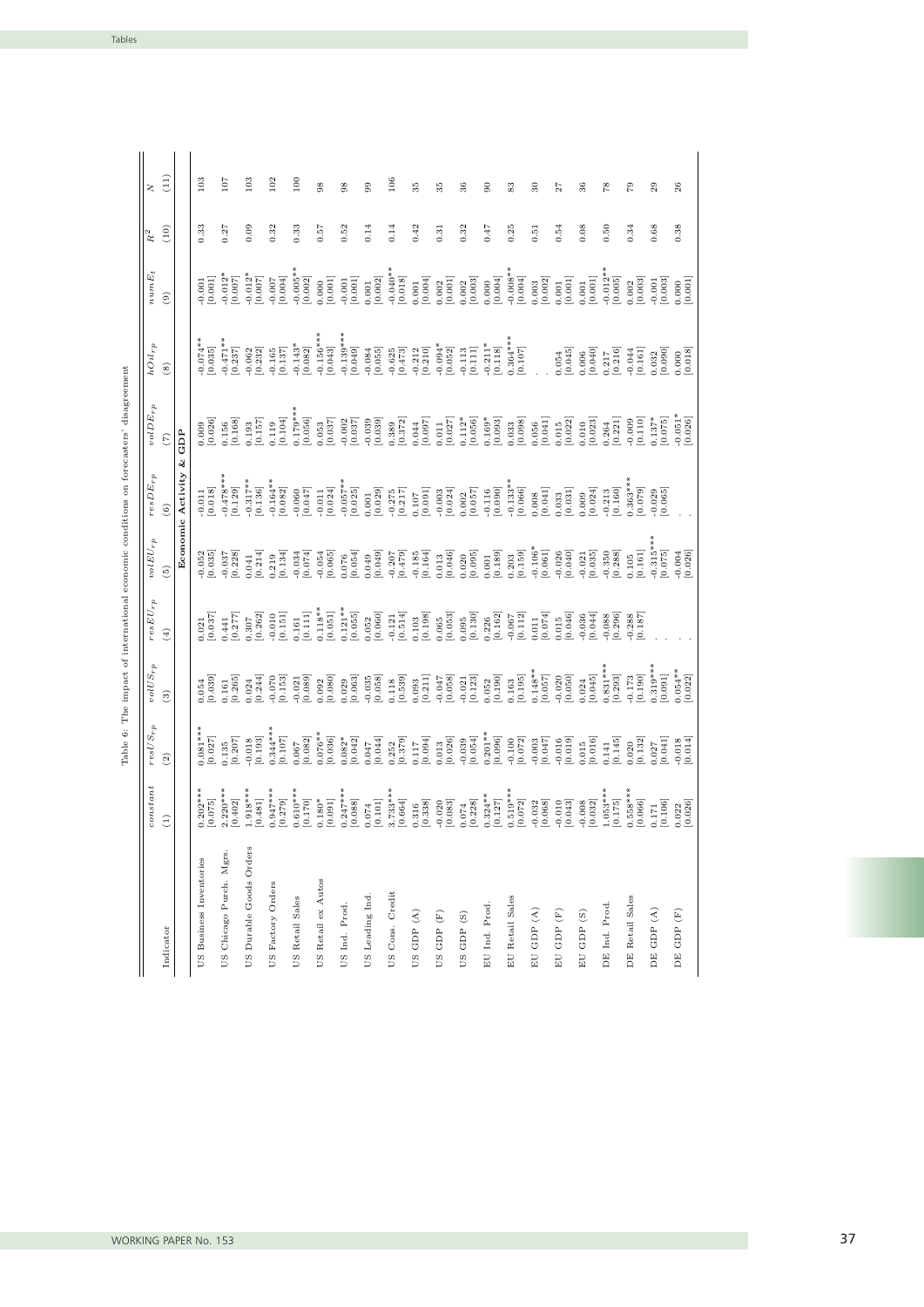| Z                               | (11)                   |                                        | 468                   | 103                     | 100                    | 108                     | 106                                   | 107                 | 98                    |                                           | 107                   | 107                  | 215                   | 107                    | 88                  | 89                    | 93                    | 78                   | 104                     | 82                    | 83                             | 104                   |                          | 89                                        |  |
|---------------------------------|------------------------|----------------------------------------|-----------------------|-------------------------|------------------------|-------------------------|---------------------------------------|---------------------|-----------------------|-------------------------------------------|-----------------------|----------------------|-----------------------|------------------------|---------------------|-----------------------|-----------------------|----------------------|-------------------------|-----------------------|--------------------------------|-----------------------|--------------------------|-------------------------------------------|--|
| $R^2$                           | (10)                   |                                        | 0.08                  | 0.15                    | 0.53                   | 0.44                    | 0.43                                  | 0.02                | 0.04                  |                                           | 0.20                  | 0.12                 | 0.18                  | 0.18                   | 0.08                | 0.45                  | 0.33                  | 0.12                 | 0.48                    | 0.33                  | 0.34                           | 0.24                  |                          | 0.45                                      |  |
| $numE_t$                        | $\widehat{e}$          |                                        | [0.069]<br>0.002      | [0.213]<br>$-0.166$     | $-0.814***$<br>[0.093] | $-1.218***$<br>[0.164]  | $0.736***$<br>[0.128]                 | [0.003]<br>0.003    | [0.001]<br>0.000      |                                           | $0.007**$<br>[0.003]  | [0.020]<br>0.016     | $0.023***$<br>[0.005] | [0.009]<br>$-0.007$    | [0.008]<br>$-0.005$ | [0.002]               | $0.019***$<br>[0.006] | [0.165]<br>0.193     | [0.035]<br>0.042        | $-0.009$<br>[0.005]   | [0.050]<br>0.083               | [0.008]               |                          | [0.001]<br>0.000                          |  |
| $hOil_{rp}$                     | $\circled{s}$          |                                        | $-3.972*$<br>[2.102]  | $-25.566***$<br>[9.346] | [5.963]<br>1.406       | $3.888$<br>[6.275]      | $[5.731]$<br>0.623                    | $-0.028$ [0.085]    | [0.019]<br>$-0.008$   |                                           | $-0.215$<br>[0.142]   | [0.594]<br>0.496     | $-0.411**$<br>[0.208] | [0.366]<br>$-0.438$    | [0.171]<br>0.182    | $-0.888**$<br>[0.442] | [0.194]<br>$-0.144$   | [2.646]<br>1.564     | $-4.651***$<br>[1.754]  | [0.211]<br>$0.174\,$  | $1.151$<br>[1.664]             | $-0.950$ [0.927]      |                          | $-0.036*$<br>[0.022]                      |  |
| $volDE_{rp}$                    | $\widehat{E}$          | Employment Situation & Housing Markets | [1.495]<br>1.240      | [6.274]<br>7.592        | [4.661]<br>1.783       | [4.577]<br>3.814        | [4.157]<br>5.691                      | [0.062]<br>$-0.014$ | [0.015]<br>0.000      | Business Conditions & Consumer Confidence | [0.101]<br>0.048      | [0.462]<br>0.010     | [0.150]<br>0.043      | $-0.734***$<br>[0.264] | [0.132]<br>0.018    | $1.221***$<br>[0.417] | [0.182]<br>0.070      | [2.690]<br>2.052     | $-12.461***$<br>[1.655] | [0.219]<br>0.214      | [1.708]<br>$-0.966$            | $-0.022$<br>[0.719]   |                          | $\left[0.015\right]$ $\left[0.015\right]$ |  |
| $resDE_{rp}$                    | $\widehat{\mathbf{e}}$ |                                        | [1.105]<br>0.456      | [5.647]<br>$-0.014$     | $-8.509**$<br>[3.981]  | $-11.184***$<br>[3.470] | $-10.662***$<br>[3.103]               | [0.050]<br>0.027    | $-0.002$<br>[0.012]   |                                           | [0.080]<br>$-0.107$   | $0.795**$<br>[0.373] | [0.115]<br>$0.210*$   | $0.460**$<br>[0.197]   | [0.093]<br>$-0.098$ | [0.309]<br>$-0.457$   | [0.140]<br>$-0.134$   |                      | $4.371***$<br>[1.203]   | [0.281]<br>$-0.025$   | [2.203]<br>$-0.954$            | [717]<br>0.401        | Prices & Monetary Policy | [0.014]<br>$-0.022$                       |  |
| $volEU_{rp}$                    | $\widehat{5}$          |                                        | [2.042]<br>0.911      | $-11.398$<br>[8.494]    | [6.654]<br>$-4.441$    | $-6.418$<br>[6.268]     | $-11.440*$<br>[5.784]                 | [0.084]<br>$-0.021$ | $-0.006$<br>[0.021]   |                                           | [0.139]<br>0.036      | $-0.202$<br>[0.753]  | [0.204]<br>0.076      | [0.360]<br>0.055       | $-0.018$<br>[0.199] | [0.732]<br>0.473      | [0.321]<br>0.245      | [3.464]<br>$-4.010$  | $15.470***$<br>[2.908]  | [0.280]<br>0.242      | $\left[ 2.201\right]$<br>2.952 | [0.923]<br>$-0.069$   |                          | [0.020]<br>0.004                          |  |
| $resEU_{rp}$                    | $\left( 4\right)$      |                                        | [2.470]<br>2.792      | [10.617]<br>12.680      | [6.907]<br>9.093       | [7.545]<br>10.014       | 14.449**<br>[6.917]                   | $-0.032$<br>[0.095] | [0.023]<br>0.012      |                                           | [0.165]<br>0.069      | [0.704]<br>$-0.527$  | [0.247]<br>0.264      | [0.429]<br>$-0.048$    | [0.195]<br>0.139    | $1.516***$<br>[0.499] | [0.221]<br>0.267      | [2.862]<br>$-4.222$  | [1.956]<br>0.105        | [0.228]<br>$-0.015$   | [7.67.1]<br>0.252              | $-1.969*$<br>[1.152]  |                          | $0.000$<br>[ $0.036$ ]                    |  |
| $volUS_{\scriptscriptstyle TP}$ | $\widehat{a}$          |                                        | [2.421]<br>0.149      | [10.290]<br>0.384       | [7.615]<br>0.648       | [7.172]<br>2.863        | [6.505]<br>3.796                      | [0.096]<br>0.024    | [0.024]<br>$-0.012$   |                                           | [0.161]<br>0.115      | [0.753]<br>0.311     | [0.235]<br>$-0.200$   | [0.419]<br>0.695       | [0.209]<br>0.118    | [0.712]<br>$-0.579$   | [0.312]<br>$-0.125$   | [3.479]<br>$6.601*$  | $4.700*$<br>[2.829]     | [0.280]<br>0.075      | [2.203]<br>1.868               | [1.048]<br>$2.048*$   |                          | $[0.015$<br>$[0.023]$                     |  |
| $resUS_{rp}$                    | $\widehat{2}$          |                                        | $1.926$<br>[1.800]    | [7.672]<br>3.408        | [5.248]<br>$-1.529$    | $-4.890$<br>[5.741]     | $-13.203**$<br>$[5.127] \label{eq:3}$ | [0.066]<br>0.006    | [0.016]<br>$-0.007$   |                                           | [0.125]<br>0.139      | [0.518]<br>$-0.006$  | [0.185]<br>0.112      | [0.325]<br>$-0.034$    | [0.135]<br>$-0.035$ | [0.358]<br>$-0.192$   | [0.156]<br>0.086      | [1.470]<br>1.441     | [1.410]<br>0.119        | [0.118]<br>$-0.014$   | [0.923]<br>0.031               | [0.815]<br>$1.601*$   |                          | $0.074**$<br>[0.030]                      |  |
| constant                        | $\widehat{E}$          |                                        | 7.695***<br>[2.750]   | 46.695***<br>[16.396]   | $60.303***$<br>[3.541] | 115.688***<br>[11.041]  | $73.720***$<br>[8.298]                | [0.072]<br>$-0.026$ | $0.070***$<br>[0.015] |                                           | $1.452***$<br>[0.220] | [1.087]<br>$2.144*$  | [0.291]<br>$-0.176$   | $2.205***$<br>[0.561]  | $0.169*$<br>[0.091] | $0.812**$<br>[0.330]  | [0.131]<br>0.041      | $2.310**$<br>[1.015] | [0.989]<br>$-0.440$     | $0.863***$<br>[0.220] | [0.886]<br>$1.607*$            | $4.324***$<br>[1.027] |                          | [0.050]<br>0.082                          |  |
|                                 | Indicator              |                                        | US In. Jobless Claims | US Non-farm Payroll     | US Building Permits    | US Housing Starts       | US New Home Sales                     | EU Unempl. Rate     | DE Unempl. Rate       |                                           | US ISM Manuf. PMI     | US Phil. Fed Index   | US Uni Michigan Conf. | US Cons. Conf.         | EU Business Cl.     | EU Ind. Conf.         | EU Econ. Conf.        | ZEW EU Expect.       | EU Cons. Conf.          | IFO DE Business Cl.   | ZEW DE Curr. Situation         | ZEW DE Expect.        |                          | US CPI                                    |  |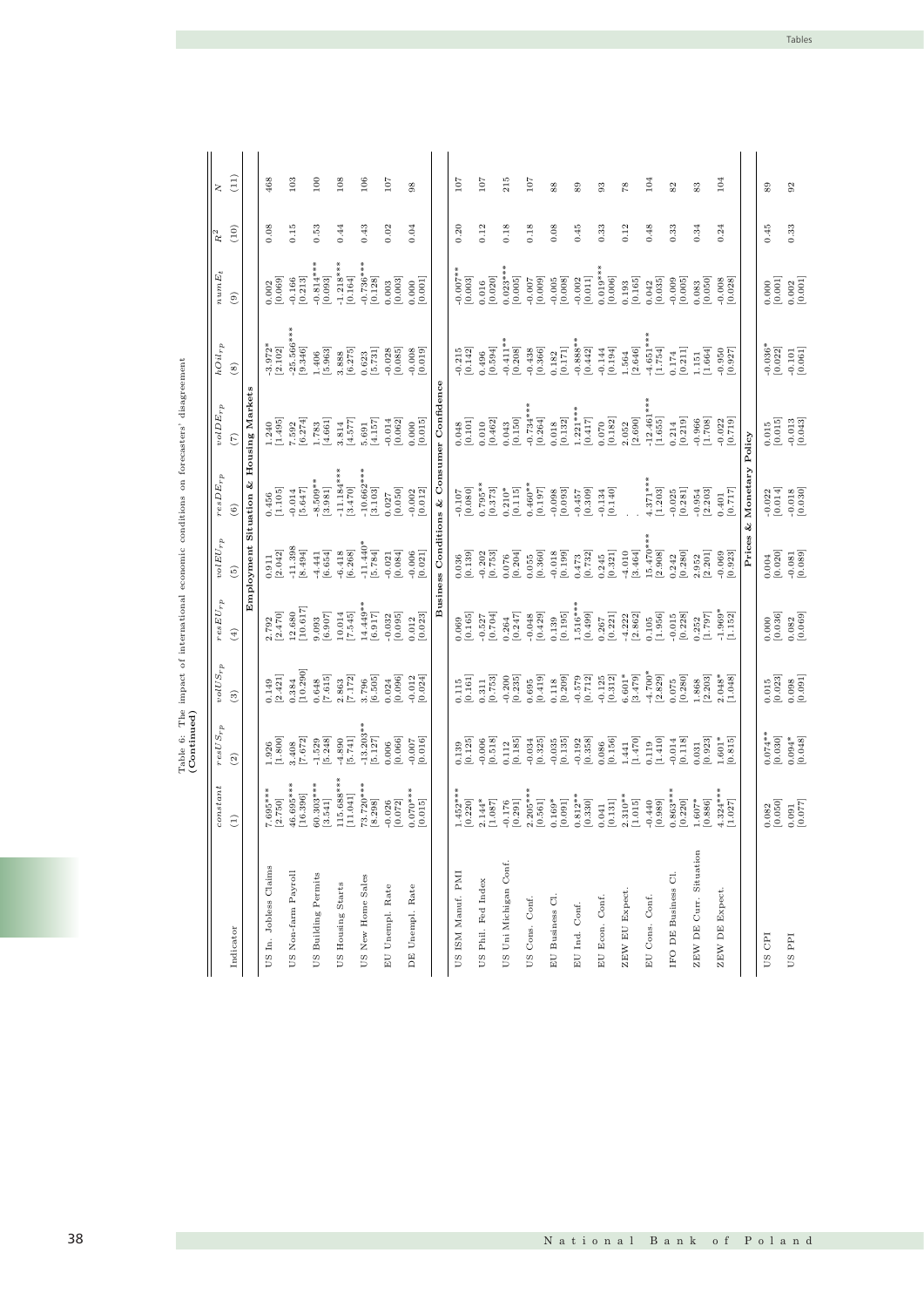| $\ddot{\circ}$<br>¢<br>$\omega$ | I<br>l<br>j<br>ł | $\frac{1}{2}$<br>ı<br>ı<br>֖֖֖֖֖֖֧ׅ֖֖֧֚֚֚֚֚֚֚֚֚֚֚֚֚֚֚֚֚֚֚֚֚֚֚֚֚֚֚֚֚֚֚֬֕֓֝֝֝ | í<br>l | l<br>$\overline{a}$ | j<br>.<br>.<br>.<br>.<br>.<br>ׇ֚֕֕֡<br>í<br>֕<br>j | ֖֖֖֖֧ׅ֧ׅ֖֧֧֪ׅ֪֧֪֪ׅ֪֪ׅ֪֪֪֪֪֪֪֪֪֪֪֪֪֪֪֪֪֪֪֪֪֪֪֪֪֪֪֚֚֚֚֚֚֚֚֚֚֚֚֚֚֚֚֚֚֚֚֚֚֚֚֚֚֚֚֚֡֝֝֬֓֝֓֞֝֬֓֬֝֓<br>$\begin{array}{c} \n\vdots \\ \vdots \\ \vdots\n\end{array}$<br>í<br>l<br>$\frac{1}{2}$<br>ı<br>i<br>ı<br>l<br>j | ă<br>י | i<br>ï<br>ı | í |
|---------------------------------|------------------|-----------------------------------------------------------------------------|--------|---------------------|----------------------------------------------------|-----------------------------------------------------------------------------------------------------------------------------------------------------------------------------------------------------------------|--------|-------------|---|
|                                 |                  |                                                                             |        |                     |                                                    |                                                                                                                                                                                                                 |        |             |   |

| 0.49<br>0.05<br>(10)<br>$R^2$<br>$numE_t$<br>[0.003]<br>$0.005*$<br>[0.052]<br>0.070<br>$\widehat{E}$<br>$-0.317**$<br>$hOil_{rp}$<br>$-0.308$ [1.006]<br>[0.133]<br>$\circ$<br>$_{volDE_{rp}}$<br>$\frac{617.0}{631.719}$<br>$0.035$<br>[0.087]<br>$\widehat{E}$<br>$resDE_{rp}$<br>[0.472]<br>[0.015]<br>$-0.399$<br>$\widehat{6}$<br>$volEU_{rp}$<br>[786.0]<br>[0.115]<br>0.065<br>0.462<br>$\widehat{5}$                                                                                                                                                                                                                                                                                                                    |  |  | 0.56<br>$0.001***$<br>[0.000]<br>$-0.095***$<br>[0.030]<br>[0.022]<br>0.011<br>$0.049***$<br>[0.014]<br>[0.031]<br>0.047 | 0.03<br>[0.002]<br>0.000<br>$\begin{bmatrix} 0.015 \\ 0.047 \end{bmatrix}$<br>$0.019$ [0.034]<br>[0.033]<br>$-0.017$<br>[0.045]<br>$_{0.001}$ | 0.40<br>[0.002]<br>$-0.002$<br>[0.059]<br>$-0.070$<br>[0.047]<br>$-0.007$<br>[0.034]<br>$-0.050$<br>$-0.028$<br>[0.067] | 0.45<br>[0.000]<br>0.000<br>$-0.093***$<br>[0.023]<br>$0.056***$<br>[0.017]<br>$0.047***$<br>[0.013]<br>$0.077***$<br>[0.027] | $\,0.13$<br>[0.001]<br>[0.043]<br>$-0.063$<br>[0.032]<br>0.003<br>[0.025]<br>0.020<br>[0.043]<br>$-0.067$ | 0.23<br>[0.003]<br>$-0.001$<br>$-0.210***$<br>[770.0]<br>[0.060]<br>0.039<br>[0.038]<br>$-0.044$<br>[0.079]<br>$-0.022$ | 0.34<br>$0.007***$<br>[0.001]<br>$-0.203***$<br>[0.073]<br>[0.039]<br>0.008<br>$0.108***$<br>[0.038]<br>$-0.050$<br>[0.056] | 0.33<br>$-0.003**$<br>[0.001]<br>$-0.039$<br>$[0.052]$<br>$0.062*$<br>[0.037]<br>$-0.032$<br>[0.028]<br>[0.053]<br>$-0.017$ | <b>Balances</b> | 0.24<br>$-0.354*$<br>[0.209]<br>[5.209]<br>0.891<br>[3.825]<br>3.203<br>$-5.762**$<br>[2.497]<br>[5.146]<br>$-1.823$ | 0.39<br>[0.060]<br>0.022<br>$\left[2.184\right]$<br>$-0.909$<br>[1.091]<br>1.641<br>$-1.809**$<br>[0.854]<br>[1.901]<br>$-1.217$ | 0.49<br>$0.016***$<br>[0.006]<br>[0.092]<br>[0.144]<br>0.161<br>[0.122]<br>$-0.083$<br>[0.196]<br>0.117 | 0.05<br>$-0.051*$<br>[0.030]<br>[0.553]<br>0.013<br>[0.444]<br>0.177<br>[0.289]<br>$-0.040$<br>[0.706]<br>$-0.013$ | 0.14<br>$-0.008$ [0.012]<br>$-0.567***$<br>[0.256]<br>$-0.306$ [0.197]<br>[0.018]<br>[0.226] |
|----------------------------------------------------------------------------------------------------------------------------------------------------------------------------------------------------------------------------------------------------------------------------------------------------------------------------------------------------------------------------------------------------------------------------------------------------------------------------------------------------------------------------------------------------------------------------------------------------------------------------------------------------------------------------------------------------------------------------------|--|--|--------------------------------------------------------------------------------------------------------------------------|-----------------------------------------------------------------------------------------------------------------------------------------------|-------------------------------------------------------------------------------------------------------------------------|-------------------------------------------------------------------------------------------------------------------------------|-----------------------------------------------------------------------------------------------------------|-------------------------------------------------------------------------------------------------------------------------|-----------------------------------------------------------------------------------------------------------------------------|-----------------------------------------------------------------------------------------------------------------------------|-----------------|----------------------------------------------------------------------------------------------------------------------|----------------------------------------------------------------------------------------------------------------------------------|---------------------------------------------------------------------------------------------------------|--------------------------------------------------------------------------------------------------------------------|----------------------------------------------------------------------------------------------|
| $resEU_{rp}$<br>$0.203***$<br>$0.272***$<br>$0.094***$<br>[0.036]<br>[0.064]<br>$0.005$ [0.062]<br>[0.028]<br>[1.191]<br>$0.281*$<br>[0.147]<br>[0.052]<br>[0.092]<br>[0.065]<br>[0.068]<br>0.035<br>0.019<br>0.097<br>0.086<br>1.842<br>$\widehat{f}$<br>$-0.099***$<br>$-0.147***$<br>$volUS_{rp}$<br>$-0.184**$<br>$-0.002$ [0.051]<br>[0.031]<br>$0.016$ [0.049]<br>[0.089]<br>[770.0]<br>[0.083]<br>[1.155]<br>[0.139]<br>[0.035]<br>[0.066]<br>$-0.134$<br>$-0.026$<br>$-0.355$<br>0.080<br>0.006<br>$\widehat{S}$<br>$resUS_{rp}$<br>[0.106]<br>[0.028]<br>$-0.027$ [0.050]<br>[0.045]<br>$0.007$ [0.021]<br>[0.059]<br>[0.908]<br>$0.198*$<br>[0.069]<br>$-0.005$ [0.025]<br>[0.049]<br>0.008<br>0.034<br>0.049<br>0.022 |  |  |                                                                                                                          |                                                                                                                                               |                                                                                                                         |                                                                                                                               |                                                                                                           |                                                                                                                         |                                                                                                                             |                                                                                                                             |                 | $14.501**$<br>[6.101]<br>[5.868]<br>2.839<br>$-2.345$<br>[4.673]                                                     | [2.303]<br>2.242<br>[2.447]<br>1.773<br>$\begin{bmatrix} 0.731 \\ 1.186 \end{bmatrix}$                                           | [0.226]<br>0.029<br>$0.605***$<br>[0.225]<br>$\begin{bmatrix} 0.138 \\ 0.155 \end{bmatrix}$             | [0.654]<br>$-0.407$<br>[0.702]<br>$-0.448$<br>[0.497]<br>0.478                                                     | $0.723**$<br>[0.302]<br>$-0.245$<br>[0.289]<br>$-0.118$ [0.228]                              |
| $\widehat{2}$<br>constant<br>$-0.087***$<br>$-0.105***$<br>$0.189***$<br>$0.209***$<br>$0.275***$<br>$0.138**$<br>[0.038]<br>[0.060]<br>[0.025]<br>$\begin{array}{c} 0.074 \\  \end{array}$ [0.046]<br>[0.043]<br>[0.016]<br>[0.023]<br>[0.041]<br>$\frac{1.572}{[0.969]}$<br>[0.128]<br>0.010<br>0.167<br>$\widehat{E}$                                                                                                                                                                                                                                                                                                                                                                                                         |  |  |                                                                                                                          |                                                                                                                                               |                                                                                                                         |                                                                                                                               |                                                                                                           |                                                                                                                         |                                                                                                                             |                                                                                                                             |                 | $21.229***$<br>$[6.861]$                                                                                             | [2.714]<br>2.695                                                                                                                 | [0.424]<br>0.040                                                                                        | $2.298***$<br>[0.359]                                                                                              | $1.425***$<br>[0.228]                                                                        |
| US Federal Funds Rate<br>US Imp. Price Index<br>US ISM Prices Paid<br><b>ECB</b> Interest Rates<br>${\rm EU~M3}$ 3mth avg<br>Indicator<br>EU CPI<br>DE CPI<br>EU PPI<br>DE PPI<br>EU M3                                                                                                                                                                                                                                                                                                                                                                                                                                                                                                                                          |  |  |                                                                                                                          |                                                                                                                                               |                                                                                                                         |                                                                                                                               |                                                                                                           |                                                                                                                         |                                                                                                                             |                                                                                                                             |                 | US Gov't Budget Balance                                                                                              | US Current Account                                                                                                               | US Trade Balance                                                                                        | DE Current Account                                                                                                 | DE Trade Balance                                                                             |